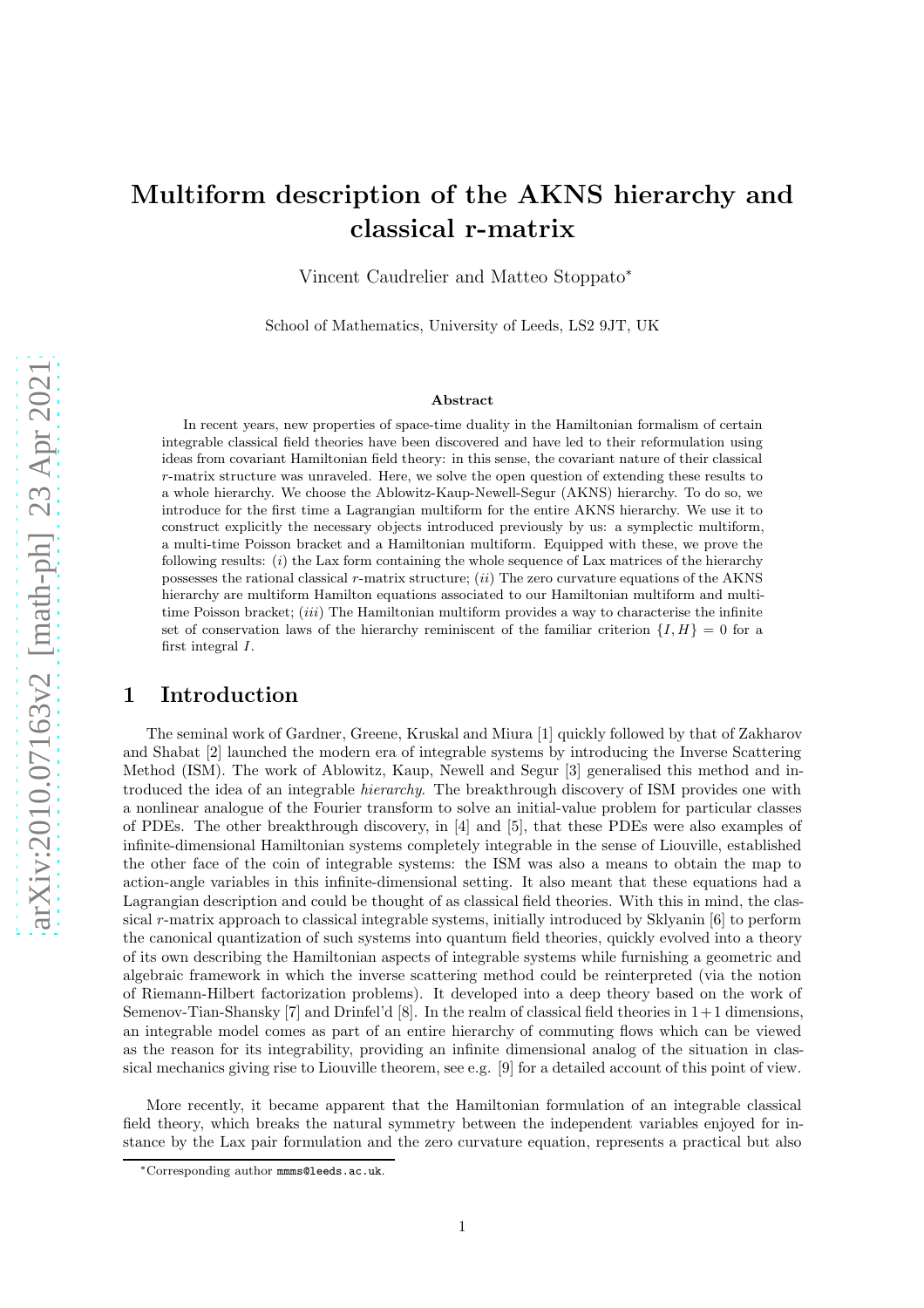a conceptual limitation. Regarding the practical aspect, the limitation appeared in connection with integrable classical field theories in the presence of a defect [\[10\]](#page-31-0), specifically when one tried to understand Liouville integrability of that context, see [\[11,](#page-31-1) [12\]](#page-31-2) and references therein. This was explained in [\[13](#page-31-3), [14\]](#page-31-4) where the idea of a "dual" Hamiltonian formulation of a given classical field theory was introduced to resolve the issue. An important observation, which was further developed in [\[15\]](#page-31-5), is that in this dual formulation, both Lax matrices of the pair describing the model at hand possess the same classical r-matrix structure, pointing to a space-time duality of this structure. This was unlikely to be a coincidence and the question of the origin of this common structure led to the work [\[16\]](#page-31-6) where, in the case of the Ablowitz-Kaup-Newell-Segur (AKNS) hierarchy [\[3\]](#page-30-2), it was traced back to a Lie-Poisson bracket used by Flashka-Newell-Ratiu (FNR) in [\[17\]](#page-31-7).

Regarding the conceptual limitation, this "dual" description was still unsatisfactory in the sense that one had to choose one of the independent variables or the other as a starting point, but it did not seem possible to construct a classical r-matrix formalism capable of including both independent variables simultaneously. This flaw of the (traditional) Hamiltonian formulation of a field theory has been known for a long time. This is what motivated the early work of De Donder and Weyl [\[18,](#page-31-8) [19\]](#page-31-9) aimed at establishing a *covariant Hamiltonian field theory*. A wealth of subsequent developments ensued, driven in particular by the desire to construct a covariant canonical quantization scheme. This area is too vast to review faithfully here and we only refer, somewhat arbitrarily and with apologies to missed authors, to [\[20\]](#page-31-10) and the references in [\[21\]](#page-31-11). As we showed in [\[21\]](#page-31-11), some of the ideas in that area provide a solution to our conceptual problem: can we construct a covariant Poisson bracket such that the Lax form (sometimes also called Lax connection) possesses a classical  $r$ -matrix structure and such that the zero curvature equation can be written as a covariant Hamilton equation? This success in giving the r-matrix a covariant interpretation was illustrated explicitly on three models: the nonlinear Schrödinger (NLS) equation, the modified Korteweg-de Vries (mKdV) equation and the sine-Gordon model in laboratory coordinates. Each model was considered in its own right as an integrable classical field theory. However, as mentioned above, it is known that they come in hierarchies. Of those three models, two (NLS and mKdV) naturally fit into the AKNS hierarchy. We can now pose the problem that is addressed in the present work: how can we extend our results in [\[21](#page-31-11)] to the whole AKNS hierarchy? In other words, denoting by  $Q^{(k)}(\lambda)$ ,  $k \geq 0$  the set of Lax matrices associated to the flows with respect to the variables  $x^k$ ,  $k \geq 0$  in the AKNS hierarchy, is it possible to construct a Poisson bracket which can take the Lax form

$$
W(\lambda) = \sum_{k=0}^{\infty} Q^{(k)}(\lambda) dx^k
$$

as an argument and which exhibits the classical r-matrix structure known to exist for each individual  $Q^{(k)}(\lambda)$  [\[16\]](#page-31-6)? Also, can we write the entire set of zero curvature equations of the hierarchy, *i.e.* 

$$
\partial_k Q^{(j)}(\lambda) - \partial_j Q^{(k)}(\lambda) + [Q^{(j)}(\lambda), Q^{(k)}(\lambda)] = 0, \quad j, k \ge 0
$$

in Hamiltonian form? The appropriate generalisation of the covariant Poisson bracket and the covariant Hamiltonian used in [\[21\]](#page-31-11) to tackle this problem for individual classical field theories was introduced recently by the authors in [\[22\]](#page-31-12). We call them multi-time Poisson bracket (for the obvious reason that it can be used to generate the flows with respect to all the "times"  $x<sup>k</sup>$  of the hierarchy) and Hamiltonian multiform respectively. The latter terminology comes from the fact that this object is derived from what is called a Lagrangian multiform, a notion introduced by Lobb and Nijhoff in [\[23](#page-31-13)] and which encodes integrability in a variational way. At first, Lagrangian multiforms appeared in the realm of fully discrete integrable systems, in order to encapsulate multidimensional consistency, which captures the analogue of the commutativity of Hamiltonian flows in continuous integrable systems. This original work stimulated further developments in discrete integrable systems [\[24,](#page-31-14) [25,](#page-31-15) [26,](#page-31-16) [27,](#page-31-17) [28,](#page-32-0) [29\]](#page-32-1), then progressively in continuous finite dimensional systems, see e.g.  $[30, 31]$  $[30, 31]$ ,  $1 + 1$ -dimensional field theories, see e.g. [\[32,](#page-32-4) [33](#page-32-5), [34](#page-32-6), [35,](#page-32-7) [36,](#page-32-8) [37\]](#page-32-9), and the first example in  $2 + 1$ -dimensions [\[38](#page-32-10)]. The proposed generalised variational principle produces the standard Euler-Lagrange equations for the various equations forming an integrable hierarchy as well as additional equations, originally called corner equations, which can be interpreted as determining the allowed integrable Lagrangians themselves. The set of all these equations is called multiform Euler-Lagrange equations. In [\[22\]](#page-31-12), we realised that one could apply successfully the strategy we used in [\[21\]](#page-31-11) to obtain a covariant Poisson bracket and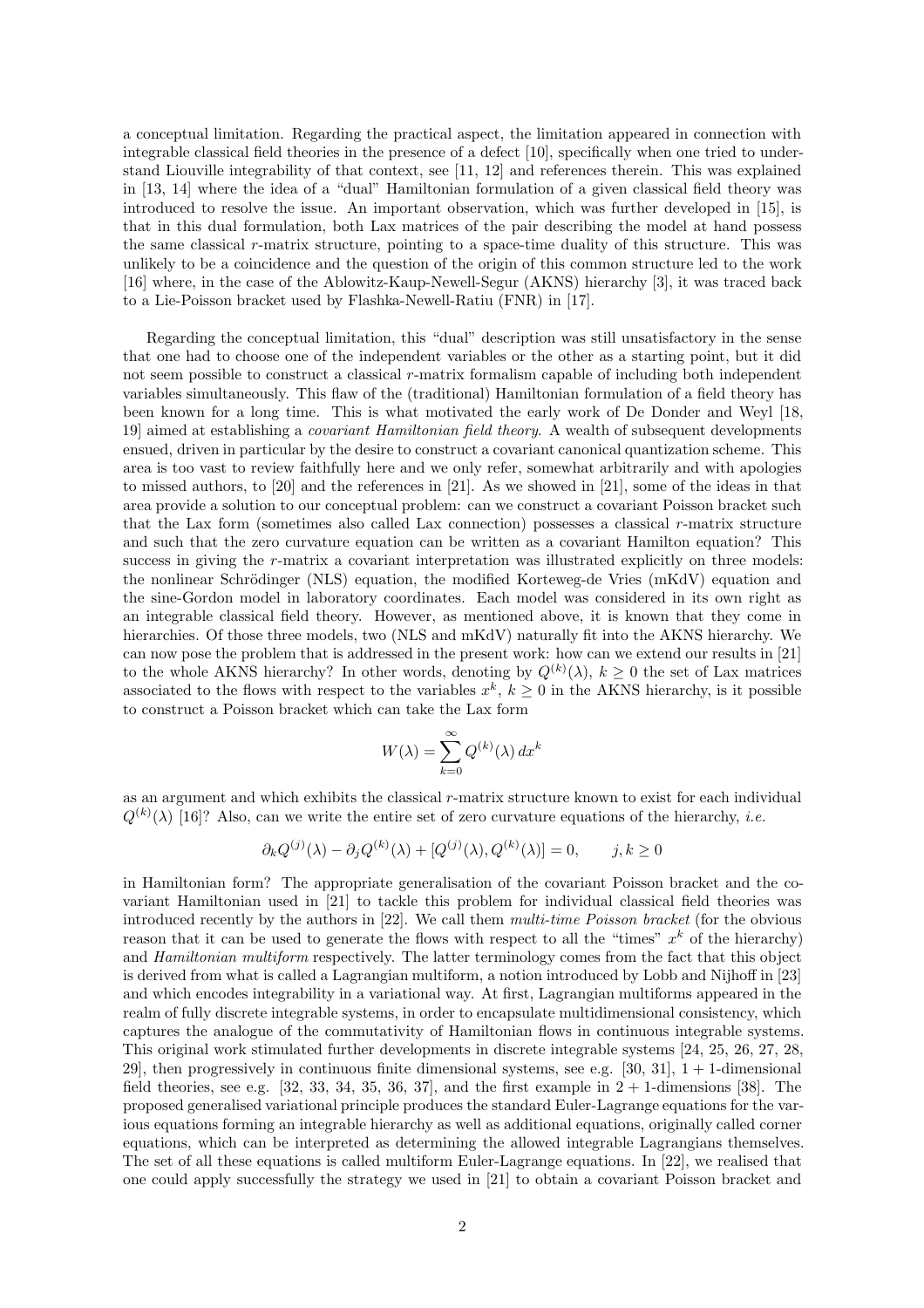covariant Hamiltonian, which is based on the data of a single Lagrangian, to a Lagrangian multiform instead. The outcome is the desired multi-time Poisson bracket and Hamiltonian multiform. Our main results are:

- 1. We introduce for the first time a Lagrangian multiform for the complete AKNS hierarchy, see equations [\(3.13\)](#page-8-0)-[\(3.14\)](#page-8-1). This is achieved using a generating Lagrangian  $\mathscr{L}(\lambda, \mu)$  which is a double formal series whose coefficients are the coefficients of the desired Lagrangian multiform. It is remarkable that we can produce a closed form expression in generating form while previous attempts involved complicated iterative procedures.
- 2. Given this Lagrangian multiform  $\mathscr{L}$ , we obtain the multi-time Poisson bracket  $\{\, , \, \}$  and the Hamiltonian multiform  $H$  associated with it.
- 3. We prove that the Lax form  $W(\lambda) = \sum_{n=1}^{\infty}$  $_{k=0}$  $Q^{(k)}(\lambda) dx^k$  possesses a classical r-matrix structure with respect to the multi-time Poisson bracket above, *i.e.*

 $\{[W_1(\lambda), W_2(\mu)]\} = [r_{12}(\lambda - \mu), W_1(\lambda) + W_2(\mu)],$ 

where  $r_{12}(\lambda)$  is the so-called rational r-matrix. This shows, together with [\[21](#page-31-11)] and [\[22](#page-31-12)], the potential of covariant Hamiltonian field theory to reproduce and generalise one of the crucial identities in integrable systems.

4. We show the Hamiltonian multiform nature of the set of zero curvature equations  $\partial_i Q^{(j)}(\lambda)$  –  $\partial_j Q^{(i)}(\lambda) + [Q^{(i)}(\lambda), Q^{(j)}(\lambda)] = 0, \forall i, j \ge 0.$  We do this by proving that it is equivalent to the multiform Hamilton equations for the Lax form, *i.e.*  $^1$  $^1$ 

$$
dW(\lambda) = \sum_{i < j=1}^{\infty} \{ H_{ij}, W(\lambda) \} \, dx^i \wedge dx^j,
$$

which take the suggestive form  $dW(\lambda) = W(\lambda) \wedge W(\lambda)$  of the Maurer-Cartan equation. Moreover, we were able to reproduce the known series of conservation laws and conserved quantities of this hierarchy. This proves the success of Hamiltonian multiforms (and thus indirectly Lagrangian multiforms) in describing the main features of integrable systems.

The paper is organised as follows. In Section [2](#page-2-1) we give a brief and not exhaustive description of the AKNS hierarchy and of the r-matrix theory. In Section [3](#page-7-0) we give the Lagrangian multiform description of the AKNS hierarchy, and we introduce the symplectic multiform. In Section [4](#page-11-0) we treat the classical r-matrix structure of the multi-time Poisson bracket. In Section [5](#page-13-0) we give the Hamiltonian multiform description of the hierarchy, we show the Hamiltonian multiform nature of the zero curvature equations, and we obtain the familiar conservation laws in this framework. In Section [6](#page-16-0) we illustrate our results on the first three times of the hierarchy which include the nonlinear Schrödinger equation and the modified Korteweg-de Vries equation. Conclusions and the discussion of open problems are included in Section [7.](#page-19-0) Appendix [A](#page-20-0) contains some properties of the useful phase space coordinates  $e(\lambda)$  and  $f(\lambda)$  that we use to our advantage for many of our proofs. For a better flow, some of those long, and not necessarily illuminating, proofs are gathered in Appendix [B.](#page-22-0)

# <span id="page-2-1"></span>2 Algebraic construction of the AKNS hierarchy

In the 1983 paper [\[17](#page-31-7)], Flashka, Newell and Ratiu introduced an algebraic formalism to cast the soliton equations associated with the AKNS hierarchy into what is known as the Adler-Kostant-Symes scheme [\[39](#page-32-11), [40](#page-32-12), [41\]](#page-32-13). At the same period, the russian school unraveled the structures underlying this type of construction which culminated in the classical r-matrix theory  $[7]$ , and the introduction of the notion of Poisson-Lie group [\[8](#page-30-7)]. Here, we review some aspects of this topic, freely adapting and merging notations and notions coming from both sources. It had been known before [\[17](#page-31-7)], since the

<span id="page-2-0"></span><sup>1</sup>Here and in the rest of the paper the notation 
$$
\sum_{i < j=1}^{\infty} \text{ means } \sum_{\substack{i,j=0 \\ i < j}}^{\infty}.
$$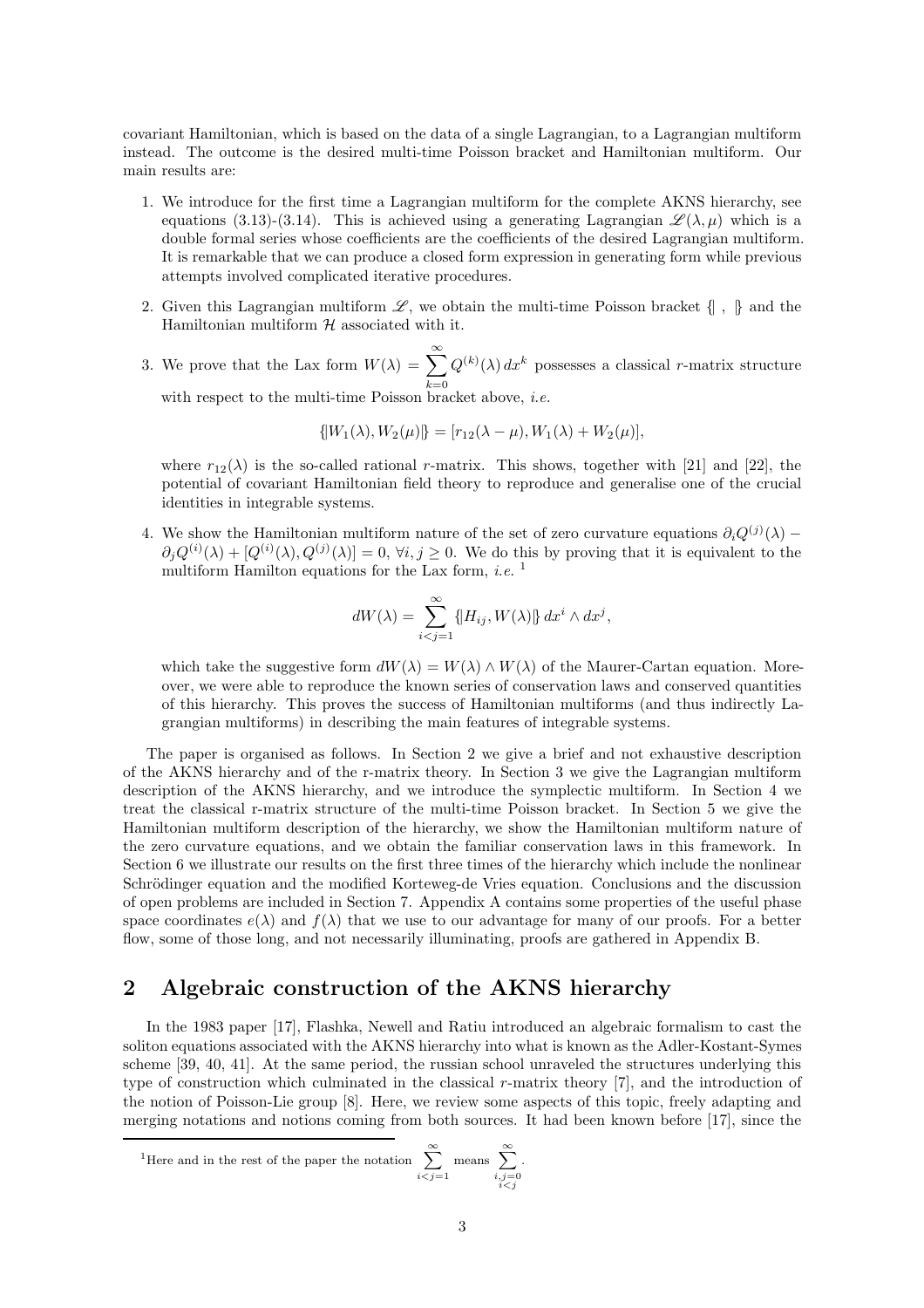work of [\[3\]](#page-30-2), that the so-called AKNS hierarchy can be constructed by considering an auxiliary spectral problem of the form

$$
\partial_x \psi = \begin{pmatrix} -i\lambda & q(x) \\ r(x) & i\lambda \end{pmatrix} \psi \equiv P\psi \equiv (\lambda P_0 + P_1)\psi , \qquad (2.1)
$$

where

$$
P_1 = \begin{pmatrix} 0 & q \\ r & 0 \end{pmatrix}, \qquad P_0 = -i\sigma_3, \tag{2.2}
$$

as well as another equation of the form[2](#page-3-0)

$$
\partial_n \psi = Q^{(n)}(\lambda)\psi \,, \qquad \partial_n := \frac{\partial}{\partial x^n} \,, \tag{2.3}
$$

with  $Q^{(n)}(\lambda) = \lambda^n Q_0 + \lambda^{n-1} Q_1 + \cdots + Q_n$  where each  $Q_i$  is a  $2 \times 2$  traceless matrix. Then the compatibility condition  $\partial_x \partial_n \psi = \partial_n \partial_x \psi$  translates into the well-known zero-curvature equation

$$
\partial_n P(\lambda) - \partial_x Q^{(n)}(\lambda) + [P(\lambda), Q^{(n)}(\lambda)] = 0. \tag{2.4}
$$

By setting to zero every coefficient of powers of  $\lambda$  one obtains a series of equations that allow to find  $Q_0, \ldots, Q_n$  recursively. This produces  $Q_0 = P_0, Q_1 = P_1$  (up to some normalisation constants) and the entries of  $Q_j$  with  $j \geq 2$  are found to be polynomials in q, r and their derivatives with respect to x. The last of these equations is

$$
\partial_n P_1 - \partial_x Q_n + [P_1, Q_n] = 0, \qquad (2.5)
$$

and produces a partial differential equation for  $q$  and  $r$  viewed as functions of  $x$  and  $x^n$  which is integrable. Different values of  $n$  gives the successive equations of the AKNS hierarchy. We list them for  $n = 0, 1, 2, 3$ , giving the name of the corresponding famous example (which is usually obtained by a further reduction, e.g.  $r = \pm q^*$  for  $n = 2$  gives the (de)focusing nonlinear Schrödinger equation).

$$
q_{0} = -2iq, \t r_{0} = 2ir
$$
Scaling,  
\n
$$
q_{1} = q_{x}, \t r_{1} = r_{x}
$$
 Translation  $x \mapsto x + x^{1}$ ,  
\n
$$
q_{2} = \frac{i}{2}q_{xx} - iq^{2}r, \t r_{2} = -\frac{i}{2}r_{xx} + iqr^{2}
$$
 Non-linear Schrödinger equation,  
\n
$$
q_{3} = -\frac{1}{4}q_{xxx} + \frac{3}{2}qrq_{x}, \t r_{3} = -\frac{1}{4}r_{xxx} + \frac{3}{2}qrr_{x}
$$
 Modified Korteweg-de Vries equation

It turns out that all these equations can be interpreted as Hamiltonian flows which commute with each other and can therefore be imposed simultaneously on the variable q and r. This is ensured by that fact that the following zero curvature equations hold for any  $k, n \geq 0$  (by setting  $x = x^1$  and  $Q^{(1)} = P$ ,

$$
\partial_n Q^{(k)}(\lambda) - \partial_k Q^{(n)}(\lambda) + [Q^{(k)}(\lambda), Q^{(n)}(\lambda)] = 0.
$$
 (2.7)

In [\[17\]](#page-31-7), these facts and several others were cast into the algebraic setup of the Adler-Kostant-Symes scheme whereby one can introduce integrable Hamiltonian systems based on the decomposition of a Lie algebra into two Lie subalgebras which are isotropic with respect to an ad-invariant nondegenerate symmetric bilinear form on the Lie algebra. For the AKNS hierarchy, [\[17\]](#page-31-7) use the the Lie algebra  $\mathcal L$ of formal Laurent series in a variable  $\lambda$  with coefficients in the Lie algebra  $sl(2,\mathbb{C})$ , *i.e.* the Lie algebra of elements of the form

$$
X(\lambda) = \sum_{j=-\infty}^{N} X_j \lambda^j, \quad X_j \in sl(2, \mathbb{C}); \quad \text{for some integer } N,
$$
 (2.8)

with the bracket given by

<span id="page-3-1"></span>
$$
[X,Y](\lambda) = \sum_{k} \sum_{i+j=k} [X_i, Y_j] \lambda^k.
$$
\n(2.9)

There is a decomposition of  $\mathcal L$  into Lie subalgebras  $\mathcal L = \mathcal L_-\oplus \mathcal L_+$  where

$$
\mathcal{L}_{-} = \left\{ \sum_{j=-\infty}^{-1} X_j \lambda^j \right\}, \quad \mathcal{L}_{+} = \left\{ \sum_{j=0}^{\infty} X_j \lambda^j \right\}, \quad X_j = 0 \quad \forall j > N \text{ for some integer } N \ge 0 \} \,. \tag{2.10}
$$

<span id="page-3-0"></span><sup>&</sup>lt;sup>2</sup>Traditionally, the flows thus defined are associated to "time" variable  $t<sup>n</sup>$  but one of the main points of [\[17](#page-31-7)] is that they all play the same role as x which could be viewed as  $t^1$  in this hierarchy. We simply denote them all by  $x^n$  since whether they play the role of a space or time variable is really up to interpretation.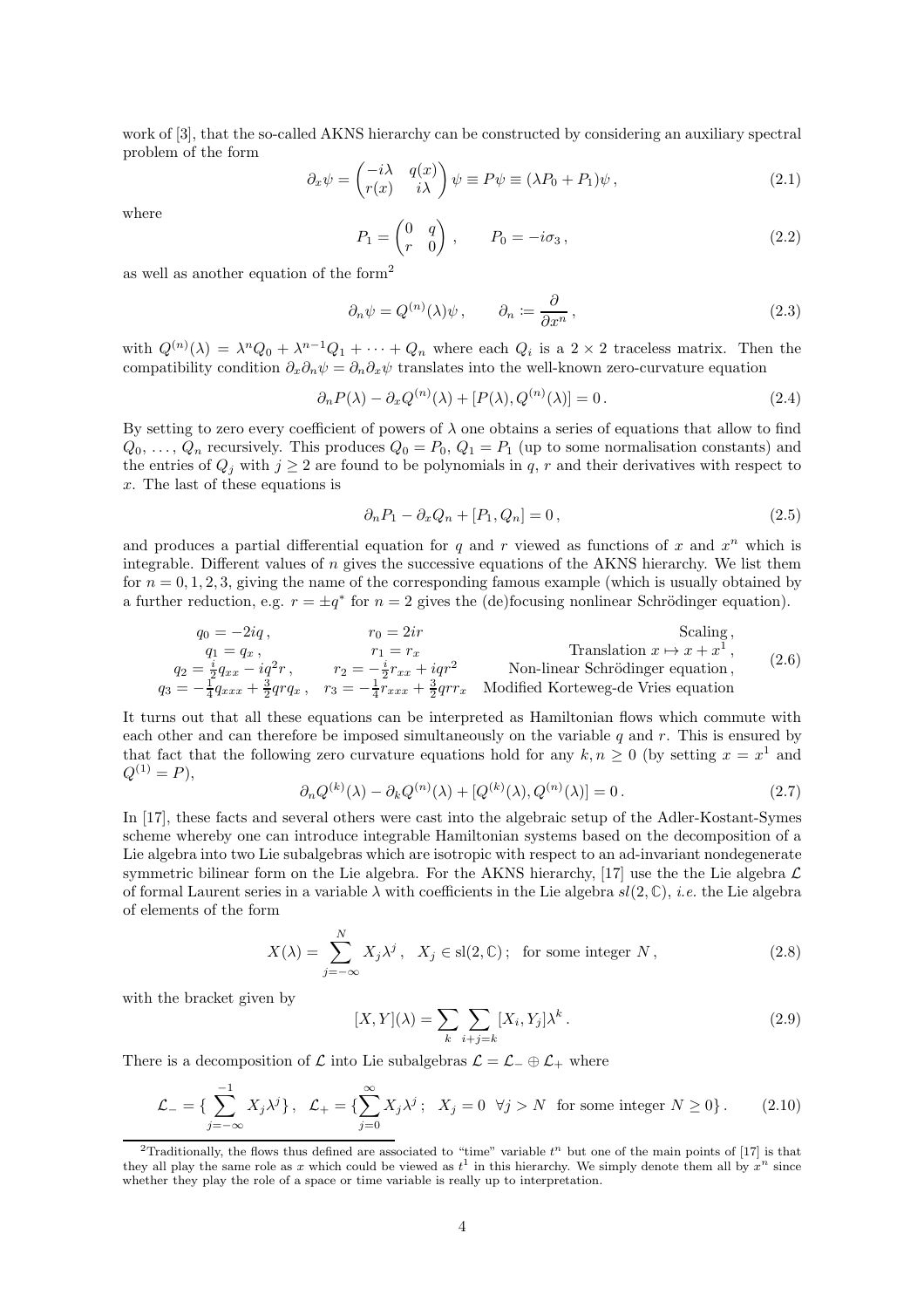This yields two projectors  $P_+$  and  $P_-$ . The following ad-invariant nondegenerate symmetric bilinear form is used, for all  $X, Y \in \mathcal{L}$ ,

$$
(X,Y) = \sum_{i+j=-1} \text{Tr}(X_i, Y_j) \equiv \text{Res}_{\lambda} \text{Tr}(X(\lambda)Y(\lambda)), \qquad (2.11)
$$

Without entering the details of the construction, we present the summarised results of interest for us. The entire AKNS hierarchy can be obtained by considering  $Q(\lambda)$  as the following formal series

$$
Q(\lambda) = \sum_{i=0}^{\infty} Q_i \lambda^{-i} = Q_0 + \frac{Q_1}{\lambda} + \frac{Q_2}{\lambda^2} + \frac{Q_3}{\lambda^3} + \dots,
$$
 (2.12)

$$
Q_i = \begin{pmatrix} a_i & b_i \\ c_i & -a_i \end{pmatrix} \qquad a(\lambda) = \sum_i a_i \lambda^{-i} , \quad b(\lambda) = \sum_i b_i \lambda^{-i} , \quad c(\lambda) = \sum_i c_i \lambda^{-i} , \qquad (2.13)
$$

and introducing the vector fields  $\partial_n$  by

<span id="page-4-0"></span>
$$
\partial_n Q(\lambda) = [P_+(\lambda^n Q(\lambda)), Q(\lambda)] = -[P_-(\lambda^n Q(\lambda)), Q(\lambda)] = [R(\lambda^n Q(\lambda)), Q(\lambda)], \qquad (2.14)
$$

where  $R = \frac{1}{2}(P_+ - P_-)$  is the endomorphism form of the classical r-matrix. It is well-known that this operator satisfies the modified classical Yang-Baxter equation and allows one to define a second Lie bracket  $\lceil$ ,  $\rceil_R$  on  $\mathcal L$  (see e.g. [\[42\]](#page-32-14))

<span id="page-4-2"></span><span id="page-4-1"></span>
$$
[X,Y]_R = [RX,Y] + [X,RY].
$$
\n(2.15)

The significance of this reformulation is that the authors achieved several important results:

1. The equations [\(2.14\)](#page-4-0) are commuting Hamiltonian flows associated to the Hamiltonian functions

<span id="page-4-3"></span>
$$
h_k(X) = -\frac{1}{2}(S^k(X), X), \quad k \in \mathbb{Z}, \quad (S^k X)(\lambda) = \lambda^k X(\lambda).
$$
 (2.16)

which are Casimir functions with respect to the Lie-Poisson bracket associated to the Lie bracket [\(2.9\)](#page-3-1). As a consequence, these functions are in involution with respect to the Lie-Poisson bracket associated to the second Lie bracket [\(2.15\)](#page-4-1) on  $\mathcal L$  and their Hamilton equations take the form of the Lax equation [\(2.14\)](#page-4-0);

2. In this construction, one can get rid of the special role of the x variable, which is now the variable  $x^1$ , no different from any of the other  $x^n$ . They then propose to define a hierarchy of integrable PDEs as follows: use [\(2.14\)](#page-4-0) for a fixed n as a starting point to determined all the  $Q_i$ . This yields that  $b_j, c_j$  for  $j > n$  and  $a_j, j > 1$  are polynomials in  $b_j, c_j, j = 1, \ldots, n$ , which are now viewed as functions of  $x^n$ , and in their derivatives with respect to  $x^n$ . Then, one can use any one of the other variables  $x^k$  to induce a Hamiltonian flow on the infinite dimensional phase space  $b_j(x^n), c_j(x^n), j = 1, ..., n$ . The Hamilton equations takes the form of a zero curvature equation

$$
\partial_k Q^{(n)}(x^n, \lambda) - \partial_n Q^{(k)}(x^n, \lambda) + [Q^{(n)}(x^n, \lambda), Q^{(k)}(x^n, \lambda)] = 0 \tag{2.17}
$$

where  $Q^{(n)}(x^n, \lambda)$  denotes  $P_+(\lambda^n Q(\lambda))$  where the above substitution for  $a_j, b_j, c_j$  in terms of the finite number of fields  $b_j(x^n), c_j(x^n), j = 1, ..., n$  and their  $x^n$  derivatives has been performed. See [\[16\]](#page-31-6) for more details about this.

3. There exist generalised conservation laws  $\frac{\partial F_{jk}}{\partial x^{\ell}} = \frac{\partial F_{\ell k}}{\partial x^j}$  for all  $j, k, \ell \geq 0$  where  $F_{kj}$  can be obtained efficiently from a generating function. For  $j = 1$ , they reproduce the usual AKNS conservation laws with  $F_{1k}$  being the conserved densities and  $F_{\ell k}$  the corresponding fluxes.

Those results are reviewed in detail in [\[16\]](#page-31-6) where the observation that one can start from an arbitrary flow  $x^n$  is used to prove a general result on the r-matrix structure of dual Lax pairs which was first observed in [\[13\]](#page-31-3) and [\[14\]](#page-31-4). More explicitly, recall that the first r-matrix structure appeared in [\[6](#page-30-5)] with the objective of quantizing the nonlinear Schrödinger equation. The fundamental observation is that one can encode the Poisson bracket  $\{q(x), r(y)\} = i\delta(x - y)$  allowing to describe NLS as a Hamiltonian field theory into the (linear ultralocal) Sklyanin bracket [\[6](#page-30-5)]

<span id="page-4-4"></span>
$$
\{Q_1^{(1)}(x,\lambda), Q_2^{(1)}(y,\mu)\} = \delta(x-y) \left[ r_{12}(\lambda-\mu), Q_1^{(1)}(x,\lambda) + Q_2^{(1)}(y,\mu) \right],
$$
 (2.18)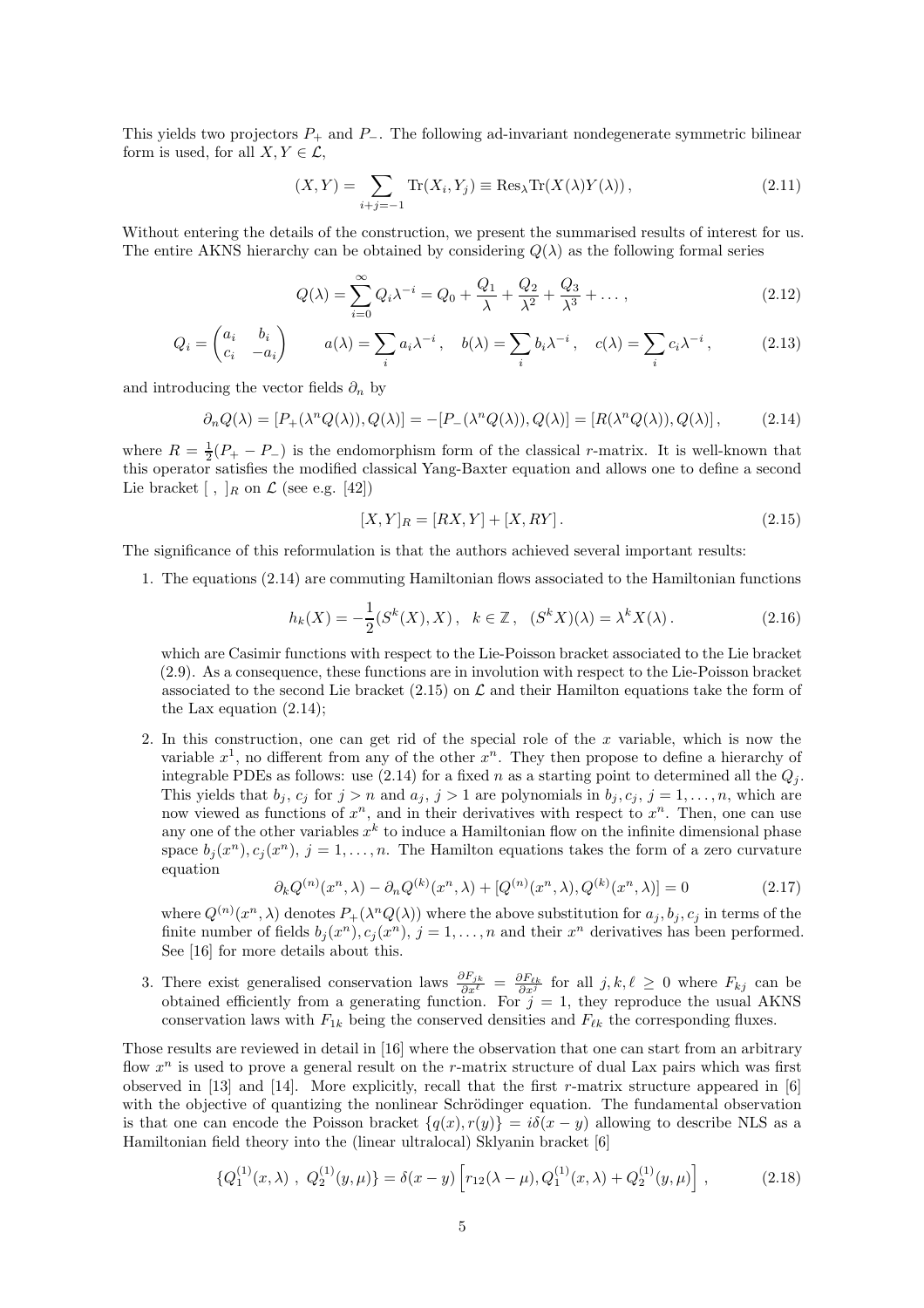where the indices 1 and 2 denote in which copy of the tensor product a matrix acts non trivially, e.g.  $M_1 = M \otimes \mathbb{I}$ ,  $M_2 = \mathbb{I} \otimes M$ , and  $r_{12}(\lambda)$  is the classical r-matrix related to the operator R by

$$
\forall X \in \mathcal{L}, \quad (RX)(\lambda) = \text{res}_{\mu} \operatorname{Tr}_2(r_{12}(\lambda - \mu)X_2(\mu)), \tag{2.19}
$$

where  $Tr_2$  means that the trace is only taken over the second space in the tensor product. The main results of [\[16](#page-31-6)] is that starting from a given  $x^n$  and inducing the  $x^k$  flow by considering the zero curvature equation

$$
\partial_k Q^{(n)}(x^n, \lambda) - \partial_n Q^{(k)}(x^n, \lambda) + [Q^{(n)}(x^n, \lambda), Q^{(k)}(x^n, \lambda)] = 0 \tag{2.20}
$$

or starting from  $x^k$  and inducing the  $x^n$  flow by considering the zero curvature equation

$$
\partial_n Q^{(k)}(x^k, \lambda) - \partial_k Q^{(n)}(x^k, \lambda) + [Q^{(k)}(x^k, \lambda), Q^{(n)}(x^k, \lambda)] = 0 \tag{2.21}
$$

yields the same set of integrable PDEs which possesses two Hamiltonian formulations with respect to two distinct Poisson brackets  $\{\ ,\ \}_n$  and  $\{\ ,\ \}_k$  for which one has

$$
\{Q_1^{(n)}(x^n,\lambda) , Q_2^{(n)}(y^n,\mu)\}_n = \delta(x^n - y^n) \left[ r_{12}(\lambda - \mu), Q_1^{(n)}(x^n,\lambda) + Q_2^{(n)}(y^n,\mu) \right],
$$
 (2.22)

and

$$
\{Q_1^{(k)}(x^k,\lambda) , Q_2^{(k)}(y^k,\mu)\}_k = \delta(x^k - y^k) \left[ r_{12}(\lambda - \mu), Q_1^{(k)}(x^k,\lambda) + Q_2^{(k)}(y^k,\mu) \right].
$$
 (2.23)

We want to stress that despite the deep observation that all independent variables  $x^j$  play the same role, both in [\[17](#page-31-7)] and [\[16](#page-31-6)], the authors still implement the step of using  $(2.14)$  first for a fixed (but arbitrary)  $x^n$  in order to produce a phase space for a *field theory* consisting of a finite number of fields  $b_j(x^n), c_j(x^n)$  j = 1,..., n. This leads to a rather complicated construction of the Poisson brackets  $\{\ ,\ \}^n$  and  $\{\ ,\ \}^k$  in [\[16\]](#page-31-6) whose common r-matrix structure is traced back to the original Lie-Poisson bracket associated to the second Lie bracket [\(2.15\)](#page-4-1). This also points to the need of a truly covariant Poisson bracket capable of accommodating any pair of independent variables  $x^n$  and  $x^k$  simultaneously and producing an *r*-matrix structure for the associated Lax form  $W(\lambda) = Q^{(n)}(\lambda) dx^n + Q^{(k)}(\lambda) dx^k$ . This was achieved by us in [\[21\]](#page-31-11). Another essential question was still pending: how to go beyond only a pair of times  $x^n$  and  $x^k$ , corresponding to a single zero curvature equation, in order to include the entire hierarchy of flows? How to construct a Poisson structure capable of dealing with the corresponding Lax form  $W(\lambda) = \sum_{n=0}^{\infty}$  $Q^{(j)}(\lambda) dx^j$ ?

In this paper, we answer these questions by avoiding altogether the first step of fixing a given time  $x^n$  and by working with all the equations  $(2.14)$  at once. They are interpreted as commuting Hamiltonian flows on a phase space with a countable number of coordinates  $b_i, c_i, j \geq 1$ . This interpretation is less known than the standard field theory viewpoint but it provides a deeper insight into the structure of the hierarchy. It is possible thanks to the very ideas behind a covariant approach to field theories which promote a *finite dimensional* phase space over a space-time manifold of dimension greater than one. Classical mechanics is viewed as a particular case where the space time manifold is reduced to **R** for a single time only. In our opinion, our interpretation is also a true implementation of the original observation that all independent variables  $x^0, x^1, x^2 \dots$  play a symmetric role. This is captured by our use of a Lagrangian and Hamiltonian multiform which do not distinguish any particular independent variable as being special.

 $j=0$ 

Our main objective is to construct a Poisson bracket  $\{\,$  ,  $\,\}$ , called multi-time Poisson bracket, and a Hamiltonian multiform  $H = \sum_{n=1}^{\infty}$  $\sum_{i < j = 1} H_{ij} dx^i \wedge dx^j$  such that:

1. It is possible to compute  $\{W_1(\lambda), W_2(\mu)\}\)$  for the Lax form  $W(\lambda) = \sum_{j=0}^{\infty}$  $Q^{(i)}(\lambda) dx^j$  associated to the entire hierarchy, and to prove that it possesses the r-matrix structure;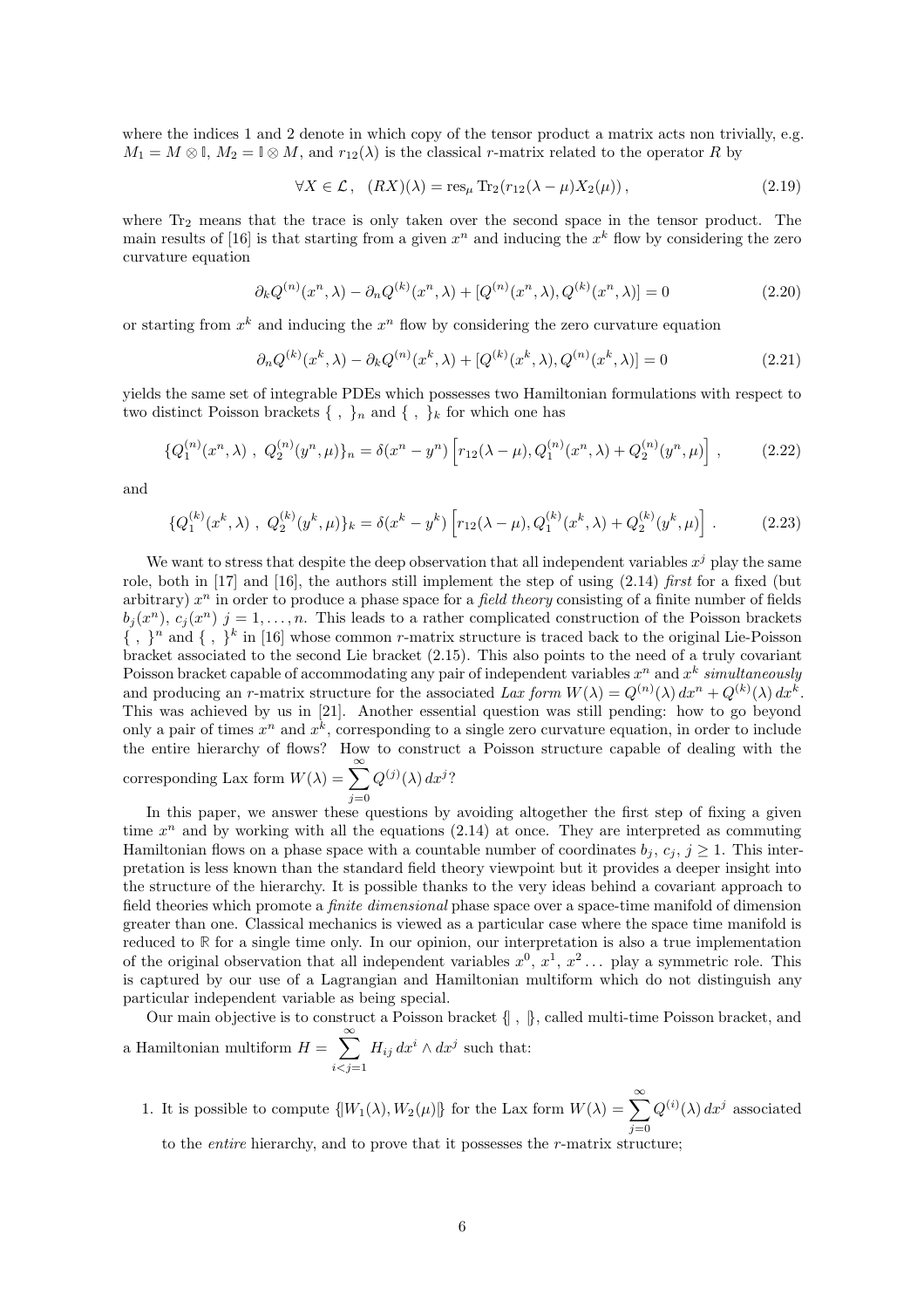2. The collection of all the equations  $\partial_k Q(\lambda) = [Q^{(k)}(\lambda), Q(\lambda)], k \ge 0$  or, equivalently<sup>[3](#page-6-0)</sup>, of all the zero curvature equations

<span id="page-6-4"></span>
$$
\partial_i Q^{(j)}(\lambda) - \partial_j Q^{(i)}(\lambda) + [Q^{(j)}(\lambda), Q^{(i)}(\lambda)] = 0, \quad i, j \ge 0,
$$
\n(2.24)

can be written in Hamiltonian form as  $dW(\lambda) = \sum_{n=0}^{\infty}$  $\sum_{i < j=1} {\left\{\n \left| H_{ij}, W(\lambda) \right| \right\} } \, dx^i \wedge dx^j.$ 

It is remarkable that in order to achieve the first objective, one can apply the construction of [\[21\]](#page-31-11), which was based on a single Lagrangian, to a Lagrangian multiform which contains in particular the collection of Lagrangians corresponding to all flows in the hierarchy. Then, using the construction introduced in [\[22\]](#page-31-12), we are able to obtain the required Hamiltonian multiform. In our exposition, the use of generating functions in the form of formal (Laurent) series will turn out to be extremely efficient. With this in mind, we collect the following set of compatible Lax equations for  $Q(\lambda)$  as defined in  $(2.12)$ ,

$$
\partial_k Q(\lambda) = [Q^{(k)}(\lambda), Q(\lambda)], \quad k = 0, 1, 2, \dots,
$$
\n
$$
(2.25)
$$

where  $Q^{(k)}(\lambda) = P_+(\lambda^k Q(\lambda))$ , into

<span id="page-6-2"></span>
$$
D_{\mu}Q(\lambda) = \frac{[Q(\mu), Q(\lambda)]}{\mu - \lambda}, \qquad (2.26)
$$

where we introduced the derivation

<span id="page-6-1"></span>
$$
D_{\mu} \coloneqq \sum_{k=0}^{\infty} \frac{1}{\mu^{k+1}} \partial_k , \qquad (2.27)
$$

and used the formal series identity

$$
\sum_{k=0}^{\infty} \frac{Q^{(k)}(\lambda)}{\mu^{k+1}} = \frac{Q(\mu)}{\mu - \lambda}.
$$
\n(2.28)

It is important not to get confused by the notation  $D_{\mu}$  which is not meant to be the partial derivative with respect to  $\mu$ , but simply the generating expression [\(2.27\)](#page-6-1). We remark that writing the AKNS hierarchy in the generating form  $(2.26)$  allows us to reproduce quickly known results. From the symmetry of the right-hand side in [\(2.26\)](#page-6-2), we have

$$
D_{\mu}Q(\lambda) = D_{\lambda}Q(\mu), \qquad (2.29)
$$

which in component is

$$
\partial_k Q_{j+1} = \partial_j Q_{k+1}, \quad j, k \ge 0. \tag{2.30}
$$

Moreover, by means of the Jacobi identity we have

$$
D_{\lambda}D_{\mu}Q(\nu) = D_{\mu}D_{\lambda}Q(\nu), \qquad (2.31)
$$

which means that the flows  $\partial_j$  and  $\partial_k$  commute<sup>[4](#page-6-3)</sup>. Finally, noting that the generating function of the Hamiltonian functions [\(2.16\)](#page-4-3) is given by

$$
g(\lambda) \equiv -\frac{1}{2} \operatorname{Tr} Q^2(\lambda) = -\frac{1}{2} \operatorname{Tr} Q_0^2 + \sum_{k=0}^{\infty} \frac{1}{\lambda^{k+1}} g_k,
$$
 (2.32)

we find

$$
D_{\mu}g(\lambda) = 0.
$$
\n<sup>(2.33)</sup>

This shows that the flows take place on the level surface  $g(\lambda) = C(\lambda)$  where  $C(\lambda)$  is a series in  $\lambda^{-1}$ with constant coefficients. Therefore, in line with [\[17\]](#page-31-7), we fix

$$
\operatorname{Tr} Q^2(\lambda) = -2\,,\tag{2.34}
$$

in the rest of this paper.

<span id="page-6-0"></span><sup>3</sup>This equivalence does not seem to be well-known but we use it all along and deal interchangeably with the FNR equations [\(2.14\)](#page-4-0) and the zero curvature equations [\(2.24\)](#page-6-4). The implication (2.14)⇒[\(2.24\)](#page-6-4) is shown for instance in [\[16,](#page-31-6) Lemma 3.13]. The converse is discussed in [\[43](#page-32-15), Chapter 5].

<span id="page-6-3"></span><sup>4</sup>Of course, this had to be the case in the first place so as to allow us to consider those flows simultaneously and to define  $D_{\mu}$ , but this is a good check of the generating function formalism and an argument in favour of its efficiency.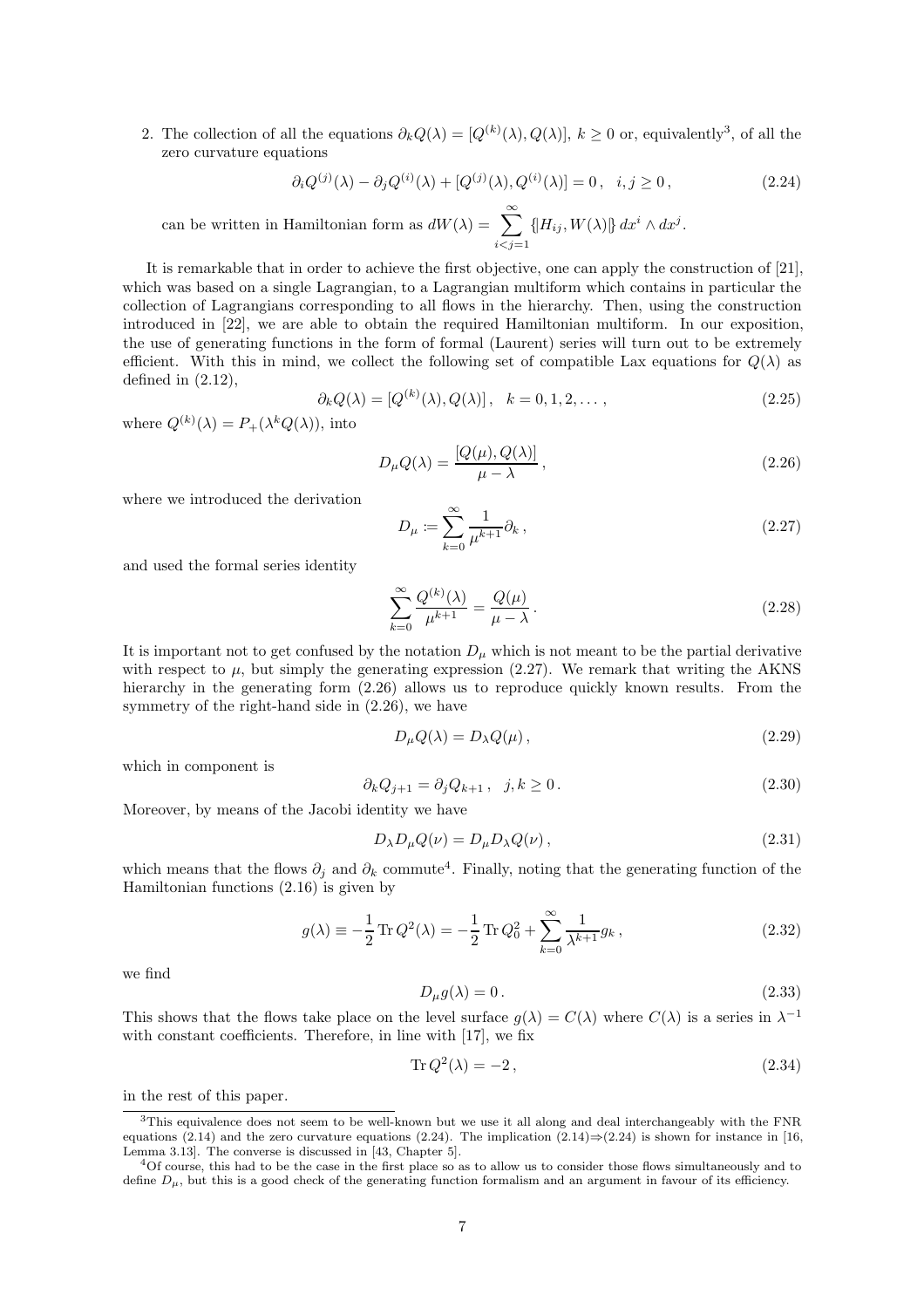# <span id="page-7-0"></span>3 Lagrangian and symplectic multiforms for the AKNS hierarchy

The framework of this work is the *variational bi-complex*, whose algebraic description is giving in [\[44\]](#page-32-16). Very roughly, let  $M = \mathbb{R}^{\mathbb{N}}$  be the multi-time manifold with coordinates  $(x_0, x_1, x_2, \ldots)$ , and let it be the base manifold of a fibred manifold, in which the section of the fibres are the fields and their derivatives  $u_{(j)}^k$ ,  $(j) = (j_0, j_1, j_2, \dots)$  where only a finite number of  $j_i$ 's are non zero. The base coordinates will be called *horizontal*, and the fibred coordinates will be called *vertical*. We will model the fibres using a differential algebra A, with derivations  $\partial_i$  acting in the usual way,  $\partial_i u_{(j)}^k = u_{(j)+e_i}^k$ . We will use two different differentials, a vertical one  $\delta$ , which resembles the variational derivative, and a horizontal one d, which is the usual total differential, such that  $(\delta + d)^2 = 0$ . With the symbol  $\mathcal{A}^{(p,q)}$  we mean the set of forms with vertical degree p and horizontal degree q of the form

$$
\omega = \sum_{(i),(k),(j)} f_{(k),(j)}^{(i)} \delta u_{(i_1)}^{k_1} \wedge \cdots \wedge \delta u_{(i_p)}^{k_p} \wedge dx^{j_1} \wedge \cdots \wedge dx^{j_q}, \qquad f_{(k),(j)}^{(i)} \in \mathcal{A}.
$$
 (3.1)

The reader can find more details on how to use these tools in the context of multiforms in [\[22\]](#page-31-12).

Lagrangian multiforms were first introduced by Lobb and Nijhoff in 2019 [\[23](#page-31-13)] to describe integrable hierarchies using a variational principle, in a way that preserves multidimensional consistency. For 1 + 1-dimensional field theories, the starting point is to consider a two-form

$$
\mathscr{L}[u] = \sum_{i < j=1}^{\infty} L_{ij}[u] \, dx^{ij} \,. \tag{3.2}
$$

The fields u themselves are functions of the multi-time variables  $x^0, x^1, x^2, \ldots$  For each i, j, the notation  $L_{ij}[u]$  means that  $L_{ij}$  is a function of a finite set of fields collectively denoted by u for simplicity, and their derivatives with respect to the multi-time variables up to some finite order. We used the notation  $dx^{ij} = dx^i \wedge dx^j$ , and the convention  $L_{ij}[u] = -L_{ji}[u]$ . In this paper, the coefficients  $L_{ij}$  do not depend explicitly on the multi-time variables. The equations of the hierarchy, together with the so called *corner equations*, are then obtained by setting

$$
\delta d\mathcal{L}[u] = 0,\tag{3.3}
$$

that are called *multiform Euler-Lagrange equations*. These are obtained via a generalised variational principle for an action associated to  $\mathscr{L}[u]$ . The reader is referred to [\[38,](#page-32-10) [45](#page-32-17)] for details. The main sign of integrability put forward in the original work [\[23\]](#page-31-13) was the closure relation. In our context, it means that  $d\mathscr{L} = 0$  "on-shell" *i.e.* when the multiform Euler-Lagrange equations  $\delta d\mathscr{L} = 0$  hold. We include the closure relation as a property of a Lagrangian multiform in the present work.

In [\[22](#page-31-12)] we introduced and developed the Hamiltonian counterpart called Hamiltonian multiforms, which for  $1 + 1$ -field theories are two-forms

$$
\mathcal{H}[u] = \sum_{i < j=1}^{\infty} H_{ij}[u] \, dx^{ij} \,. \tag{3.4}
$$

When paired with a symplectic multiform  $\Omega \in \mathcal{A}^{(2,1)}$ , we can obtain the so-called multiform Hamilton equations as

<span id="page-7-1"></span>
$$
\delta \mathcal{H} = \sum_{i=0}^{\infty} dx^i \wedge \widetilde{\partial}_i \Box \Omega, \text{ where } \widetilde{\partial}_i = \sum_{(k)} u_{(k)+e_i} \frac{\partial}{\partial u_{(k)}}.
$$
 (3.5)

We remark that for a given hierarchy both H and  $\Omega$  can be obtained from the Lagrangian multiform  $\mathscr L$  through a *Legendre transform*-type procedure [\[22,](#page-31-12) Definition 2.3]. For a specific class of horizontal forms called *Hamiltonian forms*, we can introduce the multiform analog of a Poisson structure, that we called *multi-time Poisson bracket*: for any two Hamiltonian forms  $F, G$  we define

$$
\{ [F, G] \} = (-1)^r \xi_{F} \lrcorner \delta G \,, \tag{3.6}
$$

where r is the horizontal degree of F and  $\xi_F$  is the (multi)vector field satisfying  $\xi_F \lrcorner \Omega = \delta F$ . We refer the reader to the paper [\[22\]](#page-31-12) for an introduction and detailed explanation of these concepts.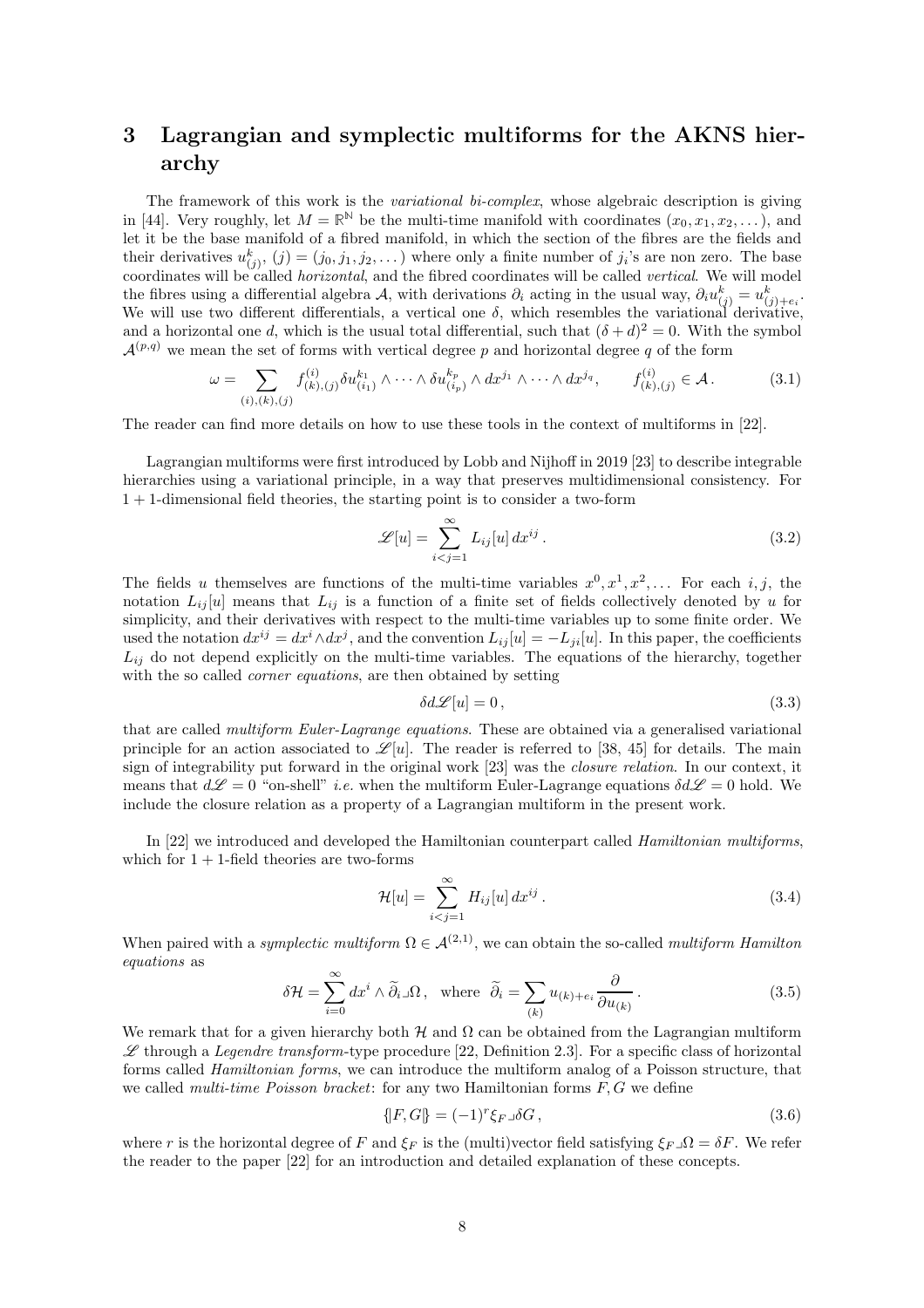#### 3.1 Lagrangian multiform

We now introduce a Lagrangian multiform which allows us to implement the strategy [\[22](#page-31-12)] recalled briefly above and obtain  $\mathcal H$  and  $\Omega$  for the AKNS hierarchy. Recall that the collection of flows in the AKNS hierarchy is written in generating form as

$$
D_{\mu}Q(\lambda) = \frac{[Q(\mu), Q(\lambda)]}{\mu - \lambda}, \qquad Q(\lambda) = \sum_{i=0}^{\infty} \frac{Q_i}{\lambda^i},
$$
\n(3.7a)

$$
Q(\lambda) = \begin{pmatrix} a(\lambda) & b(\lambda) \\ c(\lambda) & -a(\lambda) \end{pmatrix}, \qquad Q_i = \begin{pmatrix} a_i & b_i \\ c_i & -a_i \end{pmatrix}, \qquad (3.7b)
$$

$$
\frac{1}{2}\operatorname{Tr}Q(\lambda)^{2} = a^{2}(\lambda) + b(\lambda)c(\lambda) = -1.
$$
\n(3.7c)

where  $\lambda$  and  $\mu$  are formal parameters. In order to find an appropriate Lagrangian multiform, it is convenient to note that we can write  $Q(\lambda)$  as

<span id="page-8-2"></span>
$$
Q(\lambda) = \varphi(\lambda) Q_0 \varphi(\lambda)^{-1}
$$
\n(3.8)

with  $Q_0 = -i\sigma_3$  being constant and

$$
\varphi(\lambda) = \mathbb{I} + \sum_{j=1}^{\infty} \frac{\varphi_j}{\lambda^j}.
$$
\n(3.9)

This has been established independently from various angles, in relation to the factorization theorem, see e.g. [\[42](#page-32-14)] or in relation to vertex operators, see e.g. [\[43,](#page-32-15) Chapter 5]. Contrary to the parametrization used in the latter book, we find it useful to use the following remarkable set of coordinates found in [\[17\]](#page-31-7)

$$
e(\lambda) = \frac{b(\lambda)}{\sqrt{i - a(\lambda)}} = \sum_{i=1}^{\infty} \frac{e_i}{\lambda^i}, \quad f(\lambda) = \frac{c(\lambda)}{\sqrt{i - a(\lambda)}} = \sum_{i=1}^{\infty} \frac{f_i}{\lambda^i}, \qquad \text{(note: } e_0 = f_0 = 0), \tag{3.10}
$$

and set

<span id="page-8-4"></span>
$$
\varphi(\lambda) = \frac{1}{\sqrt{2i}} \begin{pmatrix} \sqrt{2i - e(\lambda)f(\lambda)} & e(\lambda) \\ -f(\lambda) & \sqrt{2i - e(\lambda)f(\lambda)} \end{pmatrix} . \tag{3.11}
$$

A direct calculation using  $a^2(\lambda) + b(\lambda)c(\lambda) = -1$  shows that  $\det \varphi(\lambda) = 1$  and  $\varphi(\lambda)(-i\sigma_3)\varphi(\lambda)^{-1} = 0$  $Q(\lambda)$  as required. The reader can find more about the coordinates  $e(\lambda)$ ,  $f(\lambda)$  in Appendix [A.](#page-20-0) Their main property is that they provide Darboux coordinates for all the single-time Poisson brackets  $\{\ ,\ \}_k$  constructed from the single-time symplectic forms  $\omega_k$ , see Corollary [3.3](#page-11-1) and Proposition [4.3](#page-12-0) below. We can now formulate the first main result of this section. We obtain the desired Lagrangian multiform  $\mathscr{L} = \sum_{n=1}^{\infty}$  $i < j = 1$  $L_{ij} dx^{ij}$  using the generating function formalism and collecting the coefficients

 $L_{ij}$  into a formal series in  $\lambda^{-1}$  and  $\mu^{-1}$  as follows

$$
\mathscr{L}(\lambda,\mu) = \sum_{i,j=0}^{\infty} \frac{L_{ij}}{\lambda^{i+1}\mu^{j+1}}.
$$
\n(3.12)

By a slight abuse of language, we will also call  $\mathscr{L}(\lambda, \mu)$  a Lagrangian multiform.

<span id="page-8-3"></span>Theorem 3.1 (Lagrangian multiform and multiform Euler-Lagrange equations). Define

<span id="page-8-0"></span>
$$
\mathscr{L}(\lambda,\mu) = K(\lambda,\mu) - V(\lambda,\mu), \qquad (3.13)
$$

where

<span id="page-8-1"></span>
$$
K(\lambda,\mu) = \text{Tr}\left(\varphi(\mu)^{-1}D_{\lambda}\varphi(\mu)Q_0 - \varphi(\lambda)^{-1}D_{\mu}\varphi(\lambda)Q_0\right), \qquad V(\lambda,\mu) = -\frac{1}{2}\text{Tr}\frac{(Q(\lambda) - Q(\mu))^2}{\lambda - \mu}.
$$
\n(3.14)

Then  $\mathscr{L}(\lambda,\mu)$  is a Lagrangian multiform for the AKNS hierarchy equations [\(3.7a\)](#page-8-2).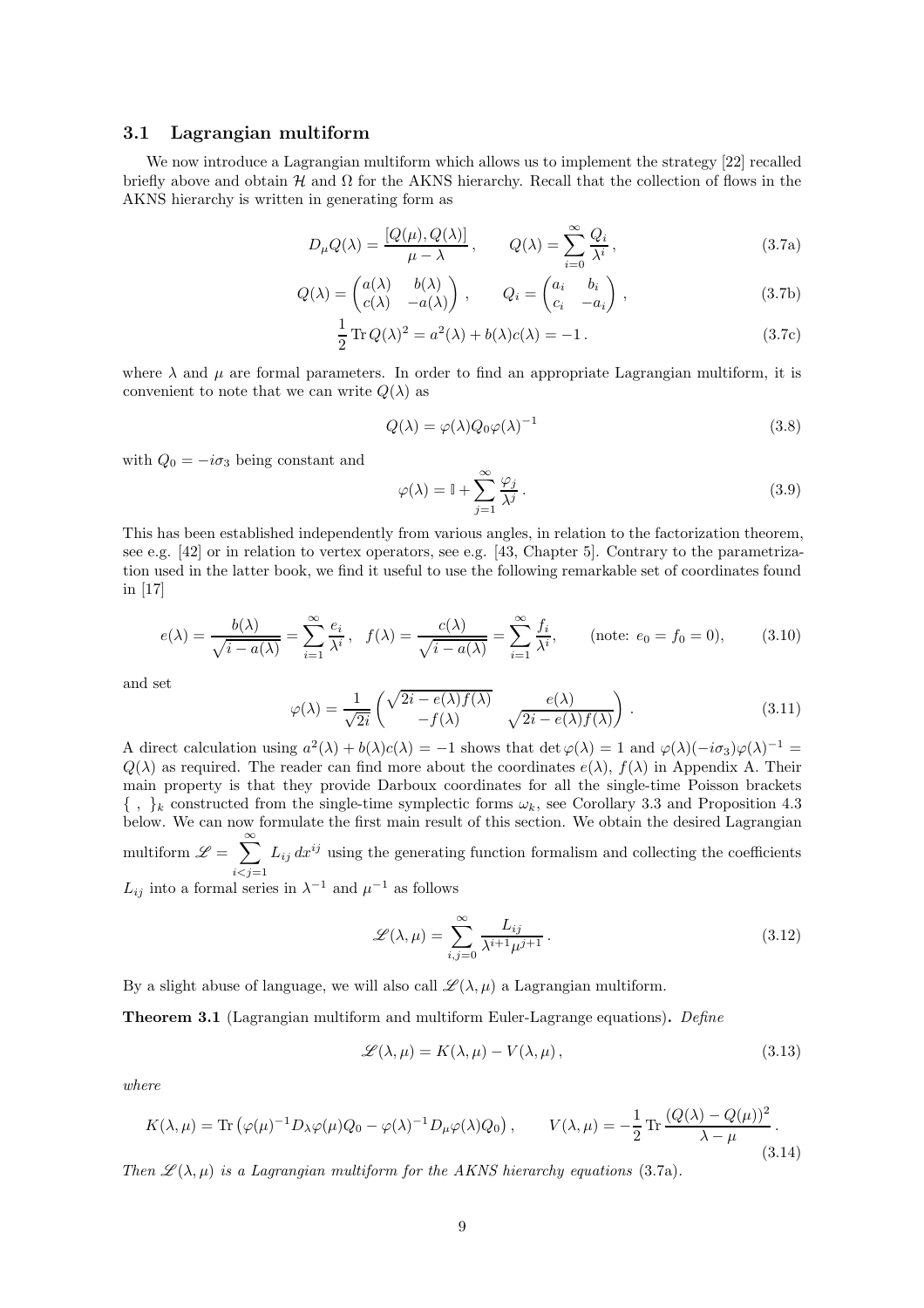Indeed, the multiform Euler-Lagrange equations  $\delta d\mathscr{L} = 0$  are given by

$$
D_{\mu}Q(\lambda) = \frac{[Q(\mu), Q(\lambda)]}{\mu - \lambda}, \qquad (3.15)
$$

and the closure relation  $d\mathscr{L} = 0$  is satisfied on those equations. In generating form, the latter is equivalent to

$$
D_{\nu}\mathcal{L}(\lambda,\mu) + D_{\lambda}\mathcal{L}(\mu,\nu) + D_{\mu}\mathcal{L}(\nu,\lambda) = 0.
$$
\n(3.16)

The proof is given in Appendix [B.1.](#page-22-1)

Remark. Although we discovered it differently, the Lagrangian multiform  $(3.13)-(3.14)$  $(3.13)-(3.14)$  bears some striking resemblance with the Zakharov-Mikhailov (ZM) Lagrangian appearing in [\[46\]](#page-33-0), despite the fact that the latter is a standard Lagrangian and not a multiform. The ZM Lagrangian was introduced to provide a variational description of the system of compatibility conditions (zero curvature equations) corresponding to a Lax pair of matrices which are rational functions of the spectral parameter with distinct simple poles. Interestingly, one can formally relate our Lagrangian multiform to the ZM Lagrangian but we do not elaborate on this here as we have not gained any insight on either our results or the ZM Lagrangian by doing so. A Lagrangian multiform constructed on the ZM Lagrangian was obtained in [\[36\]](#page-32-8) and used to obtain a variational derivation of Lax pair equations themselves. In that same paper, the authors presented the first few coefficients of the Lagrangian multiform for the AKNS hierarchy but it was not clear how these derive directly from the ZM Lagrangian multiform. Our Lagrangian multiform and Theorem [3.1](#page-8-3) fill in this gap and provide the complete set of coefficients  $L_{ij}$  of the Lagrangian multiform for the AKNS hierarchy. We note that Lagrangians producing the zero curvature equations [\(2.24\)](#page-6-4) in potential form were obtained in [\[47](#page-33-1)]. They involved a potential function denoted by H in that paper which produces the Lax matrices  $Q^{(k)}$  we use here via the relation  $Q^{(k)} = \partial_{k-1}H$ . However, assembling all those Lagrangians into a two-form does not seem to provide a Lagrangian multiform for the set of AKNS equations. The closure relation does not hold for instance.

To help the reader recognize the most familiar models, we write some of the coefficients of the Lagrangian multiform explicitly using our formula. Using the expansion  $\mathscr{L}(\lambda,\mu) = \sum_{\alpha=1}^{\infty}$  $i < j = 1$  $L_{ij}/\lambda^{i+1}\mu^{j+1}$ we have, for all  $i, j \geq 0$ 

$$
L_{ij} = \frac{1}{2} \sum_{k=1}^{j} (f_k \partial_i e_{j+1-k} - e_k \partial_i f_{j+1-k}) - \frac{1}{2} \sum_{k=1}^{i} (f_k \partial_j e_{i+1-k} - e_k \partial_j f_{i+1-k}) - V_{ij}.
$$
 (3.17)

where the coefficients  $V_{ij}$  are given by

$$
V_{ij} = \sum_{k=0}^{i} (2a_k a_{i+j+1-k} + b_k c_{i+j+1-k} + c_k b_{i+j+1-k}).
$$
\n(3.18)

Recall that the elements  $a_j$ ,  $b_j$  and  $c_j$  can all be expressed in terms of the coordinates  $e_j$  and  $f_j$  (see Appendix [A\)](#page-20-0). At this stage, no particular choice of time has been made to write these Lagrangians as field theory Lagrangian, in the spirit of [\[15](#page-31-5)] for instance. Hence, as an example, we simply have

$$
L_{12} = \frac{1}{2}(f_1\partial_1e_2 - e_1\partial_1f_2 + f_2\partial_1e_1 - e_2\partial_1f_1) - \frac{1}{2}(f_1\partial_2e_1 - e_1\partial_2f_1) - V_{12},
$$
(3.19)

and

$$
L_{13} = \frac{1}{2}(f_1\partial_1e_3 - e_1\partial_1f_3 + f_2\partial_1e_2 - e_2\partial_1f_2 + f_3\partial_1e_1 - e_3\partial_1f_1) - \frac{1}{2}(f_1\partial_3e_1 - e_1\partial_3f_1) - V_{13},
$$
 (3.20)

which produce partial differential equations for the phase space coordinates  $e_j$ ,  $f_j$ ,  $j = 1, 2, 3$ . Now to make contact with the more familiar form of these Lagrangians and the corresponding equations of motion, we express the phase space coordinates in terms of  $b_1 = q$ ,  $c_1 = r$  and their  $x^1$  derivatives<sup>[5](#page-9-0)</sup>.

<span id="page-9-0"></span><sup>&</sup>lt;sup>5</sup>The reader can find the relations between the  $e_i$ 's and  $f_i$ 's and q and r and their derivative with respect to  $x^1$  in Appendix [A.](#page-20-0)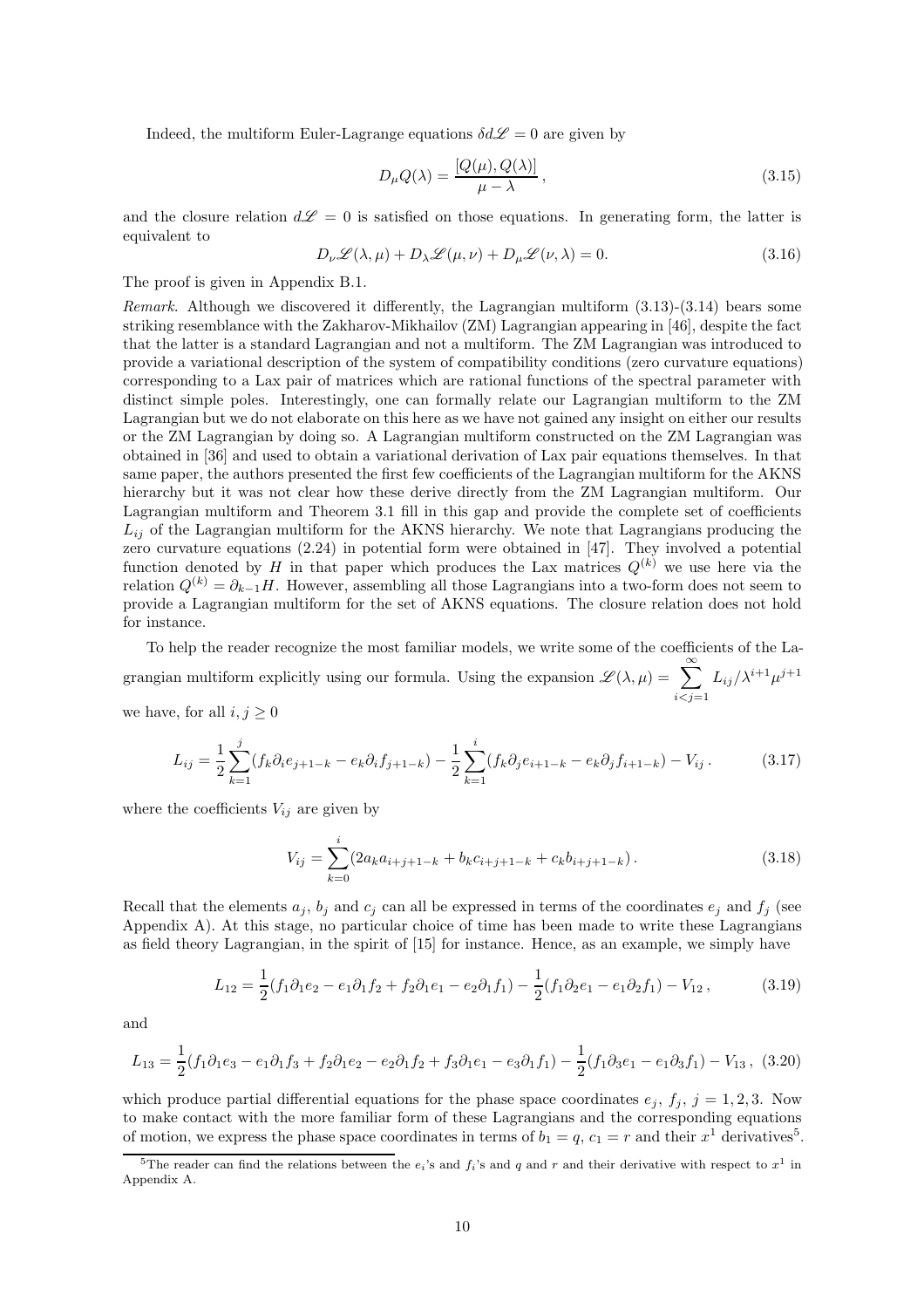Note that this amounts to choosing the  $x^1$  equation in [\(2.14\)](#page-4-0) and use it to solve for  $Q_j$  (standard field theory point of view). Doing so yields,

<span id="page-10-3"></span>
$$
L_{12} = \frac{i}{4}(q_2r - qr_2) + \frac{1}{8}(rq_{11} + qr_{11}) - \frac{1}{4}q^2r^2,
$$
\n(3.21)

and

$$
L_{13} = \frac{i}{4}(rq_3 - qr_3) + \frac{i}{16}(q_{111}r - qr_{111}) + \frac{3i}{16}qr(qr_1 - rq_1),
$$
\n(3.22)

which are known Lagrangians whose Euler-Lagrange equations are

<span id="page-10-1"></span><span id="page-10-0"></span>
$$
iq_2 + \frac{1}{2}q_{11} - q^2r = 0, \qquad ir_2 - \frac{1}{2}r_{11} + qr^2,
$$
\n(3.23a)

$$
q_3 + \frac{1}{4}q_{111} - \frac{3}{2}qrq_1 = 0, \qquad r_3 + \frac{1}{4}r_{111} - \frac{3}{2}qrr_1 = 0.
$$
 (3.23b)

These are the (unreduced) NLS and mKdV systems respectively. We can just as easily produce the Lagrangian  $L_{23}$ , first in the e and f coordinates and then, if desired, in the q and r coordinates as before. It reads

$$
L_{23} = \frac{i}{16}(rq_{112} - qr_{112}) + \frac{i}{16}(q_1r_{12} - q_{12}r_1) - \frac{i}{16}(q_{11}r_2 - q_{2}r_{11})
$$
  
\n
$$
- \frac{3i}{16}qr(rq_2 - qr_2) - \frac{1}{8}(q_{13}r + qr_{13}) + \frac{1}{8}(r_1q_3 + q_1r_3)
$$
  
\n
$$
+ \frac{1}{16}q_{11}r_{11} - \frac{qr}{8}(qr_{11} + q_{11}r) + \frac{1}{16}(qr_1 - q_1r)^2 + \frac{1}{4}q^3r^3,
$$
\n(3.24)

<span id="page-10-4"></span>and its Euler-Lagrange equations are just consequence of [\(3.23a\)](#page-10-0)-[\(3.23b\)](#page-10-1).

Remark. The partial Lagrangian multiform thus derived here for the first three times  $L_{12} dx^{12} +$  $L_{23} dx^{23} + L_{13} dx^{13}$  is equivalent to the one first obtained in [\[36\]](#page-32-8), up to an overall coefficient  $\frac{i}{2}$  and the (total) differential of  $-\frac{1}{8}(q_1r + r_1q) dx^2 - \frac{i}{16}(q_{11}r - qr_{11}) dx^3$ .

#### 3.2 Symplectic multiform

Equipped with a Lagrangian multiform for the AKNS hierarchy, we now construct the associated symplectic multiform  $\Omega$ . As always, it is very convenient to work with generating functions so we introduce

$$
\Omega^{(1)}(\lambda) = \sum_{j=0}^{\infty} \frac{\omega_j^{(1)}}{\lambda^{j+1}}, \quad \Omega(\lambda) = \sum_{j=0}^{\infty} \frac{\omega_j}{\lambda^{j+1}},\tag{3.25}
$$

to represent respectively

$$
\Omega^{(1)} = \sum_{j=0}^{\infty} \omega_j^{(1)} \wedge dx^j , \quad \Omega = \sum_{j=0}^{\infty} \omega_j \wedge dx^j . \tag{3.26}
$$

As before, by a slight abuse of language, we also call  $\Omega(\lambda)$  symplectic multiform.

<span id="page-10-5"></span>**Proposition 3.2.** The symplectic multiform associated to  $\mathcal{L}(\lambda, \mu)$  is given by

<span id="page-10-2"></span>
$$
\Omega(\lambda) = -\operatorname{Tr}\left(Q_0\varphi(\lambda)^{-1}\delta\varphi(\lambda)\wedge\varphi(\lambda)^{-1}\delta\varphi(\lambda)\right). \tag{3.27}
$$

The proof is in Appendix [B.2.](#page-24-0)

Remark. The expression for  $\Omega(\lambda)$  is reminiscent of the well-known expression for the (pull-back to the group of the) Kostant-Kirillov symplectic form on a coadjoint orbit of the loop algebra  $\mathcal L$  through the element  $Q_0$ . To make this more precise, let us use for instance the formulas in [\[48](#page-33-2), Section 3.3] giving the expression of the pull-back to the group of the Kostant-Kirillov form for the orbit through a diagonal matrix polynomial  $A(\lambda)$ ,

$$
\omega = \text{Res}_{\lambda} \text{Tr} \left( A(\lambda) g^{-1}(\lambda) \delta g(\lambda) \wedge g^{-1}(\lambda) \delta g(\lambda) \right) . \tag{3.28}
$$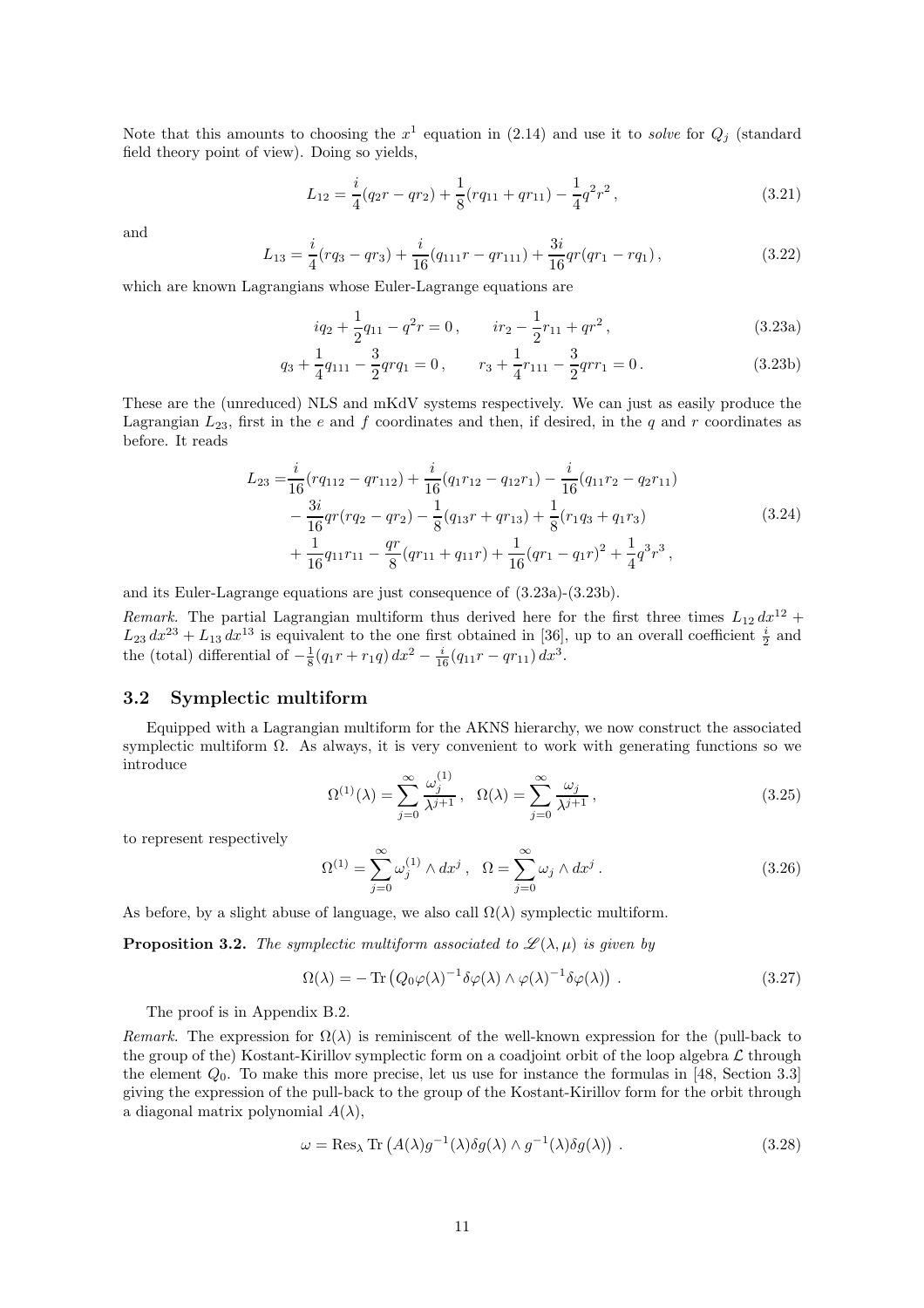Here, choosing  $A(\lambda) = -i\lambda^k \sigma_3$ ,  $k \geq 0$ , and  $g(\lambda) = \varphi(\lambda)$ , we get the connection between our symplectic multiform and the Kostant-Kirillov form

$$
\omega = \text{Res}_{\lambda} \lambda^k \Omega(\lambda) = \omega_k. \tag{3.29}
$$

In particular, each single-time symplectic form  $\omega_k$  corresponds to  $\omega$  on the orbit of the element  $-i\lambda^k\sigma_3$ . Therefore, our symplectic multiform contains in a single object all those symplectic forms. This is the first time such an object is derived and, to our knowledge, it is the first time that a Kostant-Kirillov symplectic form is derived from a Lagrangian perspective.

As a consequence of the explicit formula for  $\Omega$ , we get the following remarkable result that the e, f coordinates provide Darboux coordinates.

#### <span id="page-11-1"></span>Corollary 3.3.

$$
\Omega(\lambda) = \delta f(\lambda) \wedge \delta e(\lambda), \qquad (3.30)
$$

 $\Box$ 

and hence,  $\omega_0 = 0$  and,

<span id="page-11-3"></span>
$$
\omega_k = \sum_{i=1}^k \delta f_i \wedge \delta e_{k+1-i}, \quad \forall k \ge 1.
$$
\n(3.31)

Proof. Direct calculation by inserting [\(3.11\)](#page-8-4) into [\(3.27\)](#page-10-2).

# <span id="page-11-0"></span>4 Classical r-matrix structure

#### 4.1 Hamiltonian forms and multi-time Poisson bracket

As explained in  $[22]$ , only for a specific class of horizontal forms called *Hamiltonian forms*, *i.e.* a form F such that there exist a (multi)vector field  $\xi_F$  (called *Hamiltonian vector field*) that satisfies the relation  $\xi_F \lrcorner \Omega = \delta F$ . Having the symplectic multiform  $\Omega$  at our disposal, we can investigate in detail under which conditions a horizontal form is Hamiltonian and then compute the multi-time Poisson bracket for two such forms. Recall (see [\[22\]](#page-31-12)) that in our case, only 0- and 1-forms can be non-trivial Hamiltonian forms. We have the following two propositions, the proofs of which are given in Appendix [B.3](#page-25-0) and [B.4.](#page-25-1)

<span id="page-11-4"></span>Proposition 4.1. A 1-form  $F = \sum_{n=1}^{\infty}$  $k=0$  $F_k dx^k$  is Hamiltonian with respect to  $\Omega$  if and only if  $F_0$  is constant and, for all  $k \geq 1$ ,  $F_k$  depends only on the coordinates  $(e_1, \ldots, e_k, f_1, \ldots, f_k)$  and

$$
\frac{\partial F_k}{\partial e_j} = \frac{\partial F_{k+1}}{\partial e_{j+1}}, \qquad \frac{\partial F_k}{\partial f_j} = \frac{\partial F_{k+1}}{\partial f_{j+1}}, \quad j = 1, \dots, k. \tag{4.1}
$$

Its Hamiltonian vector field is given by

$$
\xi_F = \sum_{k=1}^{\infty} \left( -\frac{\partial F_k}{\partial f_1} \partial_{e_k} + \frac{\partial F_k}{\partial e_1} \partial_{f_k} \right). \tag{4.2}
$$

<span id="page-11-5"></span>**Proposition 4.2.** Every 0-form  $H(e_1, \ldots, f_1, \ldots)$  is Hamiltonian with respect to  $\Omega$ , with Hamiltonian vector field given by

<span id="page-11-2"></span>
$$
\xi_H = \sum_{i=1}^{\infty} \left( -\frac{\partial H}{\partial f_i} \partial_{e_1} \wedge \partial_i + \frac{\partial H}{\partial e_i} \partial_{f_1} \wedge \partial_i \right).
$$
 (4.3)

Note that in practice, we will deal with 0-forms that depend only on a finite number of coordinates  $e_j, f_j$  in which case the sum in [\(4.3\)](#page-11-2) truncates accordingly.

We can now construct the multi-time Poisson bracket with respect to  $\Omega$  between two Hamiltonian forms  $F$  and  $G$  as

$$
\{F, G\} = (-1)^r \xi_{F} \delta G \tag{4.4}
$$

where r is the horizontal degree of F. Theorem 2.18 in [\[22\]](#page-31-12) gives the decomposition of the multi-time Poisson brackets in terms of the single-time Poisson brackets  $\{\ ,\ \}_k$  constructed from the symplectic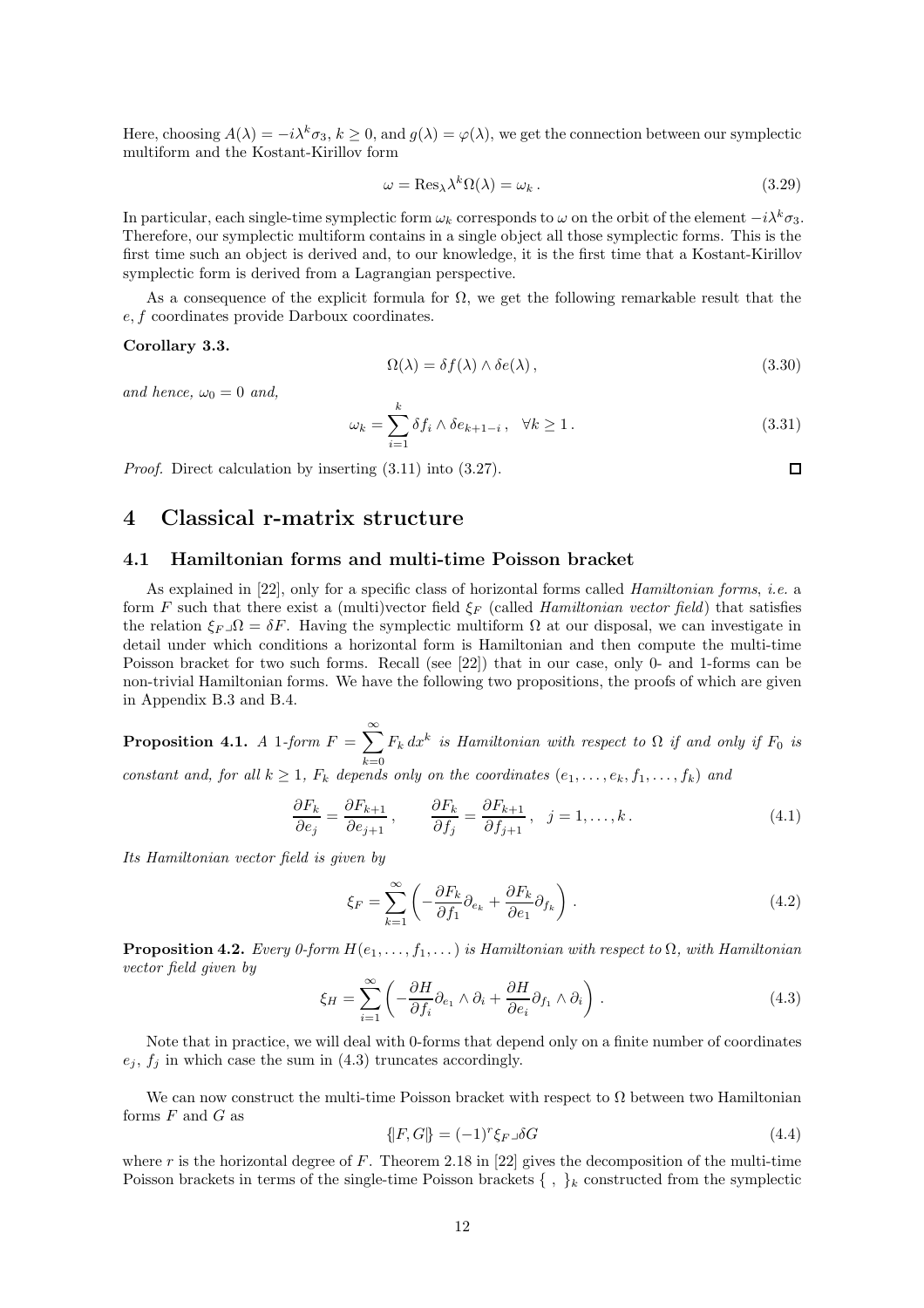forms  $\omega_k$ : for every F, G functions of  $e_1, \ldots, e_k, f_1, \ldots, f_k$  we have  $\{F, G\}_k = -\xi_F \lrcorner \delta G$  where  $\xi_F \lrcorner \omega_k =$  $\delta F$ . Given that we know the explicit form of the single-time symplectic forms  $\omega_k$ , see [\(3.31\)](#page-11-3), we obtain the following specialisation as a consequence.

<span id="page-12-0"></span>Proposition 4.3 (Decomposition of the multi-time Poisson brackets). The multi-time Poisson brackets with respect to  $\Omega$  of two Hamiltonian 1-forms  $F = \sum_{n=1}^{\infty}$  $_{k=0}$  $F_k dx^k$  and  $G = \sum_{k=1}^{\infty}$  $_{k=0}$  $G_k dx^k$  satisfies the following decomposition:

$$
\{F, G\} = \sum_{k=0}^{\infty} \{F_k, G_k\}_k dx^k, \qquad \{F_k, G_k\}_k = \sum_{j=1}^k \left(\frac{\partial F_k}{\partial f_j} \frac{\partial G_k}{\partial e_{k-j+1}} - \frac{\partial F_k}{\partial e_j} \frac{\partial G_k}{\partial f_{k-j+1}}\right), \quad k \ge 1 \quad (4.5)
$$

and  ${F_0, G_0}_0 = 0$ .

Thanks to the the propositions above, we can prove by direct but long calculations that the multi-time Poisson bracket {| , |} satisfies the Jacobi identity.

**Proposition 4.4** (Jacobi identity). If  $F, G, K \in \mathcal{A}^{(0,1)}$  and  $H \in \mathcal{A}$  are Hamiltonian forms, we have that

- 1.  $\{[F, G]\}$  and  $\{[F, H]\}$  are respectively a Hamiltonian 1-form and a Hamiltonian 0-form,
- 2.  $\{|\{[F,G]\}, K\} + \{[\{[K,F]\}, G\} + \{[\{[G,K]\}, F\} = 0,$
- 3.  $\{|\{F,G\},H\}+\{|\{H,F\},G\}|+\{|G,H\},F\}=0.$

Remark. It is known (see e.g.  $[49]$ ) that the Jacobi identity is not necessarily satisfied by a covariant Poisson bracket. This problem could therefore be present in general for a multi-time Poisson bracket (which can be viewed as a generalisation of a covariant Poisson bracket). This is why the Jacobi identity was not discussed in [\[22\]](#page-31-12) and why we checked it here directly.

#### 4.2 Classical r-matrix structure of the multi-time Poisson bracket

Definition 4.5. We call Lax form the following horizontal 1-form with matrix coefficient

$$
W(\lambda) = \sum_{i=0}^{\infty} Q^{(i)}(\lambda) dx^i
$$
\n(4.6)

where, for  $i \geq 0$ ,

$$
Q^{(i)}(\lambda) := P_+(\lambda^i Q(\lambda)). \tag{4.7}
$$

Note that the definition of a Hamiltonian form extends naturally to the case of matrix coefficients by requiring that each entry be a Hamiltonian form. We also extend the tensor notation used in the Sklyanin bracket, as reviewed in Section [2,](#page-2-1) to the present situation as follows

$$
W_1(\lambda) \equiv \sum_{i=0}^{\infty} Q^{(i)}(\lambda) \otimes \mathbb{I} \, dx^i = \sum_{i=0}^{\infty} \sum_{k=+,-,3} Q_k^{(i)}(\lambda) \, \sigma_k \otimes \mathbb{I} \, dx^i \equiv \sum_{k=+,-,3} W^k(\lambda) \sigma_k \otimes \mathbb{I} \tag{4.8}
$$

$$
W_2(\lambda) \equiv \sum_{i=0}^{\infty} \mathbb{I} \otimes Q^{(i)}(\lambda) dx^i = \sum_{i=0}^{\infty} \sum_{k=+,-,3} Q_k^{(i)}(\lambda) \mathbb{I} \otimes \sigma_k dx^i \equiv \sum_{k=+,-,3} W^k(\lambda) \mathbb{I} \otimes \sigma_k ,\qquad(4.9)
$$

where we have written the matrices in terms of the  $sl(2,\mathbb{C})$  basis  $\sigma_+$ ,  $\sigma_-$ ,  $\sigma_3$ . We define the multi-time Poisson bracket between  $W_1(\lambda)$  and  $W_2(\mu)$  by

$$
\{[W_1(\lambda), W_2(\mu)]\} = \sum_{k,\ell = +, -, 3} \{[W^k(\lambda), W^\ell(\mu)]\} \sigma_k \otimes \sigma_\ell.
$$
 (4.10)

Finally, we define the commutator of a matrix 0-form  $M$  and a matrix 1-form  $W$  by

$$
[M,W] \equiv \sum_{i=0}^{\infty} [M,W_i] dx^i.
$$
 (4.11)

We are now ready to formulate the main result of this section, the proof of which is long but straightforward and is given in Appendix [B.5.](#page-26-0)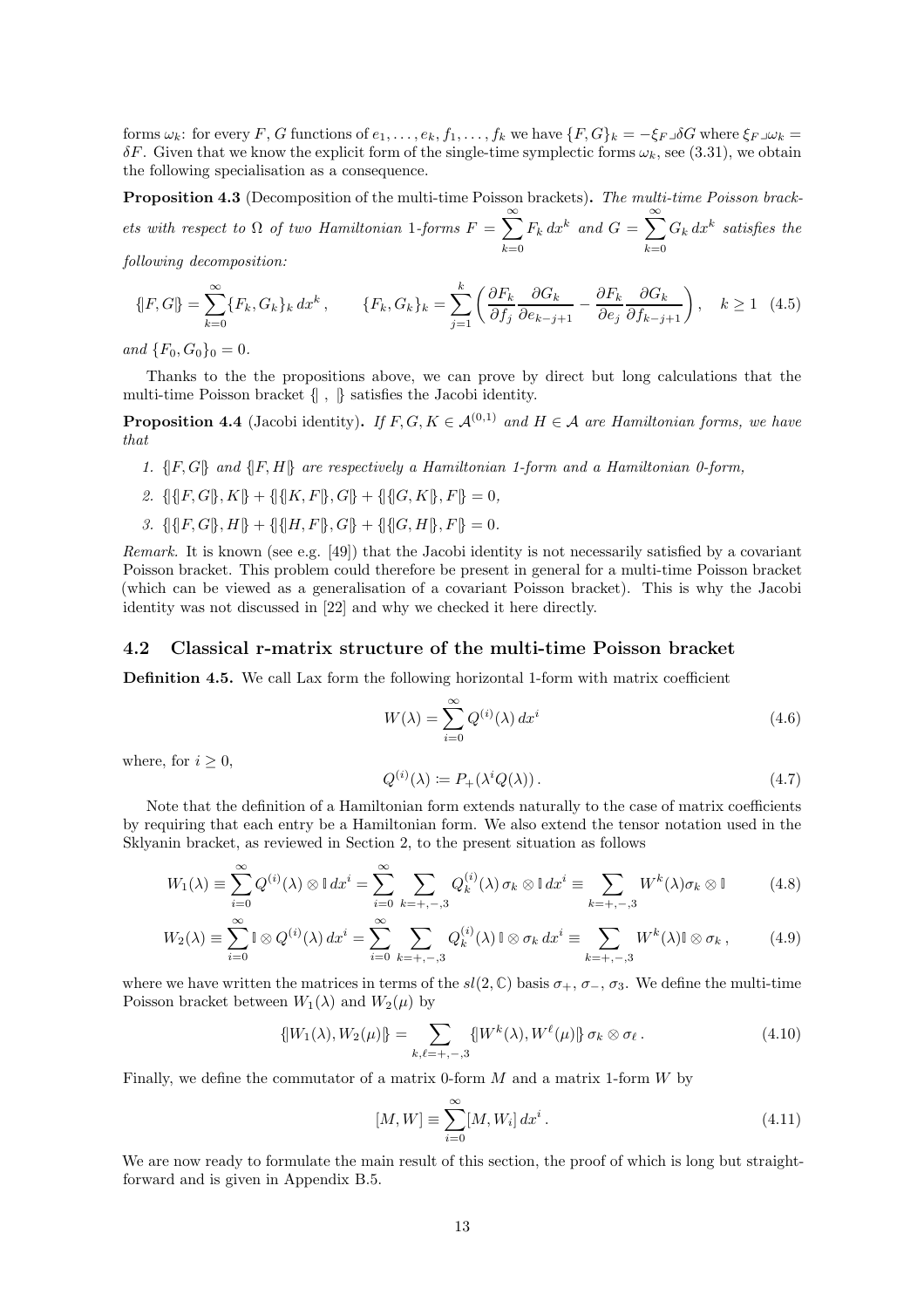<span id="page-13-1"></span>**Theorem 4.6.** The Lax form  $W(\lambda)$  is Hamiltonian, with Hamiltonian vector field

<span id="page-13-4"></span>
$$
\xi_W(\lambda) = \sum_{k=1}^{\infty} \left( -\frac{\partial Q^{(k)}(\lambda)}{\partial f_1} \partial_{e_k} + \frac{\partial Q^{(k)}(\lambda)}{\partial e_1} \partial_{f_k} \right). \tag{4.12}
$$

Its multi-time Poisson bracket possesses the linear Sklyanin bracket structure i.e.

<span id="page-13-3"></span>
$$
\{W_1(\lambda), W_2(\mu)\} = [r_{12}(\lambda - \mu), W_1(\lambda) + W_2(\mu)],
$$
\n(4.13)

where  $r_{12}(\lambda,\mu)$  is the so-called rational classical r-matrix given by

$$
r_{12}(\lambda) = -\frac{P_{12}}{\lambda}.
$$
\n(4.14)

Remark. We have already shown directly that our multi-time Poisson bracket  $\{\, , \, \}$  satisfies the Jacobi identity for 0- and 1-forms. In the case of 1-forms, this is also a corollary of Theorem [4.6](#page-13-1) since  $W(\lambda)$  contains all the coordinates of our phase space and it is known that the rational r-matrix satisfies the classical Yang-Baxter equation which implies the Jacobi identity.

## <span id="page-13-0"></span>5 Hamiltonian multiform description of the AKNS hierarchy

#### 5.1 Multiform Hamilton equations for the AKNS hierarchy

According to formula [\[22](#page-31-12), Definition 2.3], the coefficients of the Hamiltonian multiform  $\mathcal{H}$  =  $\sum^{\infty}$  $i < j = 1$  $H_{ij} dx^{ij}$  associated to  $\mathscr L$  and  $\Omega^{(1)}$  are given by

$$
H_{ij} = \tilde{\partial}_i \lrcorner \omega_j^{(1)} - \tilde{\partial}_j \lrcorner \omega_i^{(1)} - L_{ij} \,. \tag{5.1}
$$

As is now customary, we rewrite this in generating form as

$$
\mathcal{H}(\lambda,\mu) = \widetilde{D}_{\lambda}\mathbf{I}\Omega^{(1)}(\mu) - \widetilde{D}_{\mu}\mathbf{I}\Omega^{(1)}(\lambda) - \mathcal{L}(\lambda,\mu),\tag{5.2}
$$

where we introduce the notation  $\widetilde{D}_{\lambda} = \sum^{\infty}$  $i=0$  $\widetilde{\partial}_i/\lambda^{i+1}$  in line with [\(2.27\)](#page-6-1).

Lemma 5.1. The following holds

$$
\mathcal{H}(\lambda,\mu) = V(\lambda,\mu) = -\frac{1}{2}\operatorname{Tr}\frac{(Q(\lambda) - Q(\mu))^2}{\lambda - \mu},\tag{5.3}
$$

or, in components,

<span id="page-13-2"></span>
$$
H_{ij} = \text{Tr} \sum_{k=0}^{i} Q_k Q_{i+j-k+1} . \tag{5.4}
$$

Hence,  $\mathcal{H}(\lambda,\mu)$  satisfies the closure relation.

*Proof.* A direct calculation shows that  $D_{\lambda} \Box \Omega^{(1)}(\mu) - D_{\mu} \Box \Omega^{(1)}(\lambda) = K(\lambda, \mu)$  hence  $\mathcal{H}(\lambda, \mu) = V(\lambda, \mu)$ . Performing a series expansion of the explicit formula for  $V(\lambda, \mu)$ , one obtains [\(5.4\)](#page-13-2). Finally, the closure relation of  $H$  is a general result [\[22,](#page-31-12) Corollary 2.6] but here, we get a direct confirmation from the structure of the proof of Theorem [3.1](#page-8-3) which established that  $V$  is closed on the equations of motion, separately from K.  $\Box$ 

For completeness, we now check the validity of the general result of Equation [\(3.5\)](#page-7-1) in our case.

**Proposition 5.2.** The multiform Hamilton equations associated to H and  $\Omega$  are equivalent to

$$
D_{\lambda}Q(\mu) = \frac{[Q(\lambda), Q(\mu)]}{\lambda - \mu}.
$$
\n(5.5)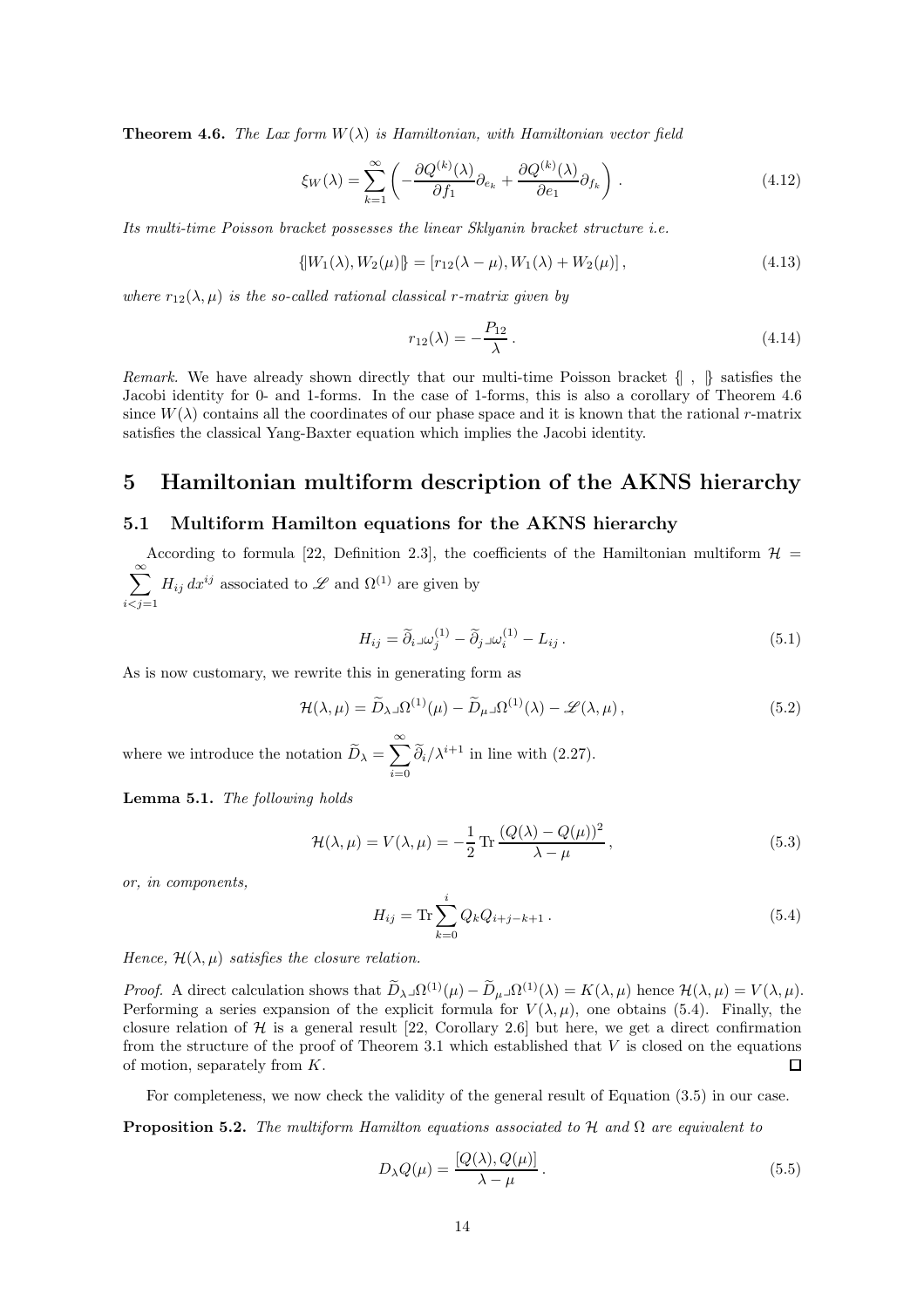Proof. The multiform Hamilton equations read

$$
\delta \mathcal{H} = \sum_{j} dx^{j} \wedge \widetilde{\partial}_{j} \Box \Omega , \qquad (5.6)
$$

or, in components,

$$
\delta H_{ij} = \tilde{\partial}_j \log_i - \tilde{\partial}_i \log_j \,. \tag{5.7}
$$

This is reformulated in generating form as,

$$
\delta \mathcal{H}(\lambda, \mu) = \widetilde{D}_{\mu} \lrcorner \Omega(\lambda) - \widetilde{D}_{\lambda} \lrcorner \Omega(\mu). \tag{5.8}
$$

We have already computed  $\delta \mathcal{H}(\lambda,\mu) = \delta V(\lambda,\mu)$  as

$$
\delta \mathcal{H}(\lambda,\mu) = \text{Tr}\left(\frac{1}{\mu - \lambda}\varphi(\lambda)^{-1}[Q(\mu),Q(\lambda)]\delta\varphi(\lambda) - \frac{1}{\lambda - \mu}\varphi(\mu)^{-1}[Q(\lambda),Q(\mu)]\delta\varphi(\mu)\right). \tag{5.9}
$$

Now the right hand-side is

$$
\widetilde{D}_{\mu}\lrcorner\Omega(\lambda) - \widetilde{D}_{\lambda}\lrcorner\Omega(\mu) = \text{Tr}\left(-Q_0\varphi(\lambda)^{-1}D_{\mu}\varphi(\lambda)\varphi(\lambda)^{-1}\delta\varphi(\lambda) + Q_0\varphi(\lambda)^{-1}\delta\varphi(\lambda)\varphi(\lambda)^{-1}D_{\mu}\varphi(\lambda) + Q_0\varphi(\mu)^{-1}D_{\lambda}\varphi(\mu)\varphi(\mu)^{-1}\delta\varphi(\mu) - Q_0\varphi(\mu)^{-1}\delta\varphi(\mu)\varphi(\mu)^{-1}D_{\lambda}\varphi(\mu)\right)
$$
\n
$$
= \text{Tr}\left(\varphi^{-1}(\lambda)D_{\mu}Q(\lambda)\delta\varphi(\lambda) - \varphi^{-1}(\mu)D_{\lambda}Q(\mu)\delta\varphi(\mu)\right). \tag{5.10}
$$

The result follows by reading the coefficient of  $\delta\varphi(\mu)$  or equivalently  $\delta\varphi(\lambda)$ .

#### 5.2 Zero curvature equations as multiform Hamilton equations

It is one of the most important results of the theory of integrable classical field theories that their zero curvature representation admits a Hamiltonian formulation. This is established for all famous models and goes as follows, for the example of the NLS equation, see e.g. [\[9\]](#page-30-8). We choose  $Q^{(1)}(x, \lambda)$  =  $-i\lambda\sigma_3 + Q_1(x)$  satisfying the Sklyanin linear Poisson algebra [\(2.18\)](#page-4-4), and H being the (appropriate) Hamiltonian extracted from the monodromy matrix of the spectral problem  $(\partial_x - Q^{(1)})\Psi = 0$ . One can then show that the time flow induced on  $Q^{(1)}(x, \lambda)$  by  $\overrightarrow{H}$  *i.e.* 

$$
\partial_t Q^{(1)}(x,\lambda) = \{H, Q^{(1)}(x,\lambda)\}\tag{5.11}
$$

 $\Box$ 

takes the form of a zero curvature equation

$$
\partial_t Q^{(1)}(x,\lambda) = \{H, Q^{(1)}(x,\lambda)\} = \partial_x Q^{(2)}(x,\lambda) + [Q^{(2)}(x,\lambda), Q^{(1)}(x,\lambda)].
$$
\n(5.12)

 $Q^{(2)}(x,\lambda)$  is derived from the classical r-matrix and the monodromy matrix. In [\[21](#page-31-11)] the authors cast this result into a covariant framework, for the NLS and mKdV equations separately: the covariant Hamilton equations for the Lax form associated to each equation (thus containing only the two relevant  $Q^{(j)}(x,\lambda)$  produce the respective zero curvature condition.

Here, we are in a position to prove the analogous result for the whole AKNS hierarchy at once, thanks to our Hamiltonian multiform and multi-time Poisson bracket. The following is the main result of this section

<span id="page-14-1"></span>**Theorem 5.3.** The multiform Hamilton equations for the Lax form  $W(\lambda) = \sum_{n=0}^{\infty}$  $_{k=0}$  $Q^{(k)}(\lambda) dx^k$ , *i.e.* 

$$
dW(\lambda) = \sum_{i < j=1}^{\infty} \{ H_{ij}, W(\lambda) \} \, dx^{ij} \,, \tag{5.13}
$$

are equivalent to the complete set of zero curvature equations of the AKNS hierarchy $^6$  $^6$ 

$$
\partial_i Q^{(j)}(\lambda) - \partial_j Q^{(i)}(\lambda) = [Q^{(i)}(\lambda), Q^{(j)}(\lambda)] \qquad \forall i < j. \tag{5.14}
$$

The proof is given in Appendix [B.6.](#page-28-0)

<span id="page-14-0"></span> $6$ Recall that we pointed out that in turn, this set of zero curvature equations is equivalent to the set of equations  $(2.14).$  $(2.14).$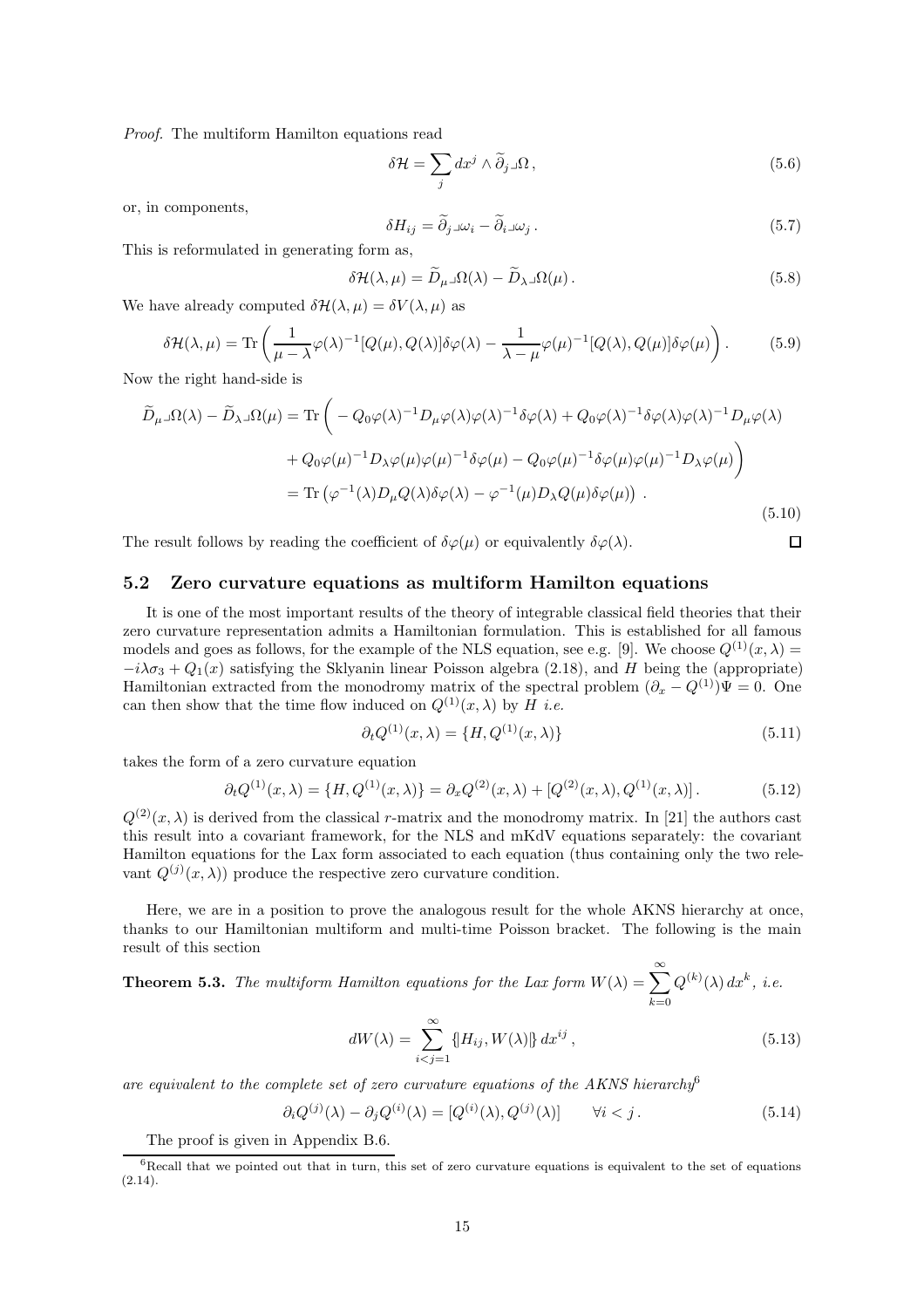#### 5.3 Conservation laws

An important aspect of the theory of integrable PDEs is the presence of an infinite number of conservation laws. When formulated in the traditional Hamiltonian framework, this means that the Hamiltonian h is one element in a countable family of independent Hamiltonians functions  $h_k$ ,  $k \geq 1$ say, which are in involution with respect to the Poisson bracket  $\{\ ,\ \}$  used to write the PDE of interest as a Hamiltonian system

<span id="page-15-0"></span>
$$
\{h_n, h_m\} = 0, \quad n, m \ge 1. \tag{5.15}
$$

When using the classical r-matrix formalism to tackle this problem, the strategy is to compute the Poisson bracket of the entries of the monodromy matrix, starting from the linear Sklyanin bracket and deduce that [\(5.15\)](#page-15-0) holds, where the  $h_k$ 's are extracted in an appropriate way from the monodromy matrix. The details depend on the model and on the boundary conditions imposed on the fields, see e.g. [\[9](#page-30-8)] for a full account of this procedure.

It is natural to ask what happens to this approach in our context and where to find the standard Hamiltonians  $h_n$ , which are rather different from the coefficients  $H_{ij}$  of our Hamiltonian multiform. In our opinion, it is rather remarkable to we do not need to resort to any notion of monodromy matrix to answer this question. Instead, all the required information is encoded in our Hamiltonian multiform  $H$  and the notion of conservation law which we naturally define as follows.

**Definition 5.4.** A conservation law is a Hamiltonian 1-form  $A = \sum_{n=1}^{\infty}$  $i=0$  $A_i dx^i$  such that  $dA = 0$  on the equations of motion.

In components, this yields of course the familiar form of an infinite family of conservation laws

$$
\partial_i A_j - \partial_j A_i = 0. \tag{5.16}
$$

We have proved in [\[22\]](#page-31-12) that A is a conservation law if it Poisson-commutes with the Hamiltonian multiform, i.e.

$$
\sum_{i < j}^{\infty} \{ H_{ij}, A \} \, dx^{ij} = 0 \,. \tag{5.17}
$$

The familiar conservation laws and related Hamiltonians  $h_k$  are obtained by considering the following 1-form.

Proposition 5.5 (Conservation laws). The form

$$
A = \sum_{k=0}^{\infty} A_k \, dx^k \,, \quad A_k = a_{k+1} \tag{5.18}
$$

is a conservation law.

*Proof.* From (A.2), we find 
$$
A_k = a_{k+1} = \sum_{i=1}^k e_i f_{k+1-i}
$$
 so that  $\frac{\partial A_i}{\partial f_j} = e_{i+1-j} = \frac{\partial A_{i+1}}{\partial f_{j+1}}$  and  $\frac{\partial A_i}{\partial e_j} = f_{i+1-j} = \frac{\partial A_{i+1}}{\partial e_{j+1}}$ . Hence A is Hamiltonian. Now,

$$
dA = \xi_{A}\lrcorner\delta\mathcal{H} = \sum_{m < n} \sum_{k=1}^{\infty} \left( -\frac{\partial A_k}{\partial f_1} \frac{\partial H_{mn}}{\partial e_k} + \frac{\partial A_k}{\partial e_1} \frac{\partial H_{mn}}{\partial f_k} \right) dx^{mn} = \sum_{m < n} \sum_{k=1}^n \left( -e_k \frac{\partial H_{mn}}{\partial e_k} + f_k \frac{\partial H_{mn}}{\partial f_k} \right) dx^{mn}
$$
\n
$$
(5.19)
$$

where we have used  $\frac{\partial A_k}{\partial e_1} = f_k$ ,  $\frac{\partial A_k}{\partial f_1} = e_k$ , and the fact that  $\frac{\partial H_{mn}}{\partial e_k} = \frac{\partial H_{mn}}{\partial f_k} = 0$  if  $k > n$  (without loss of generality, we consider  $m < n$ ). From the explicit expression of  $\mathcal{H}(z, w)$ , a direct but tedious argument shows that each  $H_{mn}$  is in fact a polynomial in  $e_1, \ldots, e_n, f_1, \ldots, f_n$  of the form

$$
H_{mn} = \sum_{(i),(j)\in\mathbb{N}^n} h_{(i)(j)}(e)^{(i)}(f)^{(j)},\tag{5.20}
$$

where the sum is finite (only a finite number of coefficients  $h_{(i)(j)} \in \mathbb{C}$  are non zero) and we have used the notations  $(e)^{(i)} = e_1^{i_1} e_2^{i_2} \dots e_m^{i_m}$ ,  $(f)^{(j)} = f_1^{j_1} f_2^{j_2} \dots f_n^{j_n}$ , and has the property that  $\sum^n$  $k=1$  $i_k =$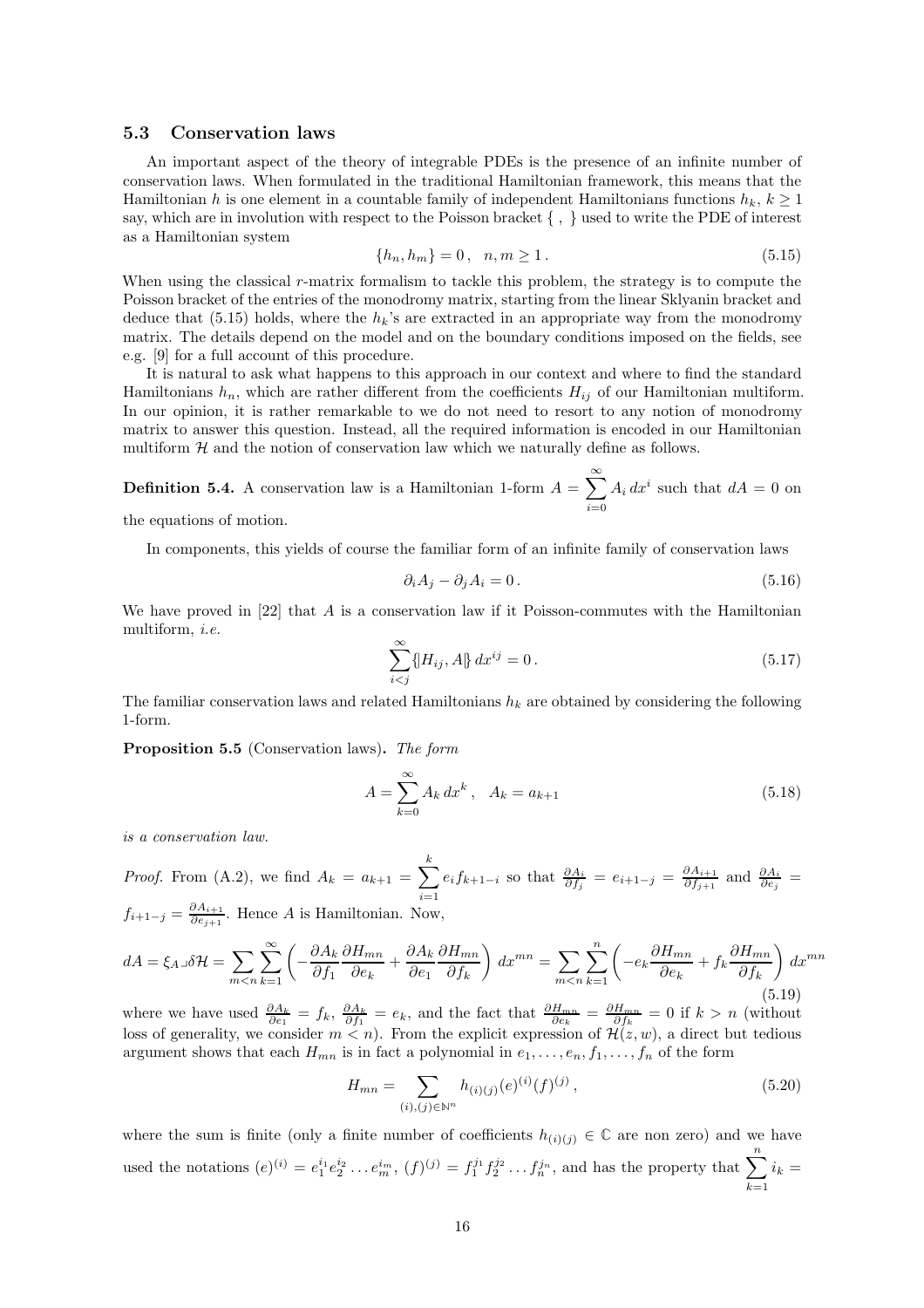$\sum_{n=1}^{\infty}$  $j_k$ . The result then follows since  $\sum_{n=1}^n$  $\frac{\partial}{\partial e_k}$  and  $\sum_{k=1}^n$  $e_k \frac{\partial}{\partial z}$  $f_k \frac{\partial}{\partial t}$  $\frac{\partial}{\partial f_k}$  are Euler operators with respect to  $k=1$  $k=1$  $k=1$ the coordinates  $e_k$  and  $f_k$  respectively.  $\Box$ 

This result provides a reinterpretation of the known fact the quantities  $h_k = \frac{1}{k} \int a_{k+1} dx^1$ , viewed as the traditional hierarchy of standard, single-time, Hamiltonians are indeed constant of the motion and in involution with respect to the traditional (single-time) Poisson bracket  $\{\ ,\ \}_1$  (see e.g. [\[44,](#page-32-16) Section 9.3]).

# <span id="page-16-0"></span>6 Recovering previous results and the first three times

It is straightforward to recover our previous results [\[21](#page-31-11)] by "freezing" all times except a given pair. This singles out a single  $1 + 1$ -dimensional field theory within the hierarchy and our Lagrangian multiform, symplectic multiform, Hamiltonian multiform and multi-time Poisson bracket reduce respectively to a Lagrangian, multisymplectic form, covariant Hamiltonian and covariant Poisson bracket.

As the simplest example, let use freeze all times except  $x^1 = x$  and  $x^2 = t$ : we specialise to NLS and recover all the results of Section 4.2 in [\[21\]](#page-31-11) by direct calculation. The Lax form is simply

$$
W(\lambda) = Q^{(1)}(\lambda) \, dx + Q^{(2)}(\lambda) \, dt \,, \tag{6.1}
$$

which can be computed using again the coordinates  $q, r$  and derivatives with respect to  $x$  for instance to reproduce the well known NLS Lax pair. The Lagrangian multiform reduces to  $\mathcal{L} = L_{12}dx \wedge dt$ where  $L_{12}$  is given in [\(3.21\)](#page-10-3) while the Hamiltonian multiform only involves  $H_{12}$ . Using our general formula,

$$
H_{ij} = \sum_{k=0}^{i} (2a_k a_{i+j+1-k} + b_k c_{i+j+1-k} + c_k b_{i+j+1-k}),
$$
\n(6.2)

we find

$$
H_{12} = 2a_0a_4 + b_0c_4 + c_0b_4 + 2a_1a_3 + b_1c_3 + c_1b_3
$$
  
=  $-2i(e_1f_3 + e_2f_2 + e_3f_1) + 2ie_1(f_3 + \frac{i}{4}e_1f_1^2) + 2if_1(e_3 + \frac{i}{4}e_1^2f_1)$   
=  $-2ie_2f_2 - e_1^2f_1^2$   
=  $-\frac{1}{4}(q_1r_1 - q^2r^2)$ . (6.3)

This is the covariant Hamiltonian for NLS found in [\[21\]](#page-31-11) (up to an irrelevant factor). The symplectic multiform boils down to the following multisymplectic form

$$
\Omega = \omega_1 \wedge dx + \omega_2 \wedge dt , \qquad (6.4a)
$$

$$
\omega_1 = \frac{i}{2}\delta q \wedge \delta r \,, \quad \omega_2 = \frac{1}{4}\delta r \wedge \delta q_1 + \frac{1}{4}\delta q \wedge \delta r_1 \,, \tag{6.4b}
$$

also found first in [\[21](#page-31-11)] (up to irrelevant factors). It gives rise to a covariant Poisson bracket which is simply the reduction of our multi-time Poisson bracket to only two times and our main results, Theorems [4.6](#page-13-1) and [5.3](#page-14-1) restrict accordingly to the results of [\[21\]](#page-31-11).

We stress however that we can instead choose any pair of times  $x^n$  and  $x^k$  and apply the same reasoning. Doing so provides a way to unify the results in [\[16](#page-31-6)] which established the r-matrix structure of dual Lax pairs for an arbitrary pair of times and the results in [\[21\]](#page-31-11) which provided a covariant formulation of this structure but only for the pair of times  $(x^1, x^2)$  and  $(x^1, x^3)$ .

The salient features of the multiform theory appear when at least three times are combined together. In general, the coefficients  $L_{1n}$  (resp.  $H_{1n}$ ) are not too difficult to construct but all the other ones are, and indeed up to now, it was not known how to obtain them. For instance, freezing all times except  $x^1, x^2, x^3$ , the coefficient  $L_{23}$  was first obtained in [\[36\]](#page-32-8) by complicated calculations. Here, we obtain it rather easily, see  $(3.24)$ , as well as the associated coefficient  $H_{23}$  in the Hamiltonian multiform which reads

$$
H_{23} = -2ie_3f_3 + \frac{1}{2}e_1f_1(f_1e_3 + e_1f_3) - (e_1f_2 + f_1e_2)^2 + \frac{i}{8}e_1^3f_1^3
$$
(6.5)

$$
= -\frac{1}{16}q_{11}r_{11} + \frac{qr}{8}(rq_{11} + qr_{11}) - \frac{1}{16}(rq_1 - qr_1)^2 - \frac{1}{4}q^3r^3 \tag{6.6}
$$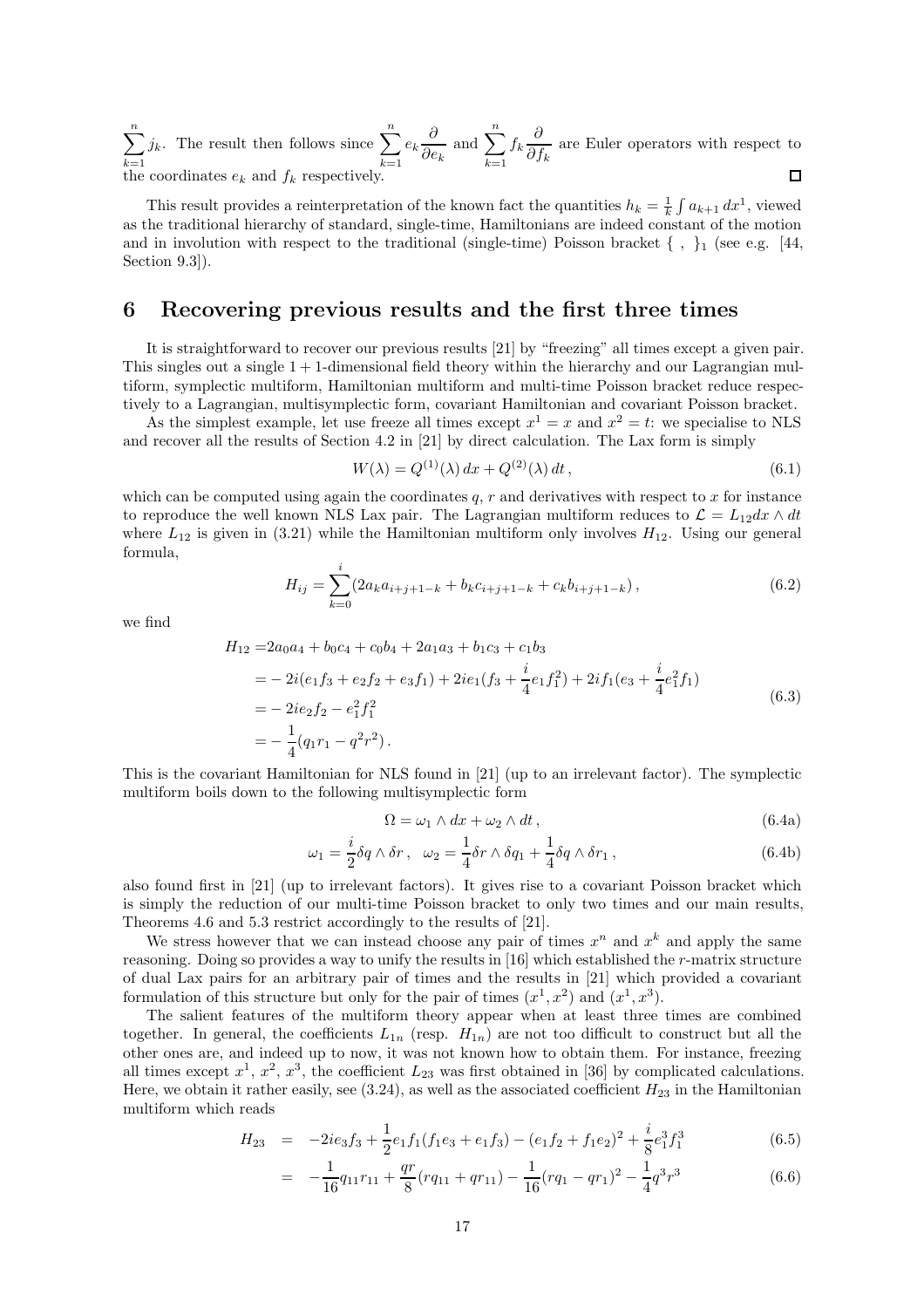For completeness, let us also give

$$
H_{13} = -2i(e_2f_3 + e_3f_2) - \frac{3}{2}e_1f_1(f_1e_2 + e_1f_2), \qquad (6.7)
$$

$$
=\frac{i}{8}(q_1r_{11}-r_1q_{11}).
$$
\n(6.8)

We remark that these coefficients differ from those in [\[22](#page-31-12)] by a factor  $\frac{i}{2}$ . In the rest of this section, we illustrate in every detail the calculations involved in our general results when restricted to the first three times. This has only pedagogical value. We hope that this will help the reader familiarise themselves with some of the new formalism while dealing with the most familiar and easiest levels of the AKNS hierarchy. We now turn to the symplectic multiform  $\Omega = \omega_1 \wedge dx^1 + \omega_2 \wedge dx^2 + \omega_3 \wedge dx^3$ , where

$$
\omega_1 = \delta f_1 \wedge \delta e_1, \quad \omega_2 = \delta f_1 \wedge \delta e_2 + \delta f_2 \wedge \delta e_1, \quad \omega_3 = \delta f_1 \wedge \delta e_3 + \delta f_2 \wedge \delta e_2 + \delta f_3 \wedge \delta e_1. \tag{6.9}
$$

As done above for  $\omega_1$  and  $\omega_2$ , it is interesting to write  $\omega_3$  using  $b_1 = q$ ,  $c_1 = r$  and their derivatives with respect to  $x^1$ , denoted by  $q_1$ ,  $r_1$ ,  $q_{11}$ ,  $r_{11}$ . We find

$$
\omega_3 = \frac{i}{8}\delta r \wedge \delta q_{11} + \frac{i}{8}\delta r_{11} \wedge \delta q + \frac{i}{8}\delta q_{11} \wedge \delta r_{11} + \frac{3iqr}{4}\delta q \wedge \delta r, \qquad (6.10a)
$$

and we remark that they also differ from the ones in [\[22](#page-31-12)] by the same factor  $\frac{i}{2}$ , so that the multiform Hamilton equations  $\delta \mathcal{H} = \sum_j dx^j \wedge \tilde{\partial}_j \Box \Omega$  are the same. Let us compute them, in the new e and f coordinates. In components we have

• 
$$
\delta H_{12} = \partial_2 \Box \omega_1 - \partial_1 \Box \omega_2
$$
:

$$
\partial_1 f_1 = 2if_2, \qquad \partial_1 e_1 = -2ie_2,
$$
\n(6.11a)

$$
\partial_1 f_2 - \partial_2 f_1 = 2e_1 f_1^2, \qquad \partial_2 e_1 - \partial_1 e_2 = 2e_1^2 f_1. \tag{6.11b}
$$

The top equations give the relations  $b_2 = \frac{i}{2}\partial_1 b_1 = \frac{i}{2}q_1$  and  $c_2 = -\frac{i}{2}\partial_1 c_1 = -\frac{i}{2}r_1$ , and the bottom ones give the NLS equations.

•  $\delta H_{13} = \partial_3 \Box \omega_1 - \partial_1 \Box \omega_3$ :

$$
\partial_1 f_1 = 2i f_2, \qquad \partial_1 e_1 = -2i e_2,
$$
\n(6.12a)

$$
\partial_1 f_2 = 2i f_3 + \frac{3}{2} e_1 f_1^2, \qquad \partial_1 e_2 = -2i e_3 - \frac{3}{2} e_1^2 f_1, \qquad (6.12b)
$$

$$
\partial_1 f_3 - \partial_3 f_1 = \frac{3}{2} e_2 f_1^2 + 3e_1 f_1 f_2, \qquad \partial_3 e_1 - \partial_1 e_3 = \frac{3}{2} e_1^2 f_2 + 3e_1 f_1 e_2, \tag{6.12c}
$$

where the top four equations give the relations  $b_2 = \frac{i}{2}q_1$  and  $c_2 = -\frac{i}{2}r_1$ , and  $b_3 = -\frac{1}{4}q_{11} + \frac{1}{2}q^2r$ and  $c_3 = -\frac{1}{4}r_{11} + \frac{1}{2}qr^2$ , and the bottom ones are the mKdV equations.

•  $\delta H_{23} = \partial_3 \Box \omega_2 - \partial_2 \Box \omega_3$ :

$$
\partial_2 f_1 = 2i f_3 - \frac{1}{2} e_1 f_1^2, \qquad \partial_2 e_1 = -2i e_3 + \frac{1}{2} e_1^2 f_1, \qquad (6.13a)
$$

$$
\partial_2 f_2 - \partial_3 f_1 = 2f_1^2 e_2 + 2e_1 f_1 f_2, \qquad \partial_3 e_1 - \partial_2 e_2 = 2e_1^2 f_2 + 2e_1 f_1 e_2, \tag{6.13b}
$$

$$
\partial_3 f_2 - \partial_2 f_3 = \frac{1}{2} f_1^2 e_3 + e_1 f_1 f_3 + \frac{3i}{8} e_1^2 f_1^3 - 2e_1 f_2^2 - 2f_1 e_2 f_2, \qquad (6.13c)
$$

$$
\partial_2 e_3 - \partial_3 e_2 = \frac{1}{2} e_1^2 f_3 + e_1 f_1 e_3 + \frac{3i}{8} e_1^3 f_1^2 - 2 f_1 e_2^2 - 2 e_1 e_2 f_2, \tag{6.13d}
$$

which reduce to differential consequences of the previous equations.

The single-time Poisson brackets  $\{\ ,\ \}_k$  for  $k = 1, 2, 3$ 

$$
\{\quad,\quad\}_k = \sum_{i=1}^k \left(\frac{\partial}{\partial f_i} \frac{\partial}{\partial e_{k+1-i}} - \frac{\partial}{\partial e_{k+1-i}} \frac{\partial}{\partial f_i}\right),\tag{6.14}
$$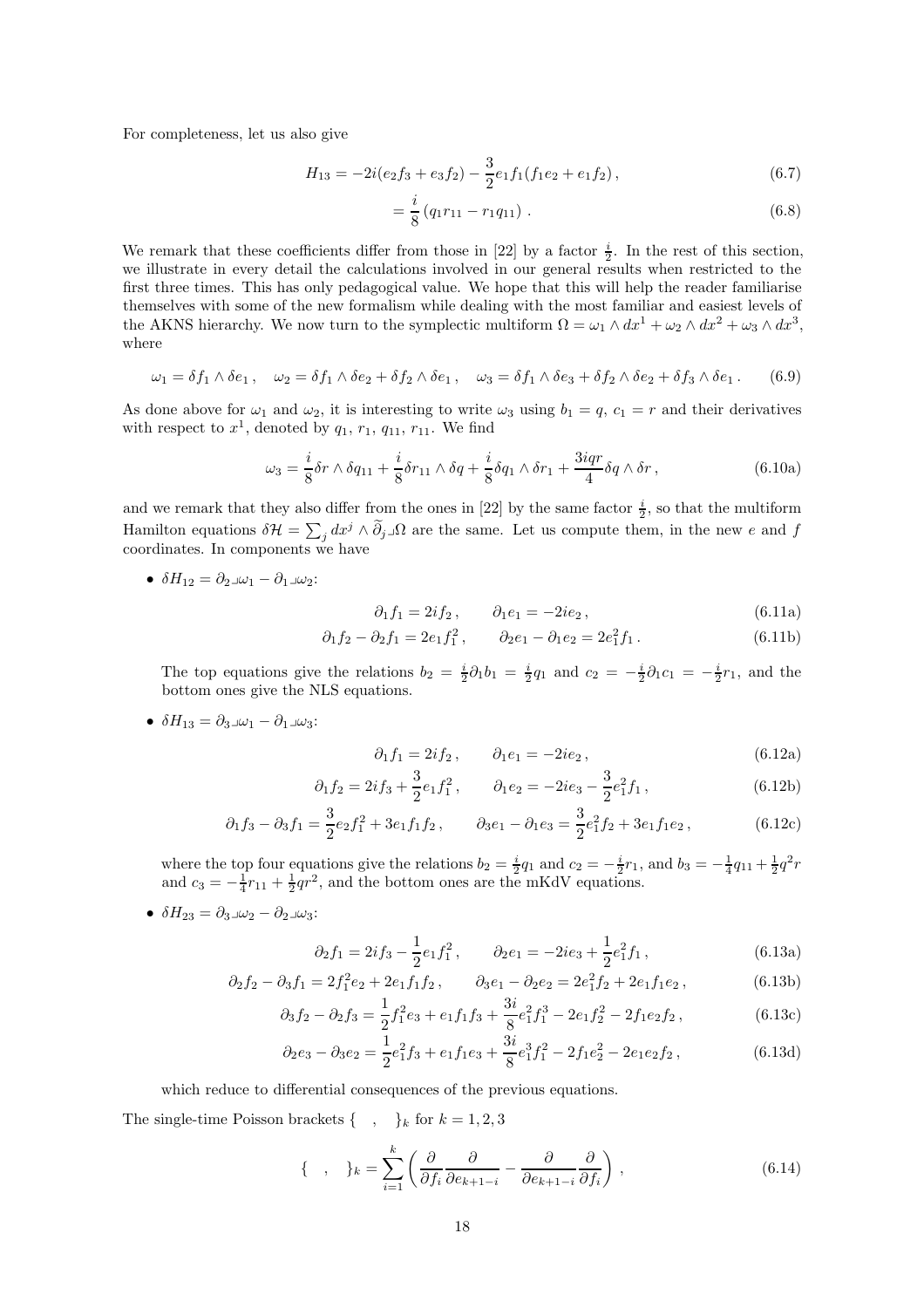can be re-expressed in the  $q$  and  $r$  coordinates as

$$
\{ \quad , \quad \}_{1} = 2i \left( \frac{\partial}{\partial r} \frac{\partial}{\partial q} - \frac{\partial}{\partial q} \frac{\partial}{\partial r} \right), \tag{6.15}
$$

$$
\{\quad,\quad\}_{2} = 4\left(\frac{\partial}{\partial r}\frac{\partial}{\partial q_1} + \frac{\partial}{\partial q}\frac{\partial}{\partial r_1} - \frac{\partial}{\partial q_1}\frac{\partial}{\partial r} - \frac{\partial}{\partial r_1}\frac{\partial}{\partial q}\right),\tag{6.16}
$$

$$
\begin{aligned}\n\{\quad, \quad \}_3 &= -8i \Big( \frac{\partial}{\partial r} \frac{\partial}{\partial q_{11}} + \frac{\partial}{\partial r_{11}} \frac{\partial}{\partial q} + \frac{\partial}{\partial q_1} \frac{\partial}{\partial r_1} + 6qr \frac{\partial}{\partial q_{11}} \frac{\partial}{\partial r_{11}} \\ &- \frac{\partial}{\partial q_{11}} \frac{\partial}{\partial r} - \frac{\partial}{\partial q} \frac{\partial}{\partial r_{11}} - \frac{\partial}{\partial r_1} \frac{\partial}{\partial q_1} - 6qr \frac{\partial}{\partial r_{11}} \frac{\partial}{\partial q_{11}} \Big). \n\end{aligned}\n\tag{6.17}
$$

These differ from the ones obtained in [\[22\]](#page-31-12) by a factor  $-2i$ .

We will now show how to obtain the classical  $r$ -matrix structure within the multi-time Poisson brackets for the first three times. We will use the first three Lax matrices repackaged into the Lax form  $W(\lambda) = Q^{(1)}(\lambda) dx^1 + Q^{(2)}(\lambda) dx^2 + Q^{(3)}(\lambda) dx^3$ 

$$
W^{+}(\lambda) = b_1 dx^{1} + (\lambda b_1 + b_2) dx^{2} + (\lambda^{2} b_1 + \lambda b_2 + b_3) dx^{3}, \qquad (6.18a)
$$

$$
W^{-}(\lambda) = c_1 dx^{1} + (\lambda c_1 + c_2) dx^{2} + (\lambda^{2} c_1 + \lambda c_2 + c_3) dx^{3}, \qquad (6.18b)
$$

$$
W^{3}(\lambda) = -i\lambda dx^{1} + (-i\lambda^{2} - \frac{i}{2}b_{1}c_{1}) dx^{1} + (-i\lambda^{3} - \frac{i\lambda}{2}b_{1}c_{1} - \frac{i}{2}(b_{1}c_{2} + c_{1}b_{2})) dx^{3},
$$
 (6.18c)

which we can also write in terms of the coordinates  $e$  and  $f$  as in

$$
W^{+}(\lambda) = \sqrt{2i}e_1 dx^1 + \sqrt{2i}(\lambda e_1 + e_2) dx^2 + \sqrt{2i}(\lambda^2 e_1 + \lambda e_2 + e_3 + \frac{i}{4}e_1^2 f_1) dx^3, \qquad (6.19a)
$$

$$
W^{-}(\lambda) = \sqrt{2i}f_1 dx^1 + \sqrt{2i}(\lambda f_1 + f_2) dx^2 + \sqrt{2i}(\lambda^2 f_1 + \lambda f_2 + f_3 + \frac{i}{4}e_1 f_1^2) dx^3,
$$
 (6.19b)

$$
W^{3}(\lambda) = -i\lambda dx^{1} + (-i\lambda^{2} + e_{1}f_{1}) dx^{1} + (-i\lambda^{3} + \lambda e_{1}f_{1} + e_{1}f_{2} + e_{2}f_{1}) dx^{3}.
$$
 (6.19c)

We can then compute the Hamiltonian vector field associated to each component of the Lax form:

$$
\xi_{W^{+}}(\lambda) = \sqrt{2i} \left( \partial_{f_{1}} + \lambda \partial_{f_{2}} + (\lambda^{2} + \frac{i}{2} e_{1} f_{1}) \partial_{f_{3}} - \frac{i}{4} e_{1}^{2} \partial_{e_{3}} \right), \qquad (6.20a)
$$

$$
\xi_{W^-}(\lambda) = \sqrt{2i} \left( -\partial_{e_1} - \lambda \partial_{e_2} + (-\lambda^2 - \frac{i}{2} e_1 f_1) \partial_{e_3} + \frac{i}{4} f_1^2 \partial_{f_3} \right), \qquad (6.20b)
$$

$$
\xi_{W^3}(\lambda) = -e_1 \partial_{e_2} + f_1 \partial_{f_2} + (-\lambda e_1 - e_2) \partial_{e_3} + (\lambda f_1 + f_2) \partial_{f_3}.
$$
\n(6.20c)

Let us now compute the multi-time Poisson bracket.

$$
\begin{aligned}\n\{\|W_1(\lambda), W_2(\mu)\} &= \sum_{i,j=\pm,-,3} \{W^i(\lambda), W^j(\mu)\} \sigma_i \otimes \sigma_j \\
&= \{W^+(\lambda), W^+(\mu)\} \sigma_+ \otimes \sigma_+ + \{W^+(\lambda), W^-(\mu)\} \sigma_+ \otimes \sigma_- \\
&\quad + \{W^+(\lambda), W^3(\mu)\} \sigma_+ \otimes \sigma_3 + \{W^-(\lambda), W^+(\mu)\} \sigma_- \otimes \sigma_+ \\
&\quad + \{W^-(\lambda), W^-(\mu)\} \sigma_- \otimes \sigma_- + \{W^-(\lambda), W^3(\mu)\} \sigma_- \otimes \sigma_3 \\
&\quad + \{W^3(\lambda), W^+(\mu)\} \sigma_3 \otimes \sigma_+ + \{W^3(\lambda), W^-(\mu)\} \sigma_3 \otimes \sigma_-\n\end{aligned}\n\tag{6.21}
$$

The reader can check that  $\{[W^+(\lambda), W^+(\mu)]\} = \{[W^-(\lambda), W^-(\mu)]\} = \{[W^3(\lambda), W^3(\mu)]\} = 0$ , while the other non-zero Poisson brackets are

$$
\{W^{+}(\lambda), W^{-}(\mu)\} = -2i dx^{1} - 2i(\lambda + \mu) dx^{2} - 2i(\lambda^{2} + \lambda\mu + \mu^{2} + ie_{1}f_{1}) dx^{3}
$$
 (6.22a)

$$
\{[W^-(\lambda), W^+(\mu)]\} = 2i dx^1 + 2i(\lambda + \mu) dx^2 + 2i(\lambda^2 + \lambda\mu + \mu^2 + ie_1f_1) dx^3
$$
 (6.22b)

$$
\{W^+(\lambda), W^3(\mu)\} = -\sqrt{2i}e_1 dx^2 - \sqrt{2i}((\lambda + \mu)e_1 + e_2) dx^3, \qquad (6.22c)
$$

$$
\{W^3(\lambda), W^+(\mu)\} = \sqrt{2i}e_1 dx^2 + \sqrt{2i}((\lambda + \mu)e_1 + e_2) dx^3, \qquad (6.22d)
$$

$$
\{W^{-}(\lambda), W^{3}(\mu)\} = \sqrt{2i}f_{1} dx^{2} + \sqrt{2i}((\lambda + \mu)f_{1} + f_{2}) dx^{3},
$$
\n(6.22e)

$$
\{W^3(\lambda), W^-(\mu)\} = -\sqrt{2i}f_1 dx^2 - \sqrt{2i}((\lambda + \mu)f_1 + f_2) dx^3.
$$
 (6.22f)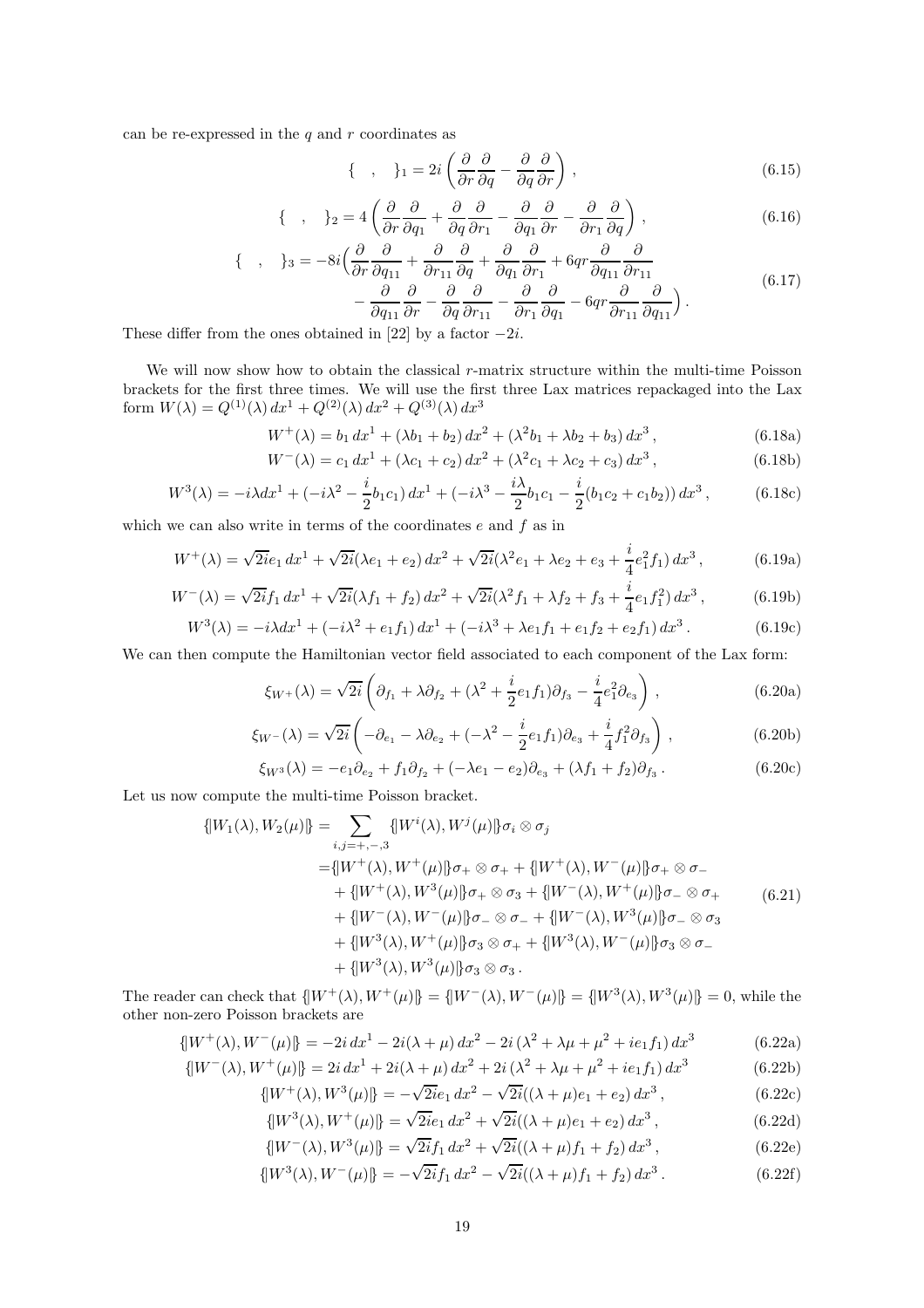Adding everything together one realises that  $\{[W_1(\lambda), W_2(\mu)]\} = [\frac{P_{12}}{\mu - \lambda}, W_1(\lambda) + W_2(\mu)],$  as desired.

Let us verify that for the first three times

$$
\sum_{i < j} \{ H_{ij}, W(\lambda) \} = W(\lambda) \wedge W(\lambda) = \sum_{i < j} [Q^{(i)}(\lambda), Q^{(j)}(\lambda)] \, dx^{ij} \tag{6.23}
$$

or, in components,

$$
\{H_{ij}, W(\lambda)\} = [Q^{(i)}(\lambda), Q^{(j)}(\lambda)].
$$
\n(6.24)

We write explicitly the  $(1, 2)$  term. The coefficient of the Hamiltonian multiform  $H_{12} = -2ie_2f_2 - e_1^2f_1^2$ has Hamiltonian vector field

$$
\xi_{12} = 2e_1^2 f_1 \partial_{e_1} \wedge \partial_1 - 2e_1 f_1^2 \partial_{f_1} \wedge \partial_1 + 2ie_2 \partial_{e_1} \wedge \partial_2 - 2if_2 \partial_{f_1} \wedge \partial_2 , \qquad (6.25)
$$

so that the left hand-side reads

$$
\{H_{12}, W(\lambda)\} = \xi_{12}\delta W(\lambda) \n= \xi_{12}\delta W(\lambda) \n+ \xi_{12}\delta W(\lambda) d\lambda^{2} + f_{1}\delta e_{1} \wedge dx^{2}\sigma_{3} \n+ \xi_{12}\delta W(\lambda) d\lambda^{1} + \sqrt{2i}\delta e_{2} \wedge dx^{2} + \sqrt{2i}\delta e_{1} \wedge dx^{2}\sigma_{+} \n+ \xi_{12}\delta W(\lambda) d\lambda^{1} + \sqrt{2i}\delta f_{2} \wedge dx^{2} + \sqrt{2i}\delta f_{1} \wedge dx^{2}\sigma_{-} \n= 2i(e_{1}f_{2} - f_{1}e_{2})\sigma_{3} + \sqrt{2i}(-2e_{1}^{2}f_{1} - 2i\lambda e_{2})\sigma_{+} + \sqrt{2i}(2e_{1}f_{1}^{2} + 2i\lambda f_{2})\sigma_{-} \n= [Q^{(1)}(\lambda), Q^{(2)}(\lambda)].
$$
\n(6.26)

Similarly one obtains  $\{H_{13}, W(\lambda)\} = [Q^{(1)}(\lambda), Q^{(3)}(\lambda)]$  and  $\{H_{23}, W(\lambda)\} = [Q^{(2)}(\lambda), Q^{(3)}(\lambda)].$ 

We can also verify that  $A = a_2 dx^1 + a_3 dx^2 + a_4 dx^3$  is indeed a conservation law in the usual coordinates  $q$  and  $r$ . In fact, we have that

$$
a_2 = e_1 f_1 = -\frac{i}{2}qr \,,\tag{6.27a}
$$

$$
a_3 = e_1 f_2 + e_2 f_1 = \frac{1}{4} (q_1 r - q r_1),
$$
\n(6.27b)

$$
a_4 = e_1 f_3 + e_2 f_2 + e_3 f_1 = \frac{i}{8} q r_{11} + \frac{i}{8} q_{11} r - \frac{3i}{8} q^2 r^2 - \frac{i}{8} q_1 r_1.
$$
 (6.27c)

Imposing  $dA = 0$  is equivalent to the equations

$$
\partial_1 a_3 = \partial_2 a_2 \,,\tag{6.28a}
$$

$$
\partial_1 a_4 = \partial_3 a_2 , \qquad (6.28b)
$$

$$
\partial_2 a_4 = \partial_3 a_3 , \qquad (6.28c)
$$

which hold on the equations of motion.

# <span id="page-19-0"></span>7 Conclusions and perspectives

This work constitutes progress towards the understanding of the role played by multi-time consistency and the application of covariant Hamiltonian field theory to integrable systems, which is a line of research that started with [\[21\]](#page-31-11) and continued with [\[22\]](#page-31-12) and [\[50](#page-33-4)]. In this paper, we have presented a new Lagrangian and Hamiltonian multiforms to describe the complete Ablowitz-Kaup-Newell-Segur (AKNS) hierarchy, and recognised in this description the main features of integrability, including the presence of an infinite number of conservation laws and the classical r-matrix structure. Unlike the usual approach to an integrable hierarchy, our formalism preserves equal footing with respect to all the times of the integrable hierarchy, and avoids altogether the infinite-dimensional Hamiltonian formalism in favour of a more "finite-dimensional" approach to a field theory. The Lagrangian multiform is written as a double generating series in the negative loop algebra, and is proved to satisfy the closure relation. In turn, via a "multi-time Legendre transform", we obtain a Hamiltonian and a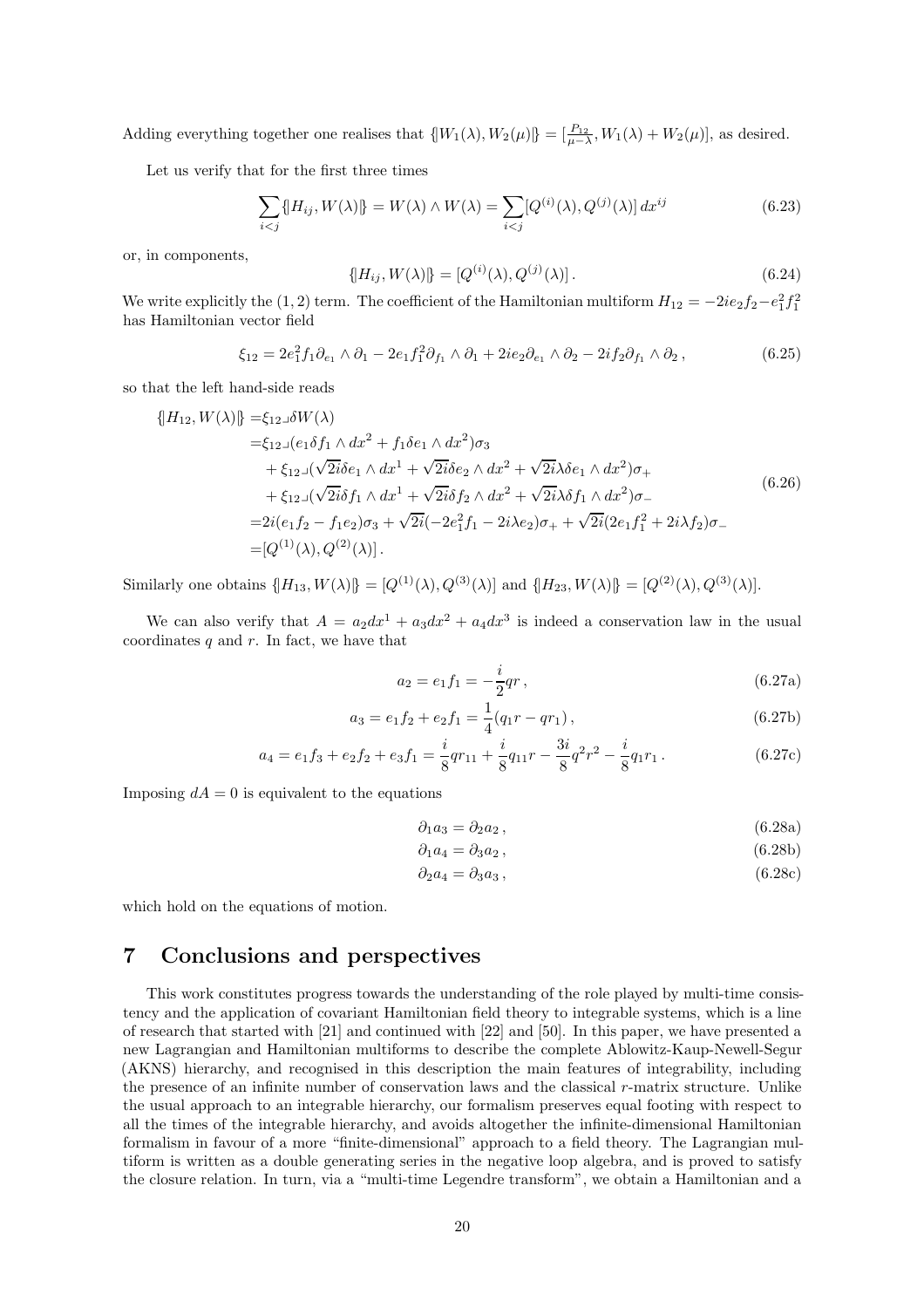symplectic multiform, which encapsulate respectively all the covariant Hamiltonians and the symplectic structures of the hierarchy. The classical r-matrix structure is found within a multi-time Poisson bracket (that is derived from the symplectic multiform), which contains all the single-time Poisson brackets of the hierarchy. The set of zero curvature equations are obtained as multiform Hamilton equations for the complete Lax connection. Conservation laws have a vanishing multi-time Poisson bracket with the Hamiltonian multiform, emulating the familiar condition in finite dimensional Hamiltonian mechanics. The well-known fluxes and conserved quantities are re-obtained naturally from this requirement.

These results point to some interesting open questions. In [\[50\]](#page-33-4) we have identified a covariant equivalent of the famous relation " $H = Tr L^{2n}$  between the Hamiltonian multiform and the Lax connection. An open question is if there is such a formula for the AKNS hierarchy as well, and what are its implications. The conservation laws are obtained in this paper without resorting to the monodromy matrix [\[51\]](#page-33-5), and without involving the r-matrix structure at the group level, which is the starting point of the traditional and well-known (quantum) Inverse Scattering Method. This is in our opinion certainly remarkable, and it needs to be understood whether the monodromy matrix is really out of the picture and if so, what is the reason. Moreover, we were not able to relate the closure of the Lagrangian multiform with the "mutual involution" of the single-time Hamiltonians, which would connect our work to the one of [\[52\]](#page-33-6). Finally, we believe that a similar approach will be useful in describing other integrable hierarchies, such as the ones containing the (potential) Korteweg-de Vries equation or the sine-Gordon equation, which were first analysed with a Hamiltonian multiform formalism in [\[22\]](#page-31-12). This is left for future investigation.

As mentioned above, the classical r-matrix structure of a single-time Poisson bracket is the starting point of a well-established procedure of canonical quantisation [\[6\]](#page-30-5). We wish to remark that this work (together with [\[21](#page-31-11)], [\[22](#page-31-12)] and partly [\[50\]](#page-33-4)) belongs to a programme whose overarching goal is a new approach to *canonical covariant quantisation* of an integrable system, and builds an important step towards this objective. We believe that the classical r-matrix structure within the covariant (and multi-time) Poisson bracket can provide a new outlook on how to perform this canonical quantisation in a covariant fashion.

# <span id="page-20-0"></span>A The  $e$  and  $f$  coordinates

In this section we discuss some of the properties of the coordinates  $e$  and  $f$ , which are defined as

$$
e(\lambda) = \frac{b(\lambda)}{\sqrt{i - a(\lambda)}}, \qquad f(\lambda) = \frac{c(\lambda)}{\sqrt{i - a(\lambda)}}.
$$
 (A.1)

We remember that we are restricting to the subset where  $a^2(\lambda) + b(\lambda)c(\lambda) = -1$ , which means that  $a(\lambda) = e(\lambda) f(\lambda) - i$ , in fact

<span id="page-20-1"></span>
$$
e(\lambda)f(\lambda) = \frac{b(\lambda)c(\lambda)}{i - a(\lambda)} = \frac{-1 - a^2(\lambda)}{i - a(\lambda)} = i + a(\lambda).
$$
 (A.2)

We list the first few coefficients of  $e$  and  $f$ :

$$
e_0 = 0, \t f_0 = 0, \t (A.3a)
$$

$$
e_1 = \frac{1}{\sqrt{2i}} b_1, \qquad f_1 = \frac{1}{\sqrt{2i}} c_1,
$$
 (A.3b)

$$
e_2 = \frac{1}{\sqrt{2i}} b_2, \qquad f_2 = \frac{1}{\sqrt{2i}} c_2, \tag{A.3c}
$$

$$
e_3 = \frac{1}{\sqrt{2i}} (b_3 - \frac{1}{8} b_1^2 c_1), \qquad f_3 = \frac{1}{\sqrt{2i}} (c_3 - \frac{1}{8} b_1 c_1^2), \tag{A.3d}
$$

$$
e_4 = \frac{1}{\sqrt{2i}} (b_4 - \frac{1}{4} b_1 c_1 b_2 - \frac{1}{8} b_1^2 c_2), \qquad f_4 = \frac{1}{\sqrt{2i}} (c_4 - \frac{1}{4} b_1 c_1 c_2 - \frac{1}{8} c_1^2 b_2).
$$
 (A.3e)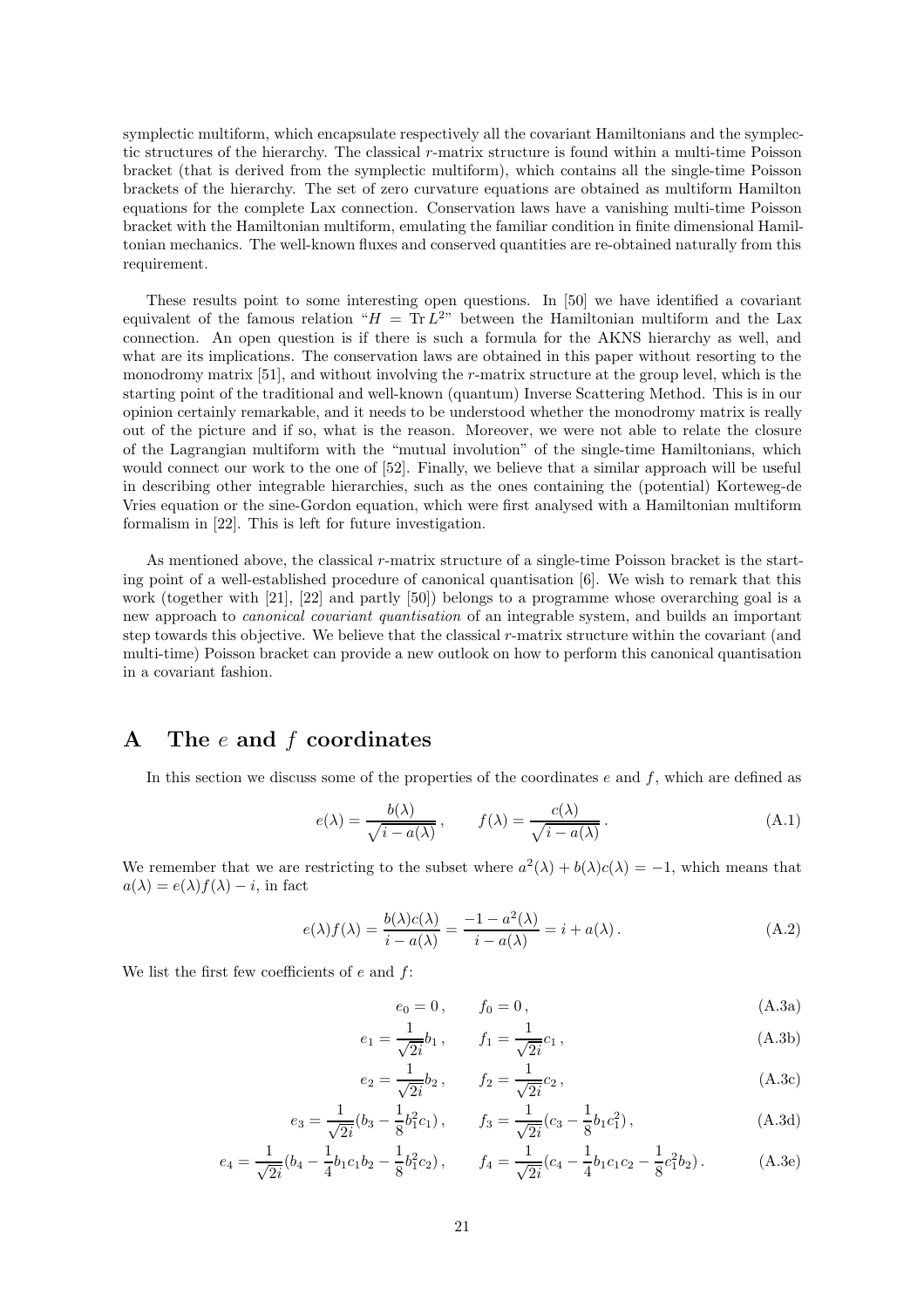Conversely, we have that

$$
b_1 = \sqrt{2i}e_1, \qquad c_1 = \sqrt{2i}f_1, \qquad (A.4a)
$$

$$
b_2 = \sqrt{2i}e_2 , \qquad c_2 = \sqrt{2i}f_2 , \qquad (A.4b)
$$

$$
b_3 = \sqrt{2i}(e_3 + \frac{i}{4}e_1^2 f_1), \qquad c_3 = \sqrt{2i}(f_3 + \frac{i}{4}e_1 f_1^2), \qquad (A.4c)
$$

$$
b_4 = \sqrt{2i}(e_4 + \frac{i}{2}e_1f_1e_2 + \frac{i}{4}e_1^2f_2), \qquad c_4 = \sqrt{2i}(f_4 + \frac{i}{2}e_1f_1f_2 + \frac{i}{4}f_1^2e_2).
$$
 (A.4d)

Also  $a = ef - i$ , so  $a_k = \sum_{i=1}^{k-1} e_i f_{k-i}$ :

$$
a_0 = -i
$$
,  $a_1 = 0$ ,  $a_2 = e_1 f_1$ ,  $a_3 = e_1 f_2 + e_2 f_1$ ,  $a_4 = e_1 f_3 + e_2 f_2 + f_1 e_3$ . (A.5)

It is also useful to express these relations in terms of the usual  $q$  and  $r$  coordinates (and their derivatives with respect to  $x^1 = x$ ) we have the following identities

$$
b_1 = q, \t c_1 = r, \t (A.6a)
$$

$$
b_2 = \frac{i}{2}q_1, \qquad c_2 = -\frac{i}{2}r_1,
$$
\n(A.6b)

$$
b_3 = -\frac{1}{4}q_{11} + \frac{1}{2}q^2r, \qquad c_3 = -\frac{1}{4}r_{11} + \frac{1}{2}qr^2, \qquad (A.6c)
$$

$$
b_4 = -\frac{i}{8}q_{111} + \frac{3i}{4}qrq_1, \qquad c_4 = \frac{i}{8}r_{111} - \frac{3i}{4}qrr_1.
$$
 (A.6d)

$$
e_1 = \frac{1}{\sqrt{2i}}q, \qquad f_1 = \frac{1}{\sqrt{2i}}r, \qquad (A.7a)
$$

$$
e_2 = \frac{1}{\sqrt{2i}} \frac{i}{2} q_1, \qquad f_2 = -\frac{1}{\sqrt{2i}} \frac{i}{2} r_1,
$$
 (A.7b)

$$
e_3 = \frac{1}{\sqrt{2i}} \left( -\frac{1}{4} q_{11} + \frac{3}{8} q^2 r \right), \qquad f_3 = \frac{1}{\sqrt{2i}} \left( -\frac{1}{4} r_{11} + \frac{3}{8} q r^2 \right), \tag{A.7c}
$$

$$
e_4 = \frac{1}{\sqrt{2i}} \left( -\frac{i}{8} q_{111} + \frac{5i}{8} q_{11} + \frac{i}{16} q^2 r_1 \right) , \qquad f_4 = \frac{1}{\sqrt{2i}} \left( \frac{i}{8} r_{111} - \frac{5i}{8} q_{11} - \frac{i}{16} q_{11} r^2 \right) .
$$
 (A.7d)

Conversely:

$$
=\sqrt{2i}e_1, \qquad r=\sqrt{2i}f_1, \qquad (A.8a)
$$

$$
q_1 = -\sqrt{2i}2ie_2, \qquad r_1 = \sqrt{2i}2if_2, \tag{A.8b}
$$

$$
q_{11} = \sqrt{2i} \left( -4e_3 + 3ie_1^2 f_1 \right) , \qquad r_{11} = \sqrt{2i} \left( -4f_3 + 3ie_1 f_1^2 \right) , \tag{A.8c}
$$
  

$$
\overline{2i} \left( 8ie_1 + 20e_1 f_1 e_2 + 2e_1^2 f_1 \right) , \qquad r_{11} = \sqrt{2i} \left( -4f_3 + 3ie_1 f_1^2 \right) , \tag{A.8d}
$$

$$
q_{111} = \sqrt{2i} \left( 8ie_4 + 20e_1f_1e_2 - 2e_1^2f_2 \right) , \quad r_{111} = \sqrt{2i} \left( -8if_4 - 20e_1f_1f_2 + 2f_1^2e_2 \right) . \tag{A.8d}
$$

We can also write the expressions for the derivatives of  $Q$  with respect to the coordinates  $e$  and  $f$ :

 $q$ 

$$
\frac{\partial Q(\lambda)}{\partial e_k} = \frac{\lambda^{-k}}{\sqrt{i - a(\lambda)}} \begin{pmatrix} c(\lambda) & \frac{i - 3a(\lambda)}{2} \\ -\frac{c^2(\lambda)}{2(i - a(\lambda))} & -c(\lambda) \end{pmatrix}, \quad \frac{\partial Q(\lambda)}{\partial f_k} = \frac{\lambda^{-k}}{\sqrt{i - a(\lambda)}} \begin{pmatrix} b(\lambda) & -\frac{b^2(\lambda)}{2(i - a(\lambda))} \\ \frac{i - 3a(\lambda)}{2} & -b(\lambda) \end{pmatrix}.
$$
(A.9)

Therefore we have

$$
\frac{\partial a_i}{\partial e_j} = f_{i-j} \,,\tag{A.10a}
$$

$$
\frac{\partial b_i}{\partial e_j} = \left(\frac{i - 3a(\lambda)}{2\sqrt{i - a(\lambda)}}\right)_{i-j},
$$
\n(A.10b)

$$
\frac{\partial c_i}{\partial e_j} = \left(\frac{-f^2(\lambda)}{2\sqrt{i - a(\lambda)}}\right)_{i-j} = \left(\frac{-c^2(\lambda)}{2(i - a(\lambda))^{3/2}}\right)_{i-j},
$$
\n(A.10c)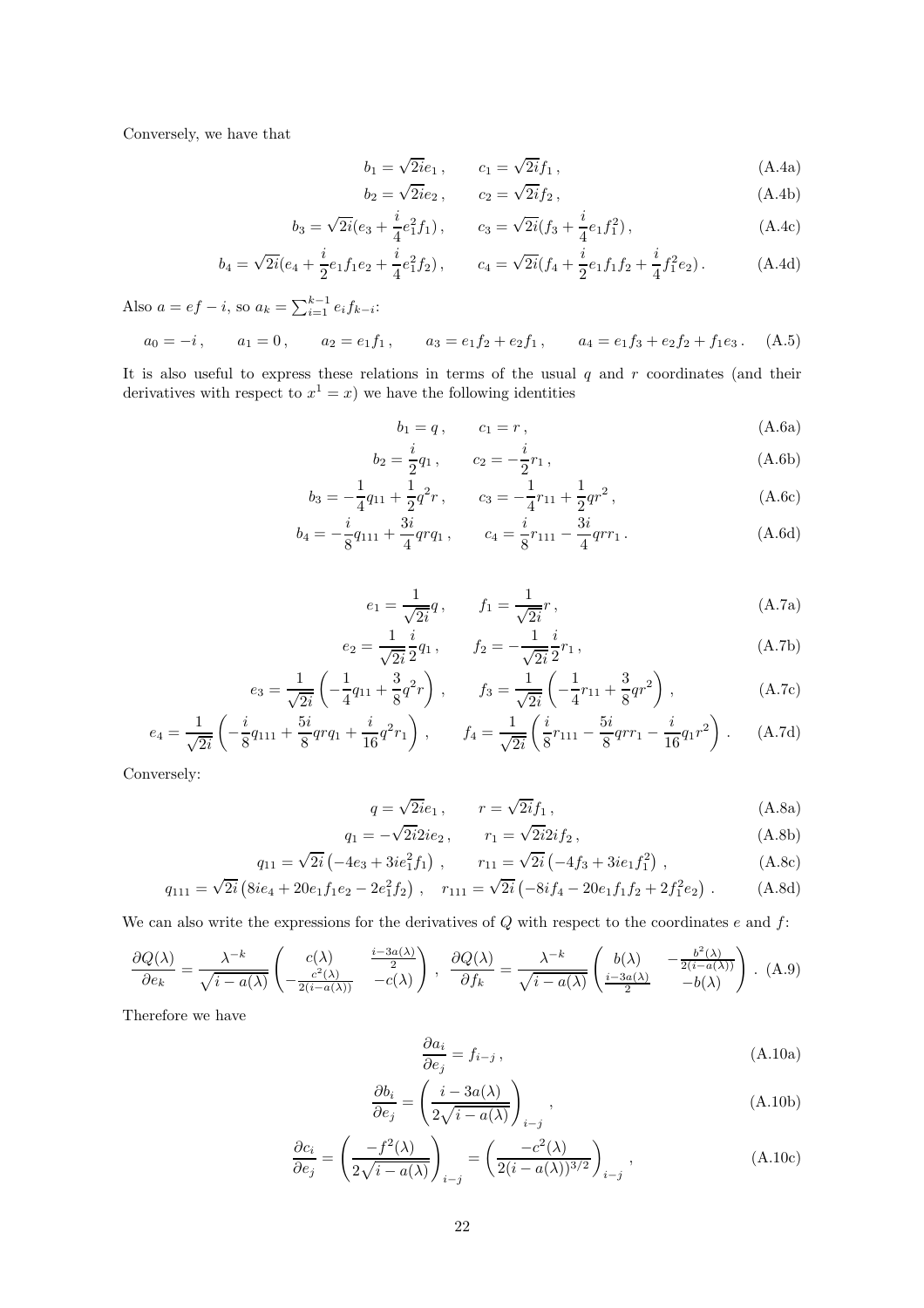$$
\frac{\partial a_i}{\partial f_j} = e_{i-j} \,, \tag{A.11a}
$$

$$
\frac{\partial b_i}{\partial f_j} = \left(\frac{-e^2(\lambda)}{2\sqrt{i - a(\lambda)}}\right)_{i-j} = \left(\frac{-b^2(\lambda)}{2(i - a(\lambda))^{3/2}}\right)_{i-j},\tag{A.11b}
$$

$$
\frac{\partial c_i}{\partial f_j} = \left(\frac{i - 3a(\lambda)}{2\sqrt{i - a(\lambda)}}\right)_{i - j}.
$$
\n(A.11c)

# <span id="page-22-0"></span>B Proofs

#### <span id="page-22-1"></span>B.1 Proof of Theorem [3.1](#page-8-3)

*Proof.* We need to calculate  $\delta dK$  and then  $\delta dV$ . We do so with the help of the generating functions as follows. Note that

$$
dK = \sum_{i < j < k} \left( \partial_i K_{jk} + \partial_k K_{ij} + \partial_j K_{ki} \right) \, dx^{ijk} \,, \tag{B.1}
$$

hence we associate to it the generating function<sup>[7](#page-22-2)</sup>  $D_{\nu}K(\lambda, \mu)$  +  $\circ$ . To obtain  $\delta dK$ , we simply calculate  $D_{\nu}K(\lambda, \mu)$  +  $\circ$ . The same holds for  $\delta dV$ . We will need the following identities:

$$
\operatorname{Tr} Q(\lambda)\delta(D_{\nu}Q(\mu)) = \operatorname{Tr} \varphi(\mu)^{-1} \left( [D_{\nu}Q(\mu), Q(\lambda)] + D_{\nu}\varphi(\mu)\varphi(\mu)^{-1}[Q(\lambda), Q(\mu)] \right) \delta\varphi(\mu) \n- \operatorname{Tr} \varphi(\mu)^{-1}[Q(\lambda), Q(\mu)]\delta(D_{\nu}\varphi(\mu)),
$$
\n(B.2)

$$
\operatorname{Tr} D_{\nu} Q(\lambda) \delta Q(\mu) = \operatorname{Tr} \varphi(\mu)^{-1} [Q(\mu), D_{\nu} Q(\lambda)] \delta \varphi(\mu).
$$
\n(B.3)

We have that

$$
D_{\nu}K(\lambda,\mu) = \text{Tr}(-\varphi(\mu)^{-1}D_{\nu}\varphi(\mu)\varphi(\mu)^{-1}D_{\lambda}\varphi(\mu)Q_0 + \varphi^{-1}(\mu)D_{\nu}D_{\lambda}\varphi(\mu)Q_0 + \varphi(\lambda)^{-1}D_{\nu}\varphi(\lambda)\varphi(\lambda)^{-1}D_{\mu}\varphi(\lambda)Q_0 - \varphi^{-1}(\lambda)D_{\nu}D_{\mu}\varphi(\lambda)Q_0).
$$
 (B.4)

We now apply the  $\delta$ -differential.

$$
\delta D_{\nu} K(\lambda, \mu) = \text{Tr}(\varphi(\mu)^{-1} \left( D_{\nu} \varphi(\mu) \varphi(\mu)^{-1} D_{\lambda} \varphi(\mu) \varphi(\mu)^{-1} Q(\mu) \right. \n+ D_{\lambda} \varphi(\mu) \varphi(\mu)^{-1} Q(\mu) D_{\nu} \varphi(\mu) \varphi(\mu)^{-1} - D_{\nu} D_{\lambda} \varphi(\mu) \varphi(\mu)^{-1} Q(\mu) \delta \varphi(\mu) \n- \varphi(\mu)^{-1} D_{\lambda} \varphi(\mu) \varphi(\mu)^{-1} Q(\mu) \delta(D_{\nu} \varphi(\mu)) \n- \varphi(\mu)^{-1} Q(\mu) D_{\nu} \varphi(\mu) \varphi(\mu)^{-1} \delta(D_{\lambda} \varphi(\mu)) \n+ \varphi(\mu)^{-1} Q(\mu) \delta(D_{\nu} D_{\lambda} \varphi(\mu)) - (\lambda \leftrightarrow \mu)).
$$
\n(B.5)

We add the cyclic sum and we select the coefficients of  $\delta\varphi(\mu)$ ,  $\delta D_{\nu}\varphi(\mu)$ , etc. adding the corresponding terms from  $\delta D_{\lambda}K(\mu,\nu)$ .

$$
\delta dK = \text{Tr}(\varphi(\mu)^{-1} \left( D_{\mu}\varphi(\mu)\varphi(\mu)^{-1} D_{\lambda}Q(\mu) - D_{\lambda}\varphi(\mu)\varphi(\mu)^{-1} D_{\mu}Q(\mu) \right) \delta\varphi(\mu) - \varphi(\mu)^{-1} D_{\lambda}Q(\mu)\delta(D_{\mu}\varphi(\mu)) + \varphi(\mu)^{-1} D_{\mu}Q(\mu)\delta(D_{\lambda}\varphi(\mu)) + \circlearrowleft). \tag{B.6}
$$

We do the same for  $V(\lambda, \mu) = \frac{1}{2(\mu - \lambda)} \text{Tr}(Q(\lambda) - Q(\mu))^2$ .

$$
D_{\nu}V(\lambda,\mu) = \frac{1}{\mu - \lambda} \operatorname{Tr}(D_{\nu}Q(\lambda) - D_{\nu}Q(\mu))(Q(\lambda) - Q(\mu))
$$
  
= 
$$
\frac{1}{\lambda - \mu} \operatorname{Tr}(D_{\nu}Q(\lambda)Q(\mu) + D_{\nu}Q(\mu)Q(\lambda)),
$$
 (B.7)

where we used  $\text{Tr} Q(\lambda)D_{\nu}Q(\lambda) = \text{Tr} Q(\mu)D_{\nu}Q(\mu) = 0$ . We now apply the  $\delta$ -differential.

$$
\delta D_{\nu} V(\lambda, \mu) = \frac{1}{\lambda - \mu} \text{Tr} \left( D_{\nu} Q(\lambda) \delta Q(\mu) + Q(\lambda) \delta (D_{\nu} Q(\mu)) \right) - (\lambda \leftrightarrow \mu)
$$
 (B.8)

<span id="page-22-2"></span><sup>&</sup>lt;sup>7</sup>With  $\circ$  we mean the cyclic permutations of  $(\nu, \lambda, \mu)$ .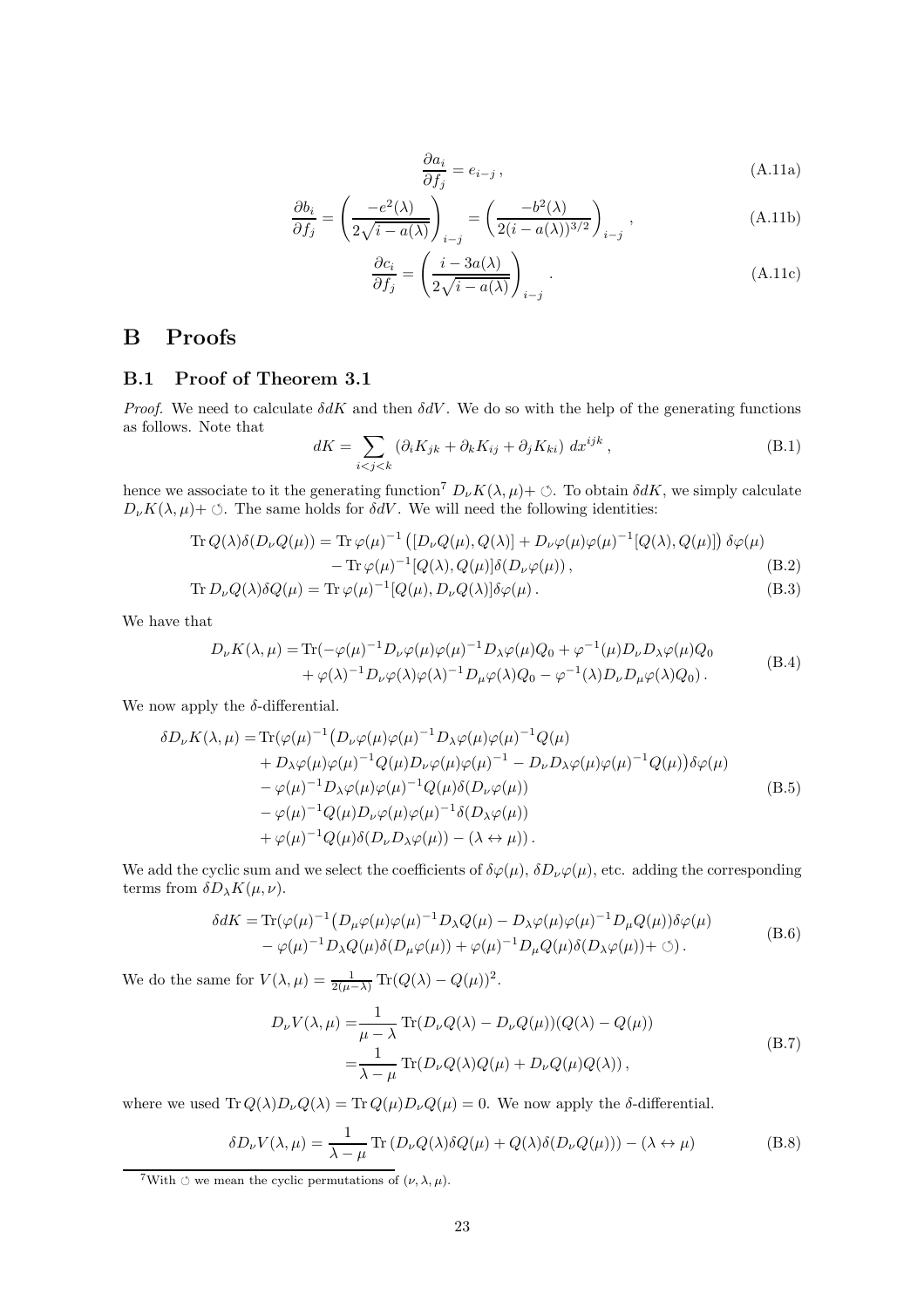and using the identities above we get

$$
\delta D_{\nu} V(\lambda, \mu) = \frac{1}{\lambda - \mu} \text{Tr} \left( -\varphi(\mu)^{-1} [Q(\lambda), Q(\mu)] \delta(D_{\nu} \varphi(\mu)) \right. \left. + \varphi(\mu)^{-1} \left( [D_{\nu} Q(\mu), Q(\lambda)] + [Q(\mu), D_{\nu} Q(\lambda)] + D_{\nu} \varphi(\mu) \varphi(\mu)^{-1} [Q(\lambda), Q(\mu)] \right) \delta \varphi(\mu) \right) - (\lambda \leftrightarrow \mu).
$$
\n(B.9)

We add the cyclic sum and we select the coefficients of  $\delta\varphi(\mu)$ ,  $\delta D_{\nu}\varphi(\mu)$ , etc. adding the corresponding terms from  $\delta D_{\lambda} V(\mu, \nu)$ .

$$
\delta dV = \frac{1}{\lambda - \mu} \text{Tr} \left( -\varphi(\mu)^{-1} [Q(\lambda), Q(\mu)] \delta(D_{\nu}\varphi(\mu)) \right. \n+ \varphi(\mu)^{-1} \left( [D_{\nu}Q(\mu), Q(\lambda)] + [Q(\mu), D_{\nu}Q(\lambda)] + D_{\nu}\varphi(\mu)\varphi(\mu)^{-1} [Q(\lambda), Q(\mu)] \right) \delta\varphi(\mu) \right) \n+ \frac{1}{\nu - \mu} \text{Tr} \left( \varphi(\mu)^{-1} [Q(\nu), Q(\mu)] \delta(D_{\lambda}\varphi(\mu)) \right. \n- \varphi(\mu)^{-1} \left( [D_{\lambda}Q(\mu), Q(\nu)] + [Q(\mu), D_{\lambda}Q(\nu)] + D_{\lambda}\varphi(\mu)\varphi(\mu)^{-1} [Q(\nu), Q(\mu)] \right) \delta\varphi(\mu) \Big) + \circlearrowleft. (B.10)
$$

By comparing the coefficients of  $\delta D_{\nu}\varphi(\mu)$  and of  $\delta D_{\lambda}\varphi(\mu)$  we get the desired equations [\(3.7a\)](#page-8-2). The equations coming from the coefficients of  $\delta\varphi(\mu)$  are differential consequences of them.

We turn to the closure relation. We are going to use the following identities:

$$
\frac{1}{\mu - \nu} - \frac{1}{\lambda - \nu} = \frac{\lambda - \mu}{(\mu - \nu)(\lambda - \nu)},
$$
\n(B.11)

$$
\frac{1}{(\mu - \nu)(\lambda - \nu)} + \frac{1}{(\nu - \lambda)(\mu - \lambda)} + \frac{1}{(\nu - \mu)(\lambda - \mu)} = 0,
$$
\n(B.12)

$$
\text{Tr}[Q(\lambda), Q(\mu)]Q(\lambda) = 0, \tag{B.13}
$$
\n
$$
Q(\mu)|Q(\mu) - \text{Tr}[Q(\mu), Q(\lambda)]Q(\mu) \tag{B.14}
$$

$$
\operatorname{Tr}[Q(\lambda), Q(\nu)]Q(\mu) = \operatorname{Tr}[Q(\mu), Q(\lambda)]Q(\nu). \tag{B.14}
$$

A direct computation shows that the kinetic term brings

$$
D_{\nu}K(\lambda,\mu) + D_{\lambda}K(\mu,\nu) + D_{\mu}K(\nu,\lambda) = \text{Tr}(D_{\nu}\varphi(\lambda)\varphi(\lambda)^{-1}D_{\mu}Q(\lambda) + \varnothing)
$$
  
\n
$$
= \text{Tr}(\frac{1}{\lambda-\mu}D_{\nu}Q(\lambda)Q(\mu) + \varnothing)
$$
  
\n
$$
= \text{Tr}(\frac{1}{(\lambda-\mu)(\lambda-\mu)}[Q(\lambda),Q(\nu)]Q(\mu) + \varnothing)
$$
  
\n
$$
= \text{Tr}(\left(\frac{1}{(\lambda-\mu)(\lambda-\mu)}+\varnothing\right)[Q(\lambda),Q(\nu)]Q(\mu)\right) = 0
$$
 (B.15)

We have that the potential term brings:

$$
D_{\nu}V(\lambda,\mu) = -\frac{1}{2(\lambda-\mu)} 2 \operatorname{Tr}(D_{\nu}Q(\lambda) - D_{\nu}Q(\mu))(Q(\lambda) - Q(\mu))
$$
  
\n
$$
= \frac{1}{\mu-\lambda} \operatorname{Tr} \frac{[Q(\lambda), Q(\nu)]}{\lambda-\nu} (Q(\lambda) - Q(\mu)) - \frac{1}{\mu-\lambda} \operatorname{Tr} \frac{[Q(\mu), Q(\nu)]}{\mu-\nu} (Q(\lambda) - Q(\mu))
$$
  
\n
$$
= \frac{1}{(\lambda-\mu)(\lambda-\nu)} \operatorname{Tr}[Q(\lambda), Q(\nu)]Q(\mu) + \frac{1}{(\lambda-\mu)(\mu-\nu)} \operatorname{Tr}[Q(\mu), Q(\nu)]Q(\lambda)
$$
  
\n
$$
= \frac{1}{\lambda-\mu} \left(\frac{1}{\lambda-\nu} - \frac{1}{\mu-\nu}\right) \operatorname{Tr}[Q(\lambda), Q(\nu)]Q(\mu)
$$
  
\n
$$
= \frac{1}{(\lambda-\nu)(\nu-\mu)} \operatorname{Tr}[Q(\lambda), Q(\nu)]Q(\mu)
$$

The cyclic sum then is

$$
\left(\frac{1}{(\lambda-\nu)(\nu-\mu)}+\frac{1}{(\nu-\mu)(\mu-\lambda)}+\frac{1}{(\mu-\lambda)(\lambda-\nu)}\right) \text{Tr}[Q(\mu),Q(\lambda)]Q(\nu) = 0 \tag{B.17}
$$
  
we have that the Lagrangian multiform satisfies the closure relation  $d\mathcal{L} = 0$ .

so that we have that the Lagrangian multiform satisfies the closure relation  $d\mathscr{L} = 0$ .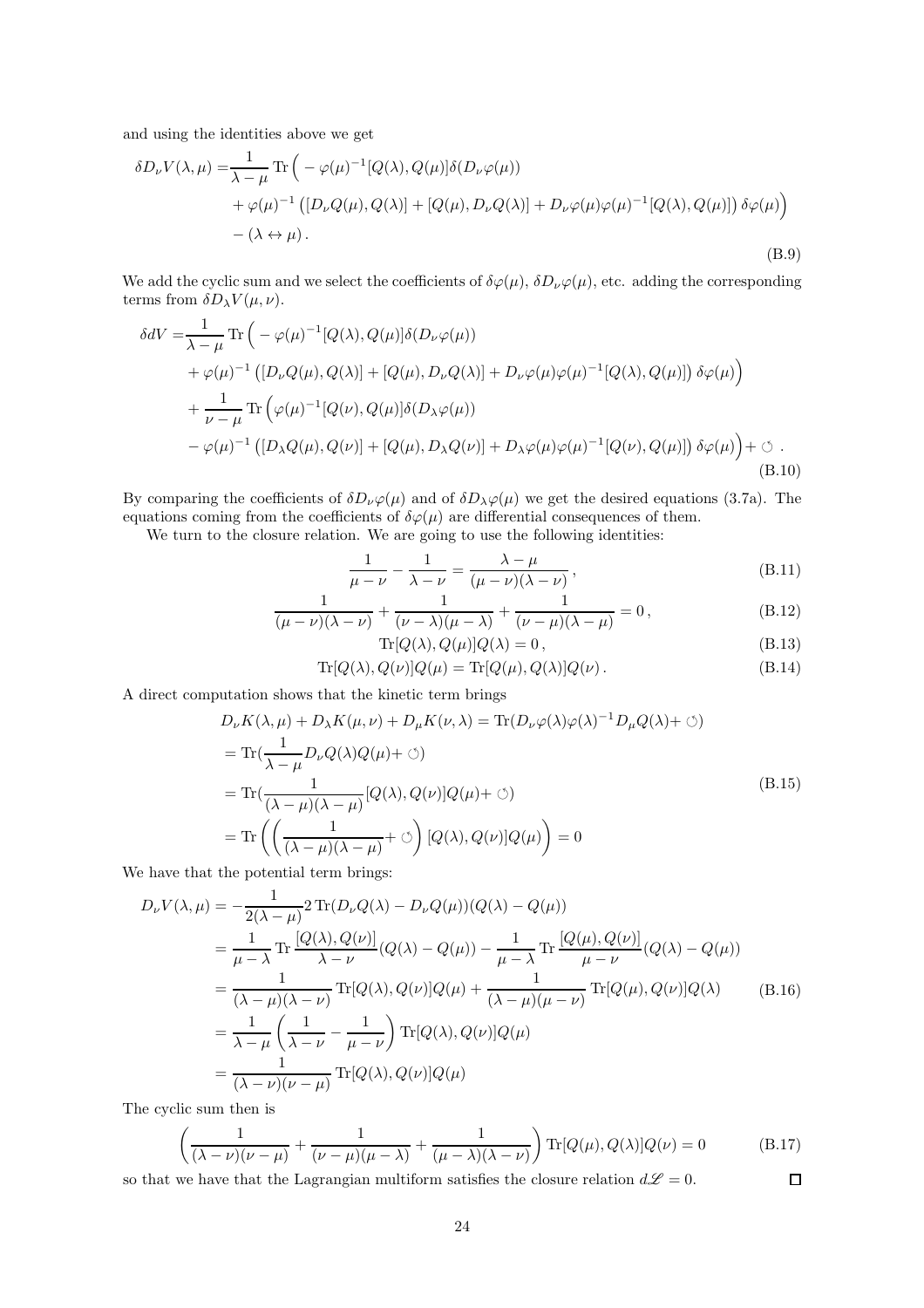## <span id="page-24-0"></span>B.2 Proof of Proposition [3.2](#page-10-5)

*Proof.* First, we claim that  $\Omega^{(1)}$  is given by the generating function

$$
\Omega^{(1)}(\lambda) = \text{Tr}\left(Q_0 \varphi(\lambda)^{-1} \delta \varphi(\lambda)\right). \tag{B.18}
$$

We need to show that  $\delta \mathscr{L} + d\Omega^{(1)} = 0$  on the multiform Euler-Lagrange equations  $D_{\mu}Q(\lambda) = \frac{[Q(\mu), Q(\lambda)]}{\mu - \lambda}$ . For convenience, let us denote  $\psi(\lambda) := \varphi^{-1}(\lambda)$ . A direct computation shows that

$$
\delta K(\lambda, \mu) = \text{Tr} \left( D_{\lambda} \varphi(\mu) Q_0 \delta \psi(\mu) + Q_0 \psi(\mu) \delta(D_{\lambda} \varphi(\mu)) - D_{\mu} \varphi(\lambda) Q_0 \delta \psi(\lambda) - Q_0 \psi(\lambda) \delta(D_{\mu} \varphi(\lambda)) \right),
$$
\n(B.19)

and

$$
\delta V(\lambda,\mu) = \text{Tr}\left(\frac{1}{\lambda-\mu}\psi(\lambda)[Q(\lambda),Q(\mu)]\delta\varphi(\lambda) - \frac{1}{\lambda-\mu}\psi(\mu)[Q(\lambda),Q(\mu)]\delta\varphi(\mu)\right). \tag{B.20}
$$

The coefficient of the generating function  $\Omega^{(1)}(\lambda) = \sum_{k=0}^{\infty} \frac{1}{k}$  $_{k=0}$  $\omega_k^{(1)}$  $\int_k^{(1)}/\lambda^{k+1}$  are obtained as (note that  $\omega_0^{(1)} = 0$ )

$$
\omega_k^{(1)} = \text{Tr} \sum_{i=1}^k Q_0 \psi_i \delta \varphi_{k+1-i} \,. \tag{B.21}
$$

Hence, for the corresponding form, we have using the variational bicomplex calculus,

$$
d\Omega^{(1)} = d\left(\sum_{k=1}^{\infty} \omega_k^{(1)} \wedge dx^k\right)
$$
  
= Tr  $\sum_{j \le k=1}^{\infty} \sum_{i=1}^{k} \left(\partial_k \psi_i \delta \varphi_{j+1-i} + \psi_i \delta(\partial_k \varphi_{j+1-i}) - \partial_j \psi_i \delta \varphi_{k+1-i} - \psi_i \delta(\partial_j \varphi_{k+1-i})\right) \wedge dx^{jk}$ . (B.22)

The associated generating function is given by

$$
d\Omega^{(1)}(\lambda,\mu) = \text{Tr}\left(Q_0 D_\mu \psi(\lambda)\delta\varphi(\lambda) + Q_0 \psi(\lambda)\delta(D_\mu \varphi(\lambda)) - Q_0 D_\lambda \psi(\mu)\delta\varphi(\mu) - Q_0 \psi(\mu)\delta(D_\lambda \varphi(\mu))\right).
$$
\n(B.23)

So the sum  $\delta K(\lambda, \mu) - \delta V(\lambda, \mu) + d\Omega^{(1)}(\lambda, \mu)$  reads

$$
\operatorname{Tr}\left(\psi(\lambda)D_{\mu}Q(\lambda)\delta\varphi(\lambda) - \frac{1}{\lambda - \mu}\psi(\lambda)[Q(\lambda), Q(\mu)]\delta\varphi(\lambda) - \psi(\mu)D_{\lambda}Q(\mu) + \frac{1}{\lambda - \mu}\psi(\lambda)[Q(\lambda), Q(\mu)]\delta\varphi(\mu)\right).
$$
\n(B.24)

This vanishes on the multiform Euler-Lagrange equations

$$
D_{\mu}Q(\lambda) = \frac{[Q(\mu), Q(\lambda)]}{\mu - \lambda}, \qquad D_{\lambda}Q(\mu) = \frac{[Q(\lambda), Q(\mu)]}{\lambda - \mu}, \qquad (B.25)
$$

thus completing the argument. As a consequence,

$$
\Omega(\lambda) = \delta \Omega^{(1)}(\lambda) = - \operatorname{Tr} (Q_0 \varphi(\lambda)^{-1} \delta \varphi(\lambda) \wedge \varphi(\lambda)^{-1} \delta \varphi(\lambda)), \tag{B.26}
$$

 $\Box$ 

as required.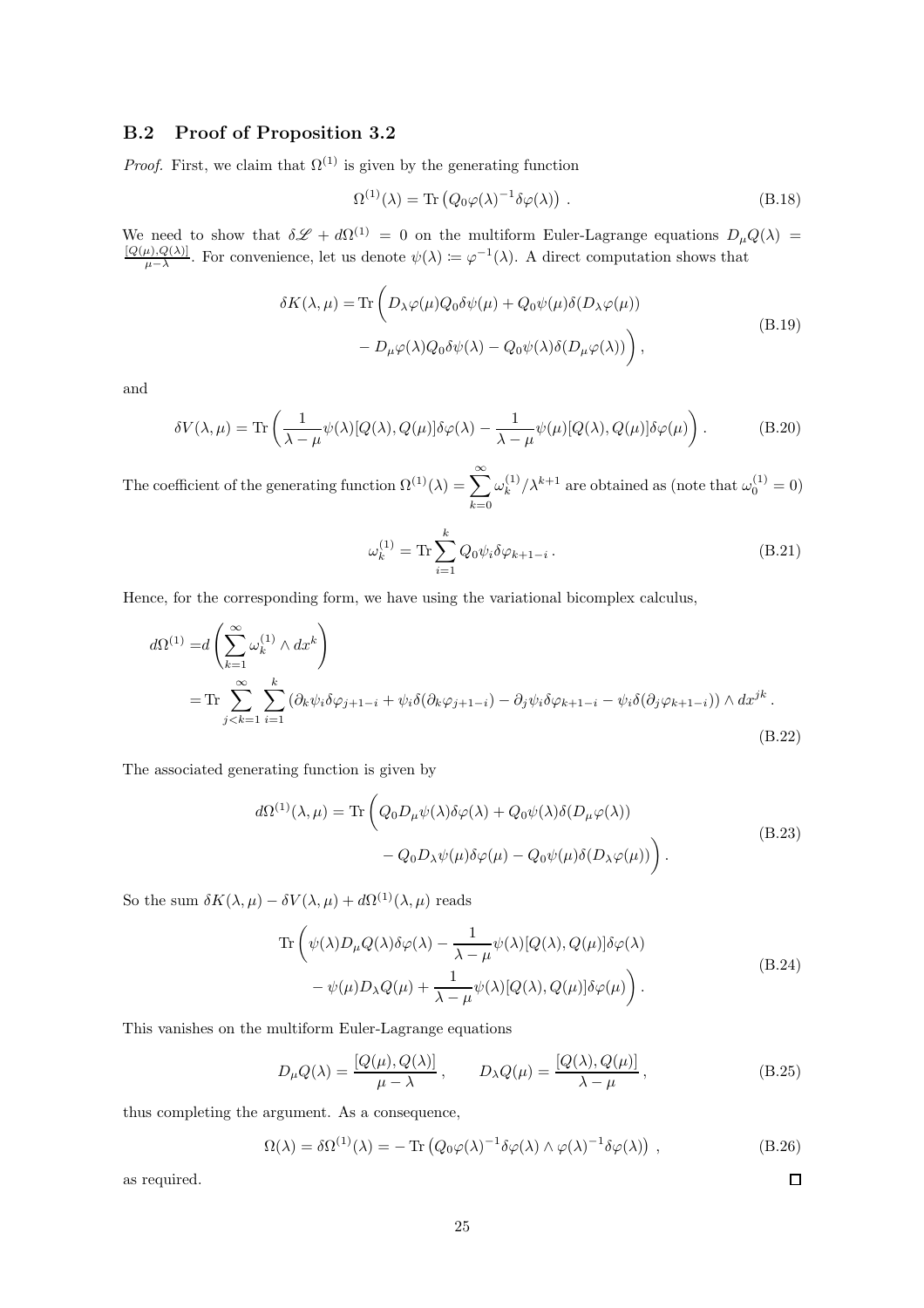## <span id="page-25-0"></span>B.3 Proof of Proposition [4.1](#page-11-4)

Proof. We start with the general expression of the vertical vector field

$$
\xi_F = \sum_{j=1}^{\infty} \left( A_j \partial_{f_j} + B_j \partial_{e_j} \right) , \qquad (B.27)
$$

and determine  $A_j$ ,  $B_j$  such that  $\xi_F \lrcorner \Omega = \delta F$  holds, or equivalently,

$$
\xi_F \log_k = \delta F_k, \qquad \forall k \ge 0. \tag{B.28}
$$

Since  $\omega_0 = 0$  we instantly get that  $F_0$  has to be constant. The left-hand side reads

$$
\xi_F \lrcorner \omega_k = \sum_{i=1}^k \sum_{j=1}^\infty (A_j \delta_{i,j} \delta e_{k-i+1} - B_j \delta_{j,k-i+1} \delta f_i)
$$
\n
$$
= \sum_{i=1}^k (A_{k-i+1} \delta e_i - B_{k-i+1} \delta f_i), \qquad (B.29)
$$

whilst the right hand-side is

$$
\sum_{i=1}^{\infty} \left( \frac{\partial F_k}{\partial e_i} \delta e_i + \frac{\partial F_k}{\partial f_i} \delta f_i \right).
$$
 (B.30)

Comparing the two we get

$$
\frac{\partial F_k}{\partial e_i} = \frac{\partial F_k}{\partial f_i} = 0, \qquad \forall i > k,
$$
\n(B.31a)

 $\Box$ 

$$
\frac{\partial F_k}{\partial e_i} = A_{k-i+1}, \quad \frac{\partial F_k}{\partial f_i} = -B_{k-i+1}, \quad \forall i \le k.
$$
 (B.31b)

The latter brings that

$$
\frac{\partial F_k}{\partial e_i} = A_{k-i+1} = A_{(k+1)-(i+1)+1} = \frac{\partial F_{k+1}}{\partial e_{i+1}},
$$
\n(B.32)

and similarly for  $f_i$ . These conditions are necessary and sufficient.

## <span id="page-25-1"></span>B.4 Proof of Proposition [4.2](#page-11-5)

Proof. We need to show that

$$
\xi_{H}\lrcorner\Omega = \delta H \quad \text{where} \quad \Omega = \sum_{k=1}^{\infty} \sum_{m=1}^{k} \delta f_m \wedge \delta e_{k+1-m} \wedge dx^k \,. \tag{B.33}
$$

We start with the left hand-side

$$
\xi_{H}\lrcorner\Omega = \sum_{i=1}^{\infty}\sum_{k=1}^{\infty}\sum_{m=1}^{k} \left(-\frac{\partial H}{\partial f_{i}}\partial_{e_{1}}\wedge\partial_{i} + \frac{\partial H}{\partial e_{i}}\partial_{f_{1}}\wedge\partial_{i}\right) \lrcorner \left(\delta f_{m}\wedge\delta e_{k+1-m}\wedge\delta x^{k}\right)
$$
  
\n
$$
= \sum_{i=1}^{\infty}\sum_{k=1}^{\infty}\sum_{m=1}^{k} \left(\frac{\partial H}{\partial f_{i}}\delta_{ik}\delta_{k+1-m,1}\delta f_{m}\right) + \sum_{i=1}^{\infty}\sum_{k=1}^{\infty}\sum_{m=1}^{k} \left(\frac{\partial H}{\partial e_{i}}\delta_{ik}\delta_{m,1}\delta e_{k+1-m}\right)
$$
(B.34)  
\n
$$
= \sum_{i=1}^{\infty}\frac{\partial H}{\partial f_{i}}\delta f_{i} + \sum_{i=1}^{\infty}\frac{\partial H}{\partial e_{i}}\delta e_{i} = \delta H.
$$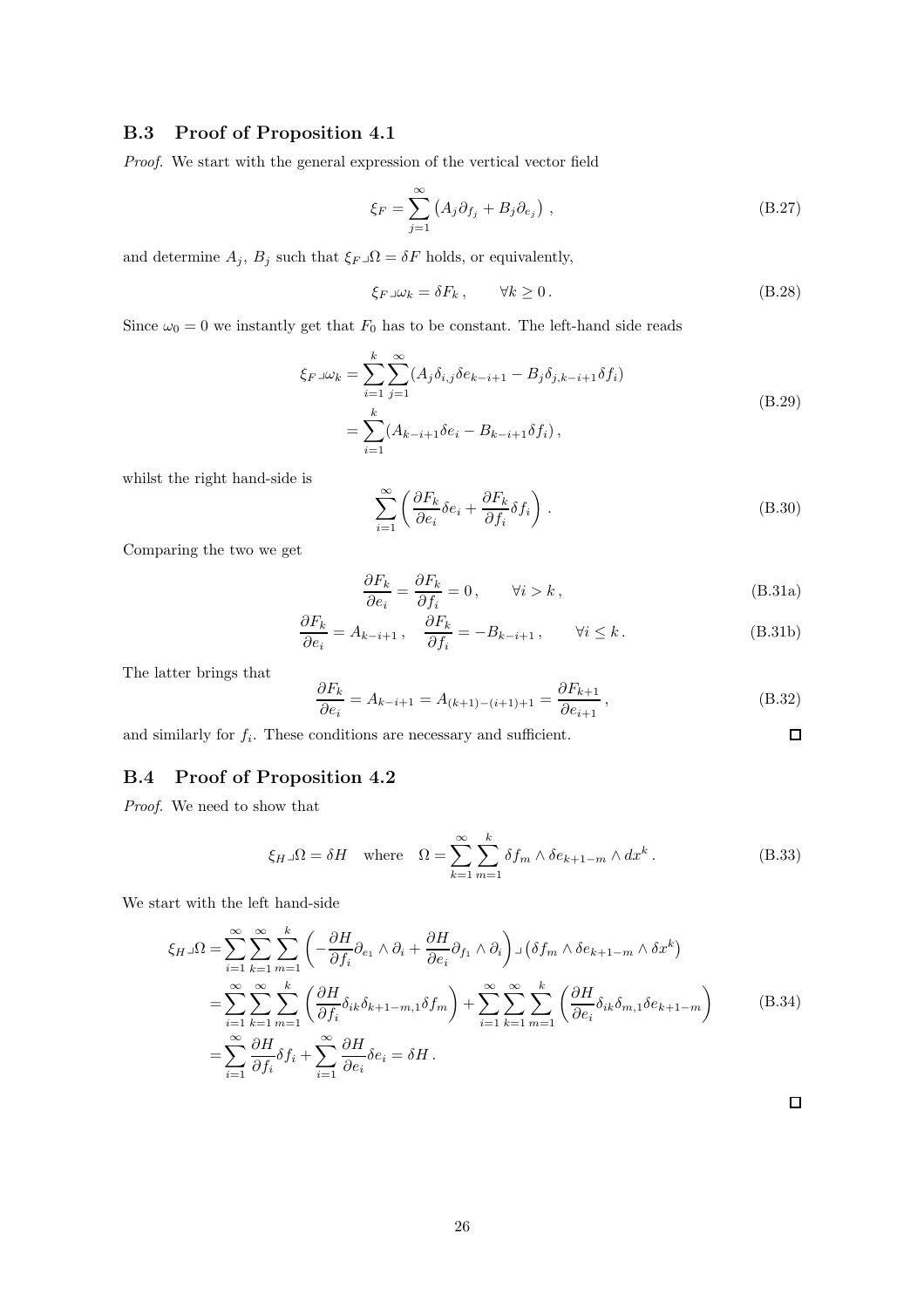## <span id="page-26-0"></span>B.5 Proof of Theorem [4.6](#page-13-1)

<span id="page-26-1"></span>**Lemma B.1.** For each  $k \geq 0$ , the only non-zero single-time Poisson of  $a_i$ ,  $b_i$  and  $c_i$ ,  $0 \leq i \leq k$ , are given by

$$
\{a_i, b_j\}_k = b_{i+j-k-1},\tag{B.35}
$$

$$
\{a_i, c_j\}_k = -c_{i+j-k-1},\tag{B.36}
$$

$$
\{b_i, c_j\}_k = 2a_{i+j-k-1} \,. \tag{B.37}
$$

For convenience, we use the convention that a coefficient in a series vanishes when its index is negative. Hence, it is understood that  $\{a_i, b_j\}_k = \{a_i, c_j\}_k = \{b_i, c_j\}_k = 0$  whenever  $i + j < k + 1$ .

*Proof.* We start with the fact that for any power series  $\alpha$  and  $\beta$  we have

$$
\sum_{\ell=1}^{k} \alpha_{i-\ell} \beta_{j+\ell-k-1} = (\alpha \beta)_{i+j-k-1} .
$$
 (B.38)

In fact, by limiting the sum only to the non-zero terms:

$$
\sum_{\ell=1}^{k} \alpha_{i-l} \beta_{j+\ell-k-1} = \sum_{\ell=k+1-j}^{i} \alpha_{i-\ell} \beta_{j+\ell-k-1} = \sum_{m=0}^{i+j-k-1} \alpha_{i+j-k-1-m} \beta_m = (\alpha \beta)_{i+j-k-1}.
$$
 (B.39)

We study the case where  $k + 1 - j \leq j$ , namely  $i + j \geq k + 1$ . If  $i + j < k + 1$  then the sum is empty, and the result is zero. We are now ready to compute the following Poisson brackets using the formulas in Appendix [A.](#page-20-0)

$$
\{a_i, b_j\}_k = \sum_{\ell=1}^k \left( \frac{\partial a_i}{\partial f_\ell} \frac{\partial b_j}{\partial e_{k+1-\ell}} - \frac{\partial b_j}{\partial f_\ell} \frac{\partial a_i}{\partial e_{k+1-\ell}} \right)
$$
  
\n
$$
= \sum_{\ell=1}^k \left( e_{i-\ell} \left( \frac{i-3a}{2\sqrt{i-a}} \right)_{j+\ell-k-1} - \left( \frac{-e^2}{2\sqrt{i-a}} \right)_{j-\ell} f_{i+\ell-k-1} \right)
$$
  
\n
$$
= \left( \frac{ie - 3ae + e^2 f}{2\sqrt{i-a}} \right)_{i+j-k-1} = \left( \frac{ie - 3ae + (i+a)e}{2\sqrt{i-a}} \right)_{i+j-k-1}
$$
  
\n
$$
= (e\sqrt{i-a})_{i+j-k-1} = b_{i+j-k-1}.
$$
 (B.40)

$$
\{a_i, c_j\}_k = \sum_{\ell=1}^k \left( \frac{\partial a_i}{\partial f_\ell} \frac{\partial c_j}{\partial e_{k+1-\ell}} - \frac{\partial c_j}{\partial f_\ell} \frac{\partial a_i}{\partial e_{k+1-\ell}} \right)
$$
  
\n
$$
= \sum_{\ell=1}^k \left( e_{i-\ell} \left( \frac{-f^2}{2\sqrt{i-a}} \right)_{j+\ell-k-1} - \left( \frac{i-3a}{2\sqrt{i-a}} \right)_{j-\ell} f_{i+\ell-k-1} \right)
$$
  
\n
$$
= \left( \frac{-ef^2 - f(i-3a)}{2\sqrt{i-a}} \right)_{i+j-k-1} = \left( \frac{-f(i+a) - if + 3af}{2\sqrt{i-a}} \right)_{i+j-k-1}
$$
  
\n
$$
= -(f\sqrt{i-a})_{i+j-k-1} = -c_{i+j-k-1}.
$$
 (B.41)

$$
\{a_i, a_j\}_k = \sum_{\ell=1}^k \left( \frac{\partial a_i}{\partial f_\ell} \frac{\partial a_j}{\partial e_{k+1-\ell}} - \frac{\partial a_j}{\partial f_\ell} \frac{\partial a_i}{\partial e_{k+1-\ell}} \right)
$$
  
\n
$$
= \sum_{\ell=1}^k \left( \left( \frac{-e^2}{2\sqrt{i-a}} \right)_{i-\ell} \left( \frac{-f^2}{2\sqrt{i-a}} \right)_{j+\ell-k-1} - \left( \frac{i-3a}{2\sqrt{i-a}} \right)_{j-\ell} \left( \frac{i-3a}{2\sqrt{i-a}} \right)_{i+\ell-k-1} \right)
$$
  
\n
$$
= \left( \frac{e^2 f^2 - (i-3a)^2}{4(i-a)} \right)_{i+j-k-1} = \left( \frac{(i+a)^2 - (i-3a)^2}{4(i-a)} \right)_{i+j-k-1}
$$
  
\n
$$
= 2a_{i+j-k-1}.
$$
 (B.42)

 $\Box$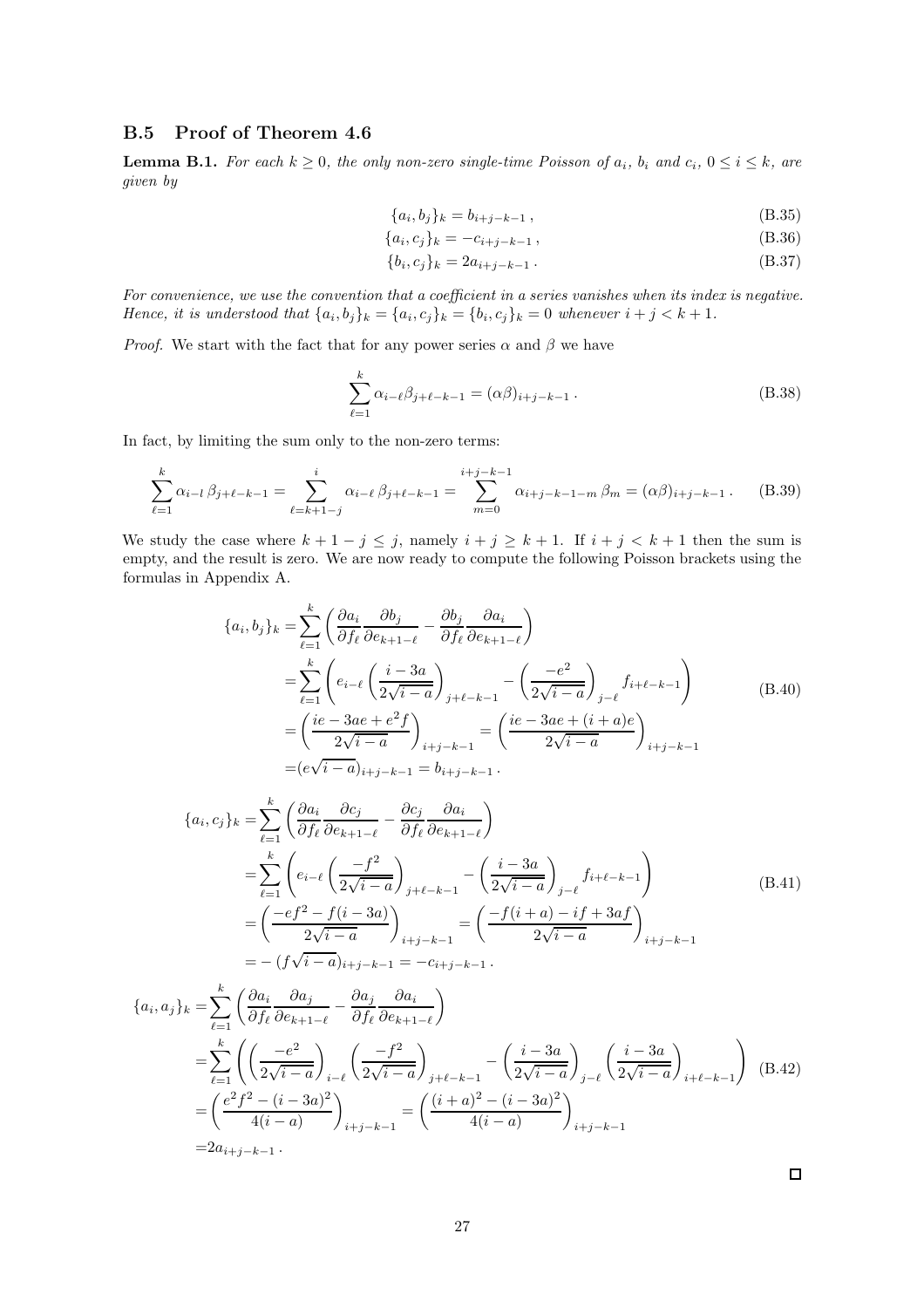Remark. These Poisson bracket coincides with the  $\{\, ,\,\}_k$  in [\[16](#page-31-6)]. In this instance we don't take the Poisson brackets of  $a_i, b_i, c_i$  for  $i > k$  because they do not belong to the k-th single-time phase space.

Proof of Theorem [4.6.](#page-13-1) We start by proving that

$$
\frac{\partial Q}{\partial e_k}(\lambda) = \lambda \frac{\partial Q}{\partial e_{k+1}}(\lambda), \qquad \frac{\partial Q}{\partial f_k}(\lambda) = \lambda \frac{\partial Q}{\partial f_{k+1}}(\lambda). \tag{B.43}
$$

This is done for each matrix element. In fact

$$
\frac{\partial Q}{\partial e_k} = \frac{\partial Q}{\partial e} \frac{\partial e}{\partial e_k} = \lambda^{-k} \frac{\partial Q}{\partial e} = \lambda \lambda^{-k-1} \frac{\partial Q}{\partial e} = \lambda \frac{\partial Q}{\partial e} \frac{\partial e}{\partial e_{k+1}} = \lambda \frac{\partial Q}{\partial e_{k+1}}.
$$
(B.44)

Similarly  $\frac{\partial Q}{\partial f_k} = \lambda \frac{\partial Q}{\partial f_{k+1}}$ . By virtue of this result, and since  $Q_0$  is constant, we have the following:

$$
\frac{\partial Q}{\partial e_k} = \sum_{j=0}^{\infty} \frac{\partial Q_j}{\partial e_k} \lambda^{-j}
$$
 (B.45a)

$$
\lambda \frac{\partial Q}{\partial e_{k+1}} = \lambda \sum_{i=0}^{\infty} \frac{\partial Q_i}{\partial e_{k+1}} \lambda^{-i} = \sum_{i=0}^{\infty} \frac{\partial Q_i}{\partial e_{k+1}} \lambda^{-i+1} = \sum_{j=0}^{\infty} \frac{\partial Q_{j+1}}{\partial e_{k+1}} \lambda^{-j}.
$$
 (B.45b)

If we look at the coefficients in  $\lambda$  we see that, for all j and  $k$ ,  $\frac{\partial Q_j}{\partial e_k}$  $\frac{\partial Q_j}{\partial e_k} = \frac{\partial Q_{j+1}}{\partial e_{k+1}}$  $\frac{\partial Q_{j+1}}{\partial e_{k+1}}$ . Similarly one can obtain that  $\frac{\partial Q_j}{\partial f_k} = \frac{\partial Q_{j+1}}{\partial f_{k+1}}$  $\frac{\partial Q_{j+1}}{\partial f_{k+1}}$ .

Finally, we check that the Lax form is Hamiltonian, using Proposition [4.1,](#page-11-4) i.e. that

$$
\frac{\partial Q^{(i)}}{\partial e_j} = \sum_{k=0}^{i} \lambda^{i-k} \frac{\partial Q_k}{\partial e_j} = \sum_{k=0}^{i} \lambda^{i-k} \frac{\partial Q_{k+1}}{\partial e_{j+1}} = \sum_{k=0}^{i} \lambda^{(i+1)-(k+1)} \frac{\partial Q_{k+1}}{\partial e_{j+1}}
$$
\n
$$
= \sum_{k=1}^{i+1} \lambda^{i+1-k} \frac{\partial Q_k}{\partial e_{j+1}} = \frac{\partial Q^{(i+1)}}{\partial e_{j+1}} - \lambda^{i+1} \frac{\partial Q_0}{\partial e_{j+1}} = \frac{\partial Q^{(i+1)}}{\partial e_{j+1}},
$$
\n(B.46)

where we used that  $Q_0$  is constant. Similarly  $\frac{\partial Q^{(i)}}{\partial f_j} = \frac{\partial Q^{(i+1)}}{\partial f_{j+1}}$  $\frac{\partial \mathcal{G}^{\vee}}{\partial f_{j+1}}$ .

We now turn to the proof of [\(4.13\)](#page-13-3). Thanks to the decomposition of the multi-time Poisson bracket into single-time Poisson brackets, we have that  $\{W_1(\lambda), W_2(\mu)\} = [r_{12}(\lambda, \mu), W_1(\lambda) + W_2(\mu)]$ if and only for all  $k \geq 0$ ,

<span id="page-27-0"></span>
$$
\{Q_1^{(k)}(\lambda), Q_2^{(k)}(\mu)\}_k = [r_{12}(\lambda, \mu), Q_1^{(k)}(\lambda) + Q_2^{(k)}(\mu)].
$$
\n(B.47)

Writing  $Q^{(k)}(\lambda) = Q_{+}^{(k)}(\lambda)\sigma_{+} + Q_{-}^{(k)}(\lambda)\sigma_{-} + Q_{3}^{(k)}(\lambda)\sigma_{3}$ , the right hand-side of [\(B.47\)](#page-27-0) reads

<span id="page-27-1"></span>
$$
[r_{12}(\lambda,\mu), Q_1^{(k)}(\lambda) + Q_2^{(k)}(\mu)] = \frac{2}{\mu - \lambda} (Q_3^{(k)}(\mu) - Q_3^{(k)}(\lambda)) (\sigma_+ \otimes \sigma_- - \sigma_- \otimes \sigma_+)
$$
  
+ 
$$
\frac{Q_+^{(k)}(\mu) - Q_+^{(k)}(\lambda)}{\mu - \lambda} (\sigma_3 \otimes \sigma_+ - \sigma_+ \otimes \sigma_3) + \frac{Q_-^{(k)}(\lambda) - Q_-^{(k)}(\mu)}{\mu - \lambda} (\sigma_3 \otimes \sigma_- - \sigma_- \otimes \sigma_3),
$$
 (B.48)

while the left hand-side is given by

<span id="page-27-2"></span>
$$
\{Q_{1}^{(k)}(\lambda), Q_{2}^{(k)}(\mu)\}_{k} = \sum_{i,j=0}^{k} \frac{(\lambda\mu)^{k}}{\lambda^{i}\mu^{j}} \left(\{a_{i}, a_{j}\}_{k}\sigma_{3} \otimes \sigma_{3} + \{b_{i}, b_{j}\}_{k}\sigma_{+} \otimes \sigma_{+} + \{c_{i}, c_{j}\}_{k}\sigma_{-} \otimes \sigma_{-} \right.\n\left(B.49\right) \\
+ \{b_{i}, c_{j}\}_{k}\sigma_{+} \otimes \sigma_{-} + \{c_{i}, b_{j}\}_{k}\sigma_{-} \otimes \sigma_{+} + \{a_{i}, b_{j}\}_{k}\sigma_{3} \otimes \sigma_{+} \\
+ \{b_{i}, a_{j}\}_{k}\sigma_{+} \otimes \sigma_{3} + \{a_{i}, c_{j}\}_{k}\sigma_{3} \otimes \sigma_{-} + \{c_{i}, a_{j}\}_{k}\sigma_{-} \otimes \sigma_{3}\right).
$$
\n(B.49)

We now invoke Lemma [B.1](#page-26-1) which gives the necessary single-time Poisson brackets and allows us to check directly that [\(B.48\)](#page-27-1) is equal to [\(B.49\)](#page-27-2). We show it for the  $\sigma_+ \otimes \sigma_-$  component, as the others are obtained similarly. In the left hand-side we have

$$
\frac{2}{\mu - \lambda} (Q_3^{(k)}(\mu) - Q_3^{(k)}(\lambda)) = \frac{2}{\mu - \lambda} \sum_{j=0}^k (\mu^{k-j} - \lambda^{k-j}) a_j = 2 \sum_{j=0}^k \sum_{i=1}^{k-j-1} \lambda^i \mu^{k-i-j-1} a_j,
$$
 (B.50)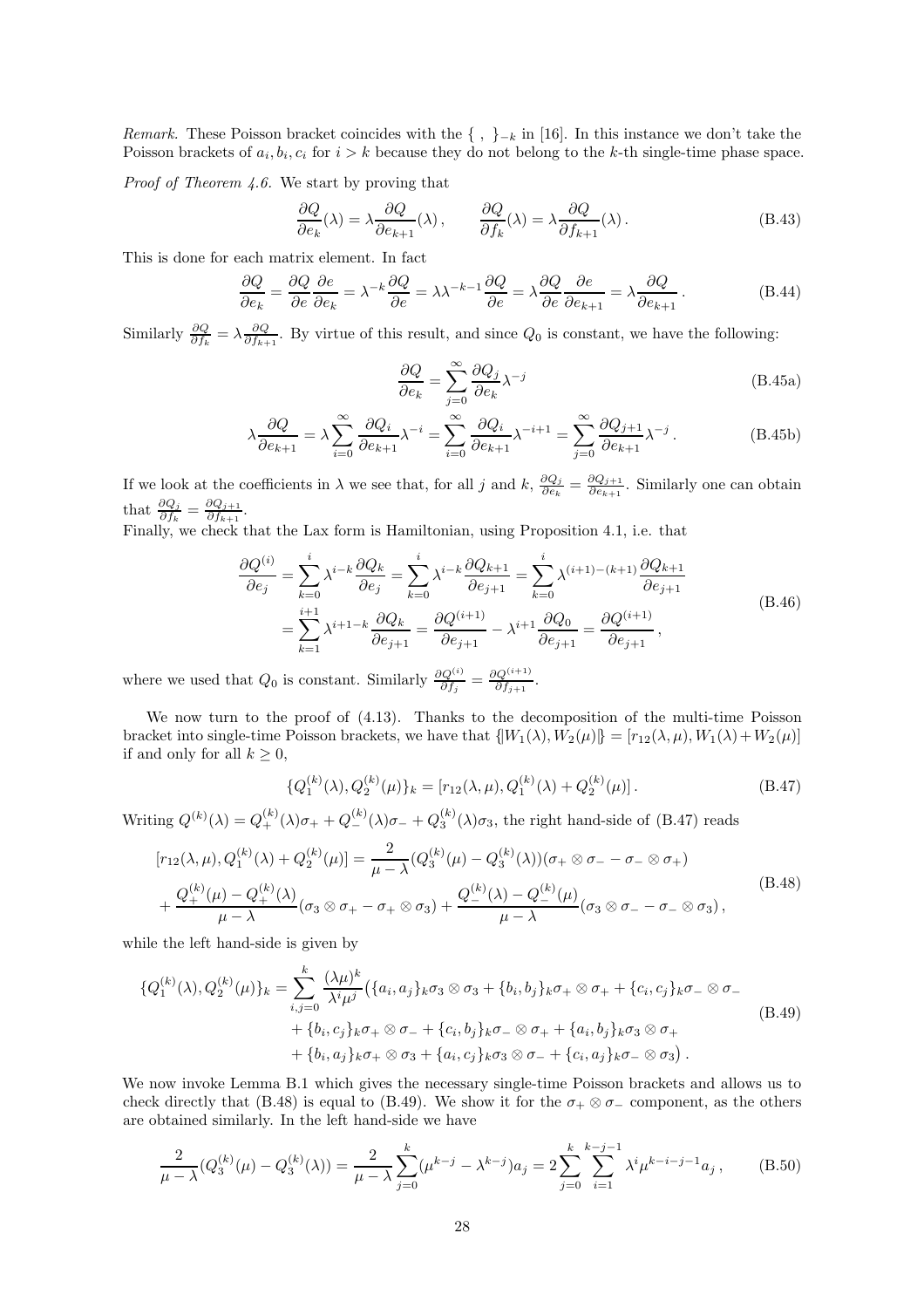while right hand-side is equal to

$$
2\sum_{i,j=0}^{k} \frac{(\lambda \mu)^k}{\lambda^i \mu^j} a_{i+j-k-1} = 2\sum_{i=0}^{k} \sum_{m=0}^{i-1} \frac{a_m}{\lambda^{i-k} \mu^{m+1-i}} = 2\sum_{n=0}^{k} \sum_{m=0}^{k-n-1} \lambda^n \mu^{k-n-m-1} a_m.
$$
 (B.51)

This concludes the proof.

#### <span id="page-28-0"></span>B.6 Proof of Theorem [5.3](#page-14-1)

Proof. Note the set of zero curvature equations can be written as

$$
dW(\lambda) = W(\lambda) \wedge W(\lambda), \qquad (B.52)
$$

where the right-hand side is understood as

$$
W(\lambda) \wedge W(\lambda) = \left(\sum_{i=0}^{\infty} Q^{(i)}(\lambda) dx^i\right) \wedge \left(\sum_{j=0}^{\infty} Q^{(j)}(\lambda) dx^j\right) = \sum_{i < j} [Q^{(i)}(\lambda), Q^{(j)}(\lambda)] dx^{ij},\tag{B.53}
$$

and the left-hand side is of course  $dW(\lambda) = \sum_{i < j} (\partial_i Q^{(j)}(\lambda) - \partial_j Q^{(i)}(\lambda)) dx^{ij}$ . Thus, we have to prove that

<span id="page-28-1"></span>
$$
W(\lambda) \wedge W(\lambda) = \sum_{i < j} \{ H_{ij}, W(\lambda) \} \, dx^{ij}.
$$
\n(B.54)

By definition  $\sum_{i \leq j} {\|H_{ij}, W(\lambda)\} = \xi_W(\lambda) \Im \mathcal{H} = \sum_{i \leq j} {\left(\xi_W(\lambda) \Im H_{ij}\right) dx^{ij}}$ , where, using the expression  $(4.12)$  for  $\xi_W(\lambda)$ , we find

$$
\xi_W(\lambda) \lrcorner \delta H_{ij} = \sum_{k=1}^j \left( \frac{\partial Q^{(k)}(\lambda)}{\partial e_1} \frac{\partial H_{ij}}{\partial f_k} - \frac{\partial Q^{(k)}(\lambda)}{\partial f_1} \frac{\partial H_{ij}}{\partial e_k} \right) . \tag{B.55}
$$

Hence [\(B.54\)](#page-28-1) is equivalent to, for  $i < j$ ,

<span id="page-28-2"></span>
$$
[Q^{(i)}(\lambda), Q^{(j)}(\lambda)] = \sum_{k=1}^{j} \left( \frac{\partial Q^{(k)}(\lambda)}{\partial e_1} \frac{\partial H_{ij}}{\partial f_k} - \frac{\partial Q^{(k)}(\lambda)}{\partial f_1} \frac{\partial H_{ij}}{\partial e_k} \right).
$$
 (B.56)

We prove the latter in generating form as follows. We multiply both sides by  $\mu^{-i-1}\nu^{-j-1}$  and form the following sums over  $i$  and  $j$ 

$$
\sum_{j=0}^{\infty} \sum_{i=0}^{j} \frac{1}{\mu^{i+1} \nu^{j+1}} [Q^{(i)}(\lambda), Q^{(j)}(\lambda)] = \sum_{j=0}^{\infty} \sum_{i=0}^{j} \frac{1}{\mu^{i+1} \nu^{j+1}} \sum_{k=1}^{j} \left( \frac{\partial Q^{(k)}(\lambda)}{\partial e_1} \frac{\partial H_{ij}}{\partial f_k} - \frac{\partial Q^{(k)}(\lambda)}{\partial f_1} \frac{\partial H_{ij}}{\partial e_k} \right).
$$
\n(B.57)

We can rearrange the sums in the right-hand side to get

$$
\sum_{k=1}^{\infty} \sum_{j=k}^{\infty} \sum_{i=0}^{j} \frac{1}{\mu^{i+1} \nu^{j+1}} \left( \cdots \right) = \sum_{k=1}^{\infty} \sum_{j=0}^{\infty} \sum_{i=0}^{j} \frac{1}{\mu^{i+1} \nu^{j+1}} \left( \cdots \right),
$$
\n(B.58)

where we have used the fact that  $H_{ij}$  depends only on  $e_1, \ldots, e_j$  and  $f_1, \ldots, f_j$  in the second step to extend the sum over j from 0 instead of k. We can similarly form the sums with  $\mu \leftrightarrow \nu$  and use the same trick to rearrange the sums in the right-hand side. Using the anti-symmetry of both left and right-hand side of [\(B.56\)](#page-28-2), we come to the following generating form of [\(B.56\)](#page-28-2)

$$
\sum_{i,j=0}^{\infty} \frac{1}{\mu^{i+1} \nu^{j+1}} [Q^{(i)}(\lambda), Q^{(j)}(\lambda)]
$$
\n
$$
= \sum_{k=1}^{\infty} \left( \frac{\partial Q^{(k)}(\lambda)}{\partial e_1} \frac{\partial}{\partial f_k} \sum_{i,j=0}^{\infty} \frac{H_{ij}}{\mu^{i+1} \nu^{j+1}} - \frac{\partial Q^{(k)}(\lambda)}{\partial f_1} \frac{\partial}{\partial e_k} \sum_{i,j=0}^{\infty} \frac{H_{ij}}{\mu^{i+1} \nu^{j+1}} \right),
$$
\n(B.59)

 $\Box$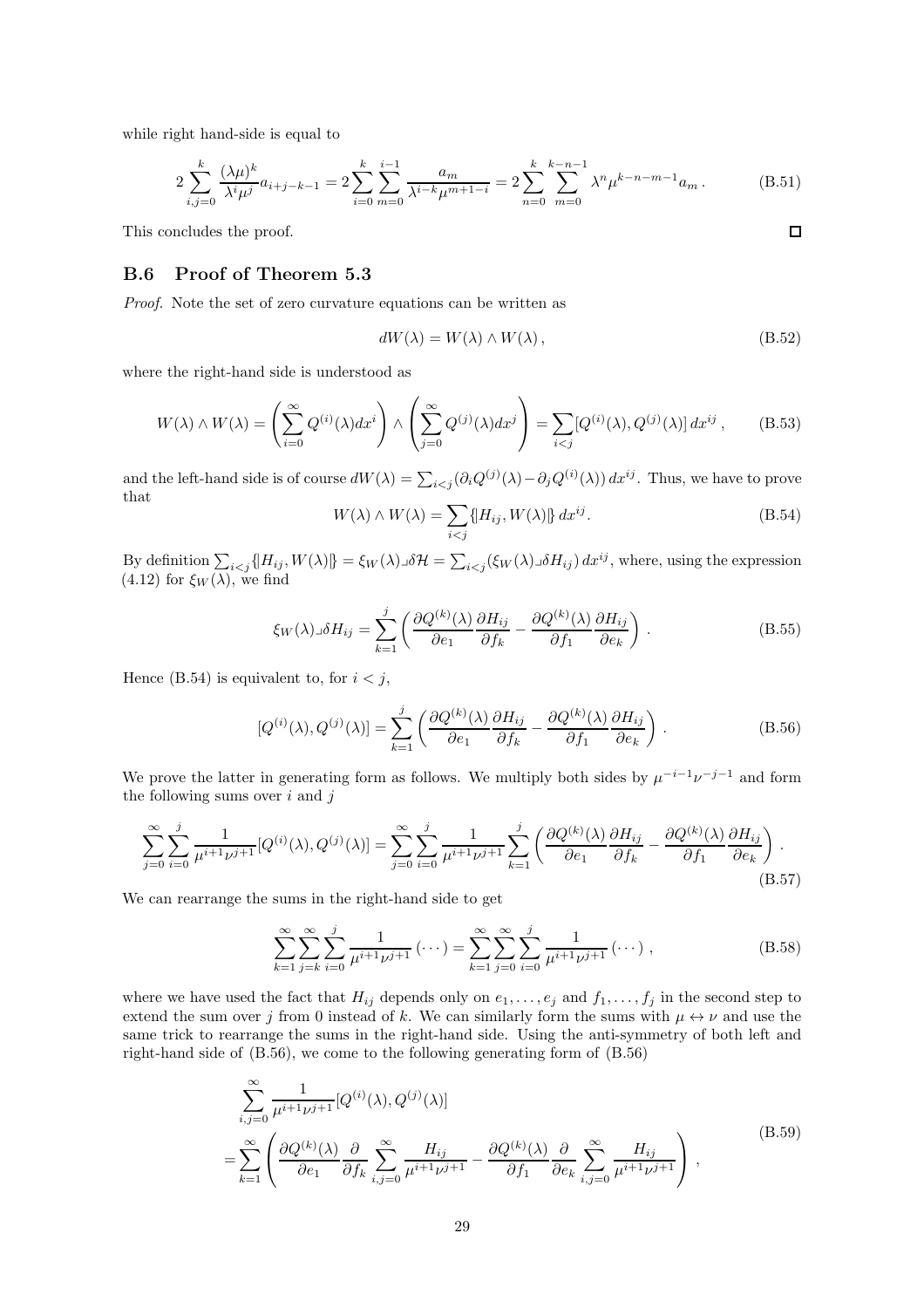i.e. ,

<span id="page-29-0"></span>
$$
\frac{[Q(\mu), Q(\nu)]}{(\mu - \lambda)(\nu - \lambda)} = \sum_{k=1}^{\infty} \frac{\partial Q^{(k)}(\lambda)}{\partial e_1} \frac{\partial \mathcal{H}(\mu, \nu)}{\partial f_k} - \sum_{k=1}^{\infty} \frac{\partial Q^{(k)}(\lambda)}{\partial f_1} \frac{\partial \mathcal{H}(\mu, \nu)}{\partial e_k},
$$
(B.60)

where we have used

$$
\sum_{i=0}^{\infty} \frac{Q^{(i)}(\lambda)}{\mu^{i+1}} = \frac{Q(\mu)}{\mu - \lambda}.
$$
\n(B.61)

We now show that [\(B.60\)](#page-29-0) holds by computing its right-hand side recalling that

$$
\mathcal{H}(\mu,\nu) = \frac{1}{2(\nu - \mu)} \operatorname{Tr}(Q(\mu) - Q(\nu))^2.
$$
 (B.62)

For convenience, denote  $a(\mu)$ ,  $a(\nu)$ ,  $a(\lambda)$  by  $a, a', a''$  respectively and similarly for b and c. We have

$$
\frac{\partial \mathcal{H}(\mu,\nu)}{\partial f_k} = \frac{1}{(\nu-\mu)} \operatorname{Tr} \left( \frac{\partial Q(\mu)}{\partial f_k} - \frac{\partial Q(\nu)}{\partial f_k} \right) (Q(\mu) - Q(\nu))
$$
(B.63)

and

$$
\frac{1}{\nu - \mu} \sum_{k=1}^{\infty} \frac{\partial Q^{(k)}(\lambda)}{\partial e_1} \text{Tr} \frac{\partial Q(\mu)}{\partial f_k} (Q(\mu) - Q(\nu))
$$
\n
$$
= \frac{1}{\nu - \mu} \sum_{k=1}^{\infty} \frac{\partial Q^{(k)}(\lambda)}{\partial e_1} \frac{1}{\mu^k \sqrt{i - a}} \text{Tr} \left( \frac{b}{\frac{i - 3a}{2}} - \frac{\frac{b^2}{2(i - a)}}{-b} \right) \begin{pmatrix} a - a' & b - b' \\ c - c' & a' - a \end{pmatrix}
$$
\n
$$
= \frac{1}{\nu - \mu} \sum_{k=1}^{\infty} \frac{\partial Q^{(k)}(\lambda)}{\partial e_1} \frac{1}{\mu^k \sqrt{i - a}} \left( 2b(a - a') - \frac{b^2(c - c')}{2(i - a)} + \frac{(i - 3a)(b - b')}{2} \right)
$$
\n
$$
= \frac{\mu}{(\nu - \mu)} \frac{\partial}{\partial e_1} \frac{Q(\mu)}{\mu - \lambda} \frac{1}{\sqrt{i - a}} \left( 2b(a - a') - \frac{b^2(c - c')}{2(i - a)} + \frac{(i - 3a)(b - b')}{2} \right)
$$
\n
$$
= \frac{1}{(\nu - \mu)(\mu - \lambda)} \frac{1}{i - a} \left( 2b(a - a') - \frac{b^2(c - c')}{2(i - a)} + \frac{(i - 3a)(b - b')}{2} \right) \left( -\frac{c}{2(i - a)} - \frac{i - 3a}{-c} \right),
$$
\n(B.64)

where we have used that  $\sum_{n=1}^{\infty}$  $k=1$  $Q^{(k)}$  $\frac{Q^{(k)}}{\mu^k} = \mu(\frac{Q(\mu)}{\mu - \lambda})$  $\frac{\mu - \lambda}{\mu - \lambda}$  $\,Q_0$  $\frac{1}{\mu}$ ) and that  $Q_0$  is constant. Similarly, we have

$$
\frac{1}{\nu - \mu} \sum_{k=1}^{\infty} \frac{\partial Q^{(k)}(\lambda)}{\partial e_1} \operatorname{Tr} \frac{\partial Q(\nu)}{\partial f_k} (Q(\mu) - Q(\nu)) =
$$
\n
$$
\frac{1}{(\nu - \mu)(\nu - \lambda)} \frac{1}{i - a'} (2b'(a - a') - \frac{b'^2(c - c')}{2(i - a')} + \frac{(i - 3a')(b - b')}{2}) \begin{pmatrix} c' & \frac{i - 3a'}{2} \\ -\frac{c'^2}{2(i - a')} & -c' \end{pmatrix},
$$
\n
$$
\frac{1}{\nu - \mu} \sum_{k=1}^{\infty} \frac{\partial Q^{(k)}(\lambda)}{\partial f_1} \operatorname{Tr} \frac{\partial Q(\mu)}{\partial e_k} (Q(\mu) - Q(\nu)) =
$$
\n
$$
\frac{1}{(\nu - \mu)(\mu - \lambda)} \frac{1}{i - a} (2c(a - a') - \frac{c^2(b - b')}{2(i - a)} + \frac{(i - 3a)(c - c')}{2}) \begin{pmatrix} b & -\frac{b^2}{2(i - a)} \\ \frac{i - 3a}{2} & -b \end{pmatrix},
$$
\n(B.66)

and

$$
\frac{1}{\nu - \mu} \sum_{k=1}^{\infty} \frac{\partial Q^{(k)}(\lambda)}{\partial f_1} \text{Tr } \frac{\partial Q(\nu)}{\partial e_k} (Q(\mu) - Q(\nu)) =
$$
\n
$$
\frac{1}{(\nu - \mu)(\nu - \lambda)} \frac{1}{i - a'} (2c'(a - a') - \frac{c'^2(b - b')}{2(i - a')} + \frac{(i - 3a')(c - c')}{2}) \begin{pmatrix} b' & -\frac{b'^2}{2(i - a')}\\ \frac{i - 3a'}{2} & -b' \end{pmatrix}.
$$
\n(B.67)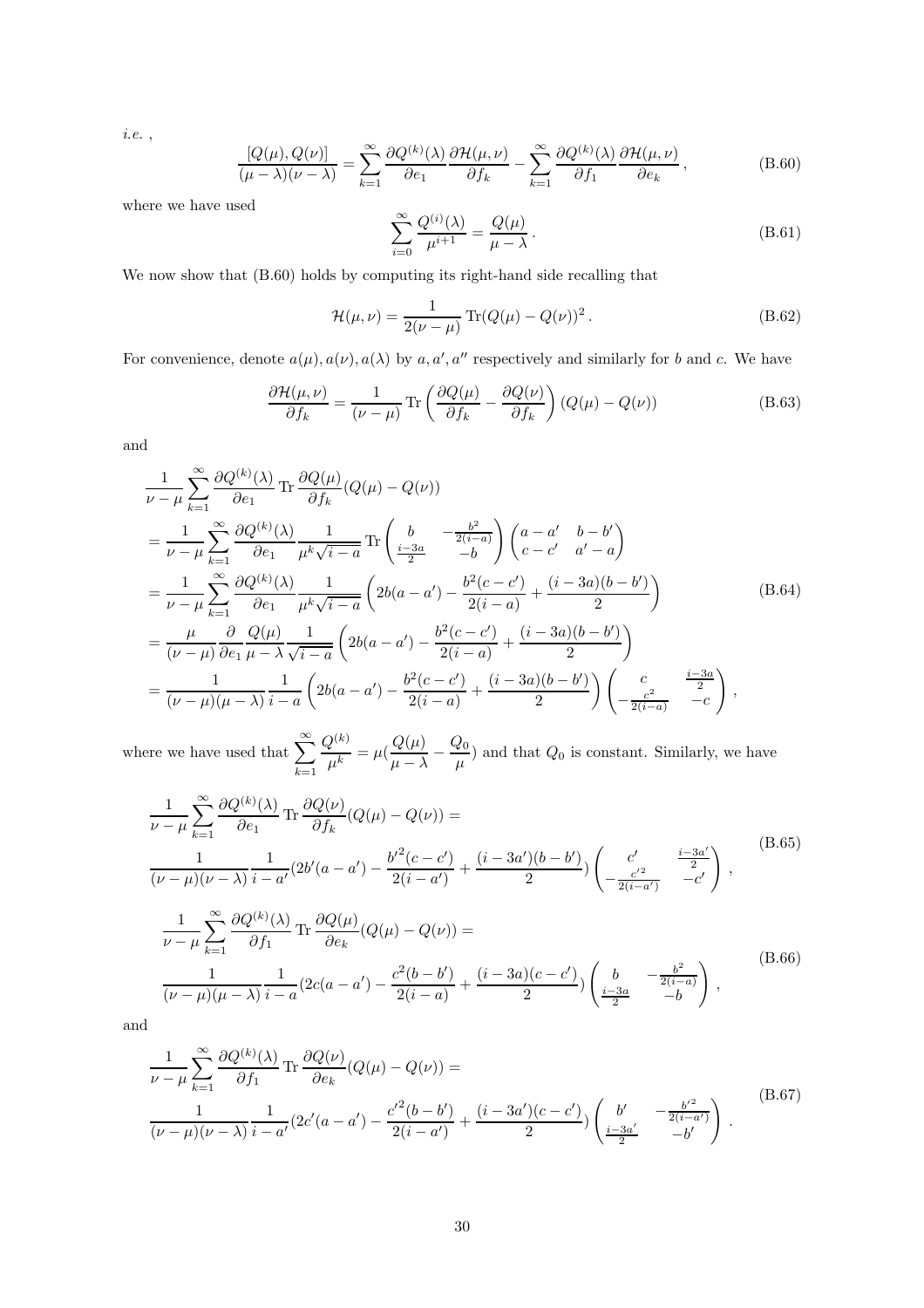We collect all the contributions on the  $\sigma_3$  component for instance (the other two are obtained similarly). The numerator of  $\frac{N_1}{(\nu-\mu)(\mu-\lambda)(i-a)}$  is

$$
N_1 = 2bc(a - a') - \frac{cb^2(c - c')}{2(i - a)} + \frac{(i - 3a)(cb - cb')}{2} - 2cb(a - a') + \frac{bc^2(b - b')}{2(i - a)} - \frac{(i - 3a)(bc - bc')}{2}
$$
  
= 
$$
\frac{1}{2(i - a)}(-c^2b^2 + cc'b^2 + b^2c^2 - bb'c^2) + \frac{i - 3a}{2}(cb - cb' - bc + bc')
$$
  
= 
$$
\frac{bc}{2(i - a)}(bc' - b'c) + \frac{i - 3a}{2}(bc' - cb')
$$
  
= 
$$
(i - a)(bc' - b'c)
$$
(B.68)

where in the last equality, we have used that  $bc = -1 - a^2 = (i - a)(i + a)$ . Similarly, the numerator of  $\frac{N_2}{(\nu-\mu)(\nu-\lambda)(i-a')}$  is  $-(i-a')(bc'-b'c)$ , by simply swapping  $\mu$  and  $\nu$ . So, in total the  $\sigma_3$  component of the right-hand side of [\(B.60\)](#page-29-0) is given by

$$
\frac{bc'-b'c}{\nu-\mu}\left(\frac{1}{\mu-\lambda}-\frac{1}{\nu-\lambda}\right)=\frac{bc'-b'c}{(\mu-\lambda)(\nu-\lambda)}.
$$
\n(B.69)

This is exactly the coefficient of the  $\sigma_3$  component of  $\frac{[Q(\mu),Q(\nu)]}{(\mu-\lambda)(\nu-\lambda)}$  as is readily seen. The other components are dealt with in the same way, and are omitted for brevity.  $\Box$ 

# References

- <span id="page-30-0"></span>[1] Clifford S. Gardner, John M. Greene, Martin D. Kruskal, and Robert M. Miura. "Method for Solving the Korteweg-deVries Equation". In: Phys. Rev. Lett. 19 (19 Nov. 1967), pp. 1095–1097. doi: [10.1103/PhysRevLett.19.1095](https://doi.org/10.1103/PhysRevLett.19.1095).
- <span id="page-30-1"></span>[2] Aleksei Shabat and Vladimir Zakharov. "Exact theory of two-dimensional self-focusing and onedimensional self-modulation of waves in nonlinear media". In: Soviet physics JETP 34.1 (1972), p. 62.
- <span id="page-30-2"></span>[3] Mark J Ablowitz, David J Kaup, Alan C Newell, and Harvey Segur. "The inverse scattering transform - Fourier analysis for nonlinear problems". In: Studies in Applied Mathematics 53.4 (1974), pp. 249–315.
- <span id="page-30-3"></span>[4] Vladimir E Zakharov and Lyudvig Dmitrievich Faddeev. "Korteweg-de Vries equation: A completely integrable Hamiltonian system". In: Functional analysis and its applications 5.4 (1971), pp. 280–287.
- <span id="page-30-4"></span>[5] Vladimir Evgen'evich Zakharov and Sergei Valentinovich Manakov. "On the complete integrability of a nonlinear Schrodinger Equation". In: Teoreticheskaya i Matematicheskaya Fizika 19.3 (1974), pp. 332–343.
- <span id="page-30-5"></span>[6] Evgeny K. Sklyanin. "Method of the Inverse Scattering Problem and the Nonlinear Quantum Schrödinger Equation". In: Sov. Phys. Dokl. 24 (1979). [Dokl. Akad. Nauk Ser. Fiz.244,1337(1978)], pp. 107–109.
- <span id="page-30-6"></span>[7] Michael A. Semenov-Tian-Shansky. "What is a classical r-matrix?" In: Funct. Anal. Appl. 17 (1983). [Funkt. Anal. Pril.17N4,17(1983)], pp. 259–272. doi: [10.1007/BF01076717](https://doi.org/10.1007/BF01076717).
- <span id="page-30-7"></span>[8] Vladimir G. Drinfeld. "Hamiltonian structures of Lie groups, Lie bialgebras and the geometric meaning of the classical Yang-Baxter equations". In: Sov. Math. Dokl. 27 (1983), pp. 68–71.
- <span id="page-30-8"></span>[9] Ludwig Faddeev and Leon Takhtajan. Hamiltonian methods in the theory of solitons. Springer Science & Business Media, 2007.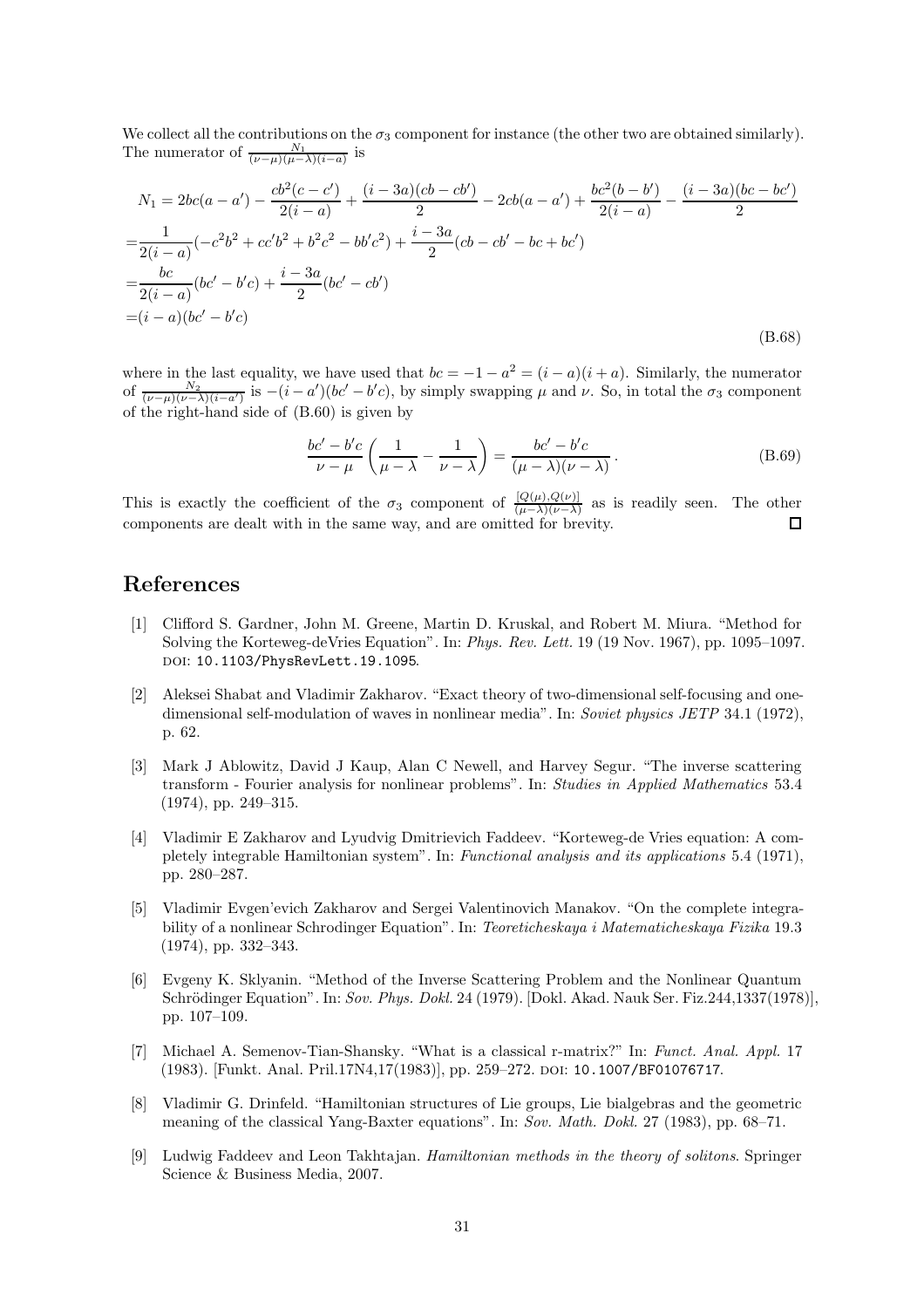- <span id="page-31-0"></span>[10] P Bowcock, Edward Corrigan, and Cristina Zambon. "Classically integrable field theories with defects". In: International Journal of Modern Physics A 19.supp02 (2004), pp. 82–91.
- <span id="page-31-1"></span>[11] Vincent Caudrelier. "On a systematic approach to defects in classical integrable field theories". In: International Journal of Geometric Methods in Modern Physics 5.07 (2008), pp. 1085–1108.
- <span id="page-31-2"></span>[12] Jean Avan and Anastasia Doikou. "Liouville integrable defects: the non-linear Schrödinger paradigm". In: Journal of High Energy Physics 2012.1 (2012), p. 40.
- <span id="page-31-3"></span>[13] Vincent Caudrelier and Anjan Kundu. "A multisymplectic approach to defects in integrable classical field theory". In: Journal of High Energy Physics 2015.2 (Feb. 2015). issn: 1029-8479. DOI: [10.1007/jhep02\(2015\)088](https://doi.org/10.1007/jhep02(2015)088).
- <span id="page-31-4"></span>[14] Vincent Caudrelier. "Multisymplectic approach to integrable defects in the sine-Gordon model". In: Journal of Physics A: Mathematical and Theoretical 48.19 (Apr. 2015), p. 195203. issn: 1751- 8121. DOI: [10.1088/1751-8113/48/19/195203](https://doi.org/10.1088/1751-8113/48/19/195203).
- <span id="page-31-5"></span>[15] Jean Avan, Vincent Caudrelier, Anastasia Doikou, and Anjan Kundu. "Lagrangian and Hamiltonian structures in an integrable hierarchy and space–time duality". In: Nuclear Physics B 902 (2016), pp. 415-439. DOI: [10.1016/j.nuclphysb.2015.11.024](https://doi.org/10.1016/j.nuclphysb.2015.11.024).
- <span id="page-31-6"></span>[16] Jean Avan and Vincent Caudrelier. "On the origin of dual Lax pairs and their r-matrix structure". In: Journal of Geometry and Physics 120 (2017), pp. 106–128.
- <span id="page-31-7"></span>[17] H. Flaschka, A.c. Newell, and T. Ratiu. "Kac-Moody lie algebras and soliton equations". In: Physica D: Nonlinear Phenomena 9.3 (1983), pp. 324–332. DOI: [10.1016/0167-2789\(83\)90275-0](https://doi.org/10.1016/0167-2789(83)90275-0).
- <span id="page-31-8"></span>[18] Théophile De Donder. Théorie invariantive du calcul des variations. Paris, 1930.
- <span id="page-31-9"></span>[19] Hermann Weyl. "Geodesic fields in the calculus of variation for multiple integrals". In: Annals of Mathematics (1935), pp. 607–629.
- <span id="page-31-10"></span>[20] Frédéric Hélein. "Multisymplectic formalism and the covariant phase space". In: Variational Problems in Differential Geometry. Cambridge University Press, 2011, pp. 94–126.
- <span id="page-31-11"></span>[21] Vincent Caudrelier and Matteo Stoppato. "A connection between the classical r-matrix formalism and covariant Hamiltonian field theory". In: Journal of Geometry and Physics 148 (2020), p. 103546. ISSN: 0393-0440. DOI: [https://doi.org/10.1016/j.geomphys.2019.103546](https://doi.org/https://doi.org/10.1016/j.geomphys.2019.103546).
- <span id="page-31-12"></span>[22] Vincent Caudrelier and Matteo Stoppato. "Hamiltonian multiform description of an integrable hierarchy". In: Journal of Mathematical Physics 61.12 (2020), p. 123506. DOI: [10.1063/5.0012153](https://doi.org/10.1063/5.0012153).
- <span id="page-31-13"></span>[23] Sarah Lobb and Frank Nijhoff. "Lagrangian multiforms and multidimensional consistency". In: Journal of Physics A: Mathematical and Theoretical 42.45 (2009), p. 454013. DOI: 10.1088/1751-8113/42/45/454
- <span id="page-31-14"></span>[24] Sarah B Lobb, Frank W Nijhoff, and Gilles Reinout Quispel. "Lagrangian multiform structure for the lattice KP system". In: Journal of Physics A: Mathematical and Theoretical 42.47 (Nov. 2009), p. 472002. doi: [10.1088/1751-8113/42/47/472002](https://doi.org/10.1088/1751-8113/42/47/472002).
- <span id="page-31-15"></span>[25] Sarah B Lobb and Frank W Nijhoff. "Lagrangian multiform structure for the lattice Gel'fand– Dikii hierarchy". In: *Journal of Physics A: Mathematical and Theoretical* 43.7 (Feb. 2010), p. 072003. doi: [10.1088/1751-8113/43/7/072003](https://doi.org/10.1088/1751-8113/43/7/072003).
- <span id="page-31-16"></span>[26] Alexander I Bobenko and Yuri B Suris. "On the Lagrangian structure of integrable quadequations". In: Letters in Mathematical Physics 92.1 (2010), pp. 17–31.
- <span id="page-31-17"></span>[27] Sikarin Yoo-Kong, Sarah Lobb, and Frank W Nijhoff. "Discrete-time Calogero–Moser system and Lagrangian 1-form structure". In: Journal of Physics A: Mathematical and Theoretical 44.36 (Aug. 2011), p. 365203. doi: [10.1088/1751-8113/44/36/365203](https://doi.org/10.1088/1751-8113/44/36/365203).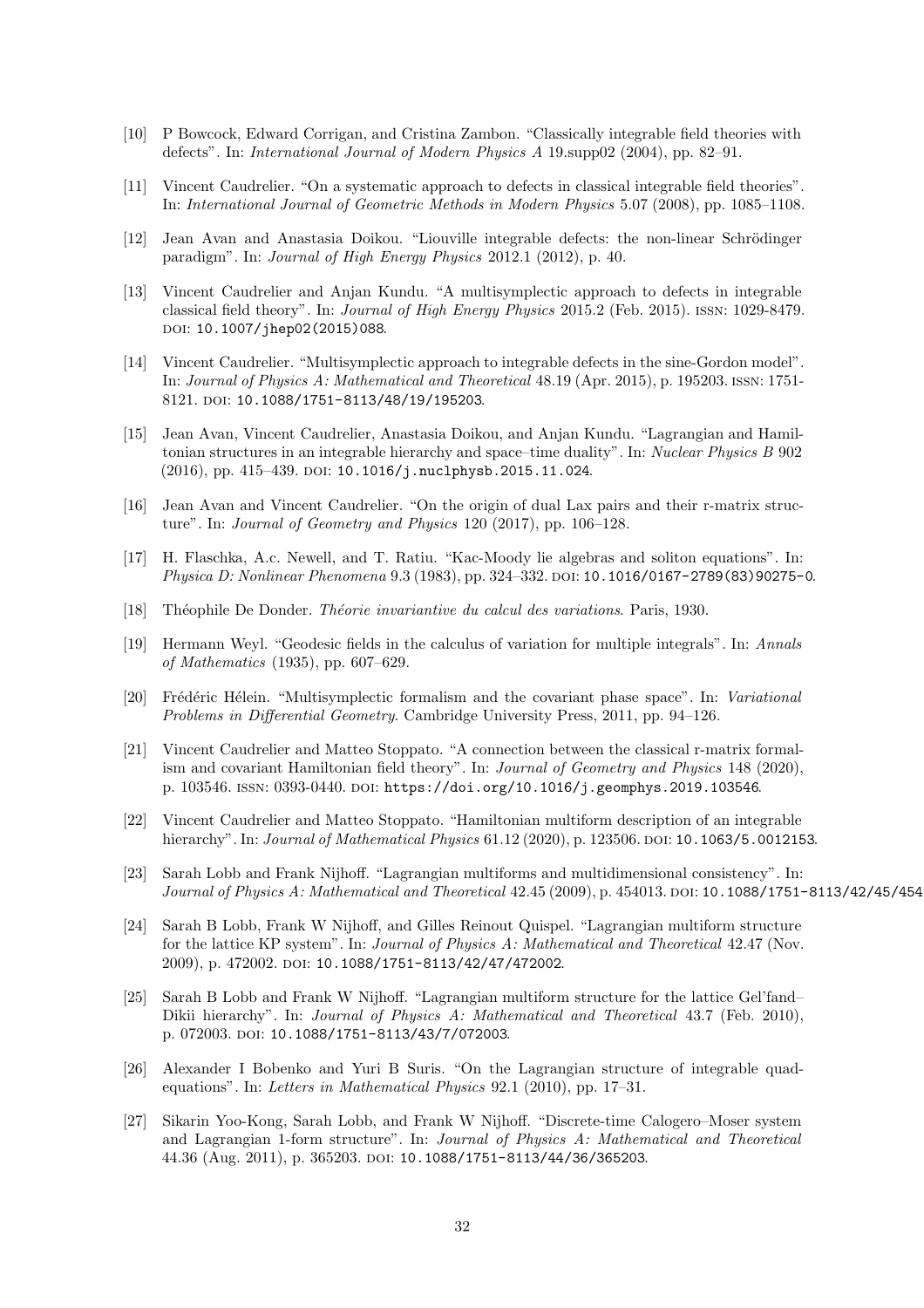- <span id="page-32-0"></span>[28] Raphael Boll, Matteo Petrera, and Yuri B Suris. "What is integrability of discrete variational systems?" In: Proceedings of the Royal Society A: Mathematical, Physical and Engineering Sciences 470.2162 (2014), p. 20130550.
- <span id="page-32-1"></span>[29] Raphael Boll, Matteo Petrera, and Yuri B Suris. "Multi-time Lagrangian 1-forms for families of Bäcklund transformations. Relativistic Toda-type systems". In: Journal of Physics A: Mathematical and Theoretical 48.8 (2015), p. 085203.
- <span id="page-32-2"></span>[30] Yuri B Suris. "Variational formulation of commuting Hamiltonian flows: Multi-time Lagrangian 1-forms". In: Journal of Geometric Mechanics 5.3 (2013), pp. 365–379.
- <span id="page-32-3"></span>[31] Matteo Petrera and Yuri B Suris. "Variational symmetries and pluri-Lagrangian systems in classical mechanics". In: Journal of Nonlinear Mathematical Physics 24.sup1 (2017), pp. 121– 145.
- <span id="page-32-4"></span>[32] Pavlos Xenitidis, Frank Nijhoff, and Sarah Lobb. "On the Lagrangian formulation of multidimensionally consistent systems". In: Proceedings of the Royal Society A: Mathematical, Physical and Engineering Sciences 467.2135 (2011), pp. 3295-3317. DOI: [10.1098/rspa.2011.0124](https://doi.org/10.1098/rspa.2011.0124).
- <span id="page-32-5"></span>[33] Yuri B Suris. "Variational symmetries and pluri-Lagrangian systems". In: Dynamical Systems, Number Theory and Applications: A Festschrift in Honor of Armin Leutbecher's 80th Birthday. World Scientific, 2016, pp. 255–266.
- <span id="page-32-6"></span>[34] Yuri B. Suris and Mats Vermeeren. "On the Lagrangian Structure of Integrable Hierarchies". In: Advances in Discrete Differential Geometry. Berlin, Heidelberg: Springer Berlin Heidelberg, 2016, pp. 347-378. doi: [10.1007/978-3-662-50447-5\\_11](https://doi.org/10.1007/978-3-662-50447-5_11).
- <span id="page-32-7"></span>[35] Mats Vermeeren. "Continuum limits of pluri-Lagrangian systems". In: Journal of Integrable Systems 4.1 (2019), xyy020.
- <span id="page-32-8"></span>[36] Duncan Sleigh, Frank Nijhoff, and Vincent Caudrelier. "A variational approach to Lax represen-tations". In: Journal of Geometry and Physics 142 (2019), pp. 66-79. pol: [10.1016/j.geomphys.2019.03.015](https://doi.org/10.1016/j.geomphys.2019.03.015).
- <span id="page-32-9"></span>[37] Matteo Petrera and Mats Vermeeren. "Variational symmetries and pluri-Lagrangian structures for integrable hierarchies of PDEs". In: European Journal of Mathematics (2020). DOI: [10.1007/s40879-020-00436-7](https://doi.org/10.1007/s40879-020-00436-7).
- <span id="page-32-10"></span>[38] Duncan Sleigh, Frank Nijhoff, and Vincent Caudrelier. "Variational symmetries and Lagrangian multiforms". In: Letters in Mathematical Physics (2019). DOI: [10.1007/s11005-019-01240-5](https://doi.org/10.1007/s11005-019-01240-5).
- <span id="page-32-11"></span>[39] M. Adler. "On a Trace functional for formal pseudo differential operators and the symplectic structure of the Korteweg-de Vries equation". In: *Invent. Math.* 50 (1979), pp. 219–248. DOI: [10.1007/BF01410079](https://doi.org/10.1007/BF01410079).
- <span id="page-32-12"></span>[40] Bertram Kostant. "The Solution to a generalized Toda lattice and representation theory". In: Adv. Math. 34 (1979), pp. 195–338. DOI: 10.1016/0001–8708(79)90057–4.
- <span id="page-32-13"></span>[41] William Symes. "Systems of Toda type, inverse spectral problems, and representation theory". In: Inventiones mathematicae 59.1 (1980), pp. 13–51.
- <span id="page-32-14"></span>[42] Michael Semenov-Tian-Shansky. Integrable systems: the r-matrix approach. Research Inst. for Math. Sciences, Kyoto Univ., 2008.
- <span id="page-32-15"></span>[43] Alan C Newell. Solitons in mathematics and physics. SIAM, 1985.
- <span id="page-32-16"></span>[44] Leonid A. Dickey. Soliton equations and Hamiltonian systems. World Scientific, 2003.
- <span id="page-32-17"></span>[45] Mats Vermeeren. "Continuum limits of variational systems". PhD thesis. Technische Universität Berlin, 2018.